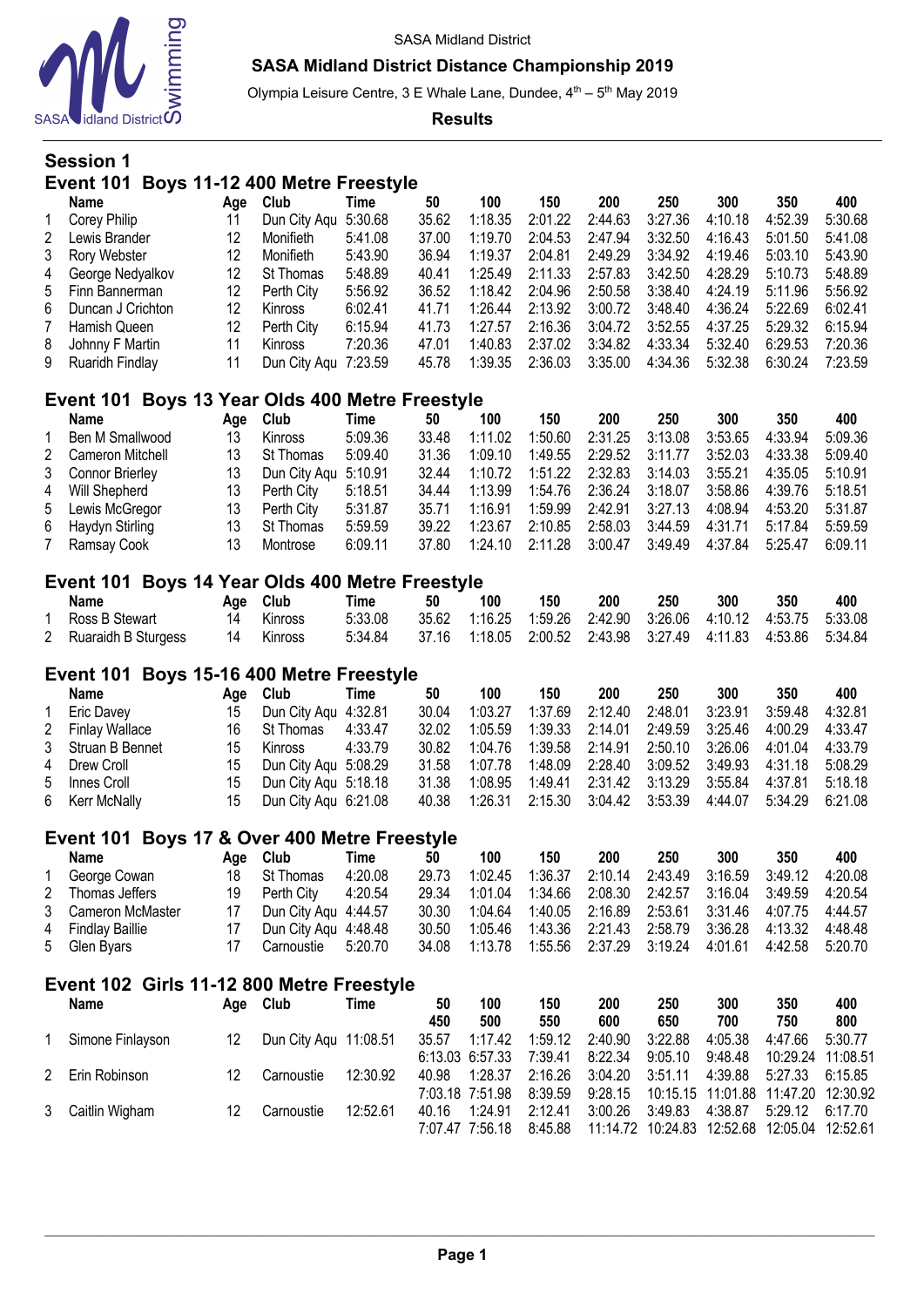

# **SASA Midland District Distance Championship 2019**

Olympia Leisure Centre, 3 E Whale Lane, Dundee, 4<sup>th</sup> – 5<sup>th</sup> May 2019

**Results**

|                      | Event 102 Girls 13 Year Olds 800 Metre Freestyle |     |                  |          |         |         |         |          |          |          |          |          |  |
|----------------------|--------------------------------------------------|-----|------------------|----------|---------|---------|---------|----------|----------|----------|----------|----------|--|
|                      | <b>Name</b>                                      | Age | Club             | Time     | 50      | 100     | 150     | 200      | 250      | 300      | 350      | 400      |  |
|                      |                                                  |     |                  |          | 450     | 500     | 550     | 600      | 650      | 700      | 750      | 800      |  |
|                      | Holly Blundell                                   | 13  | Perth City       | 11:09.04 | 38.13   | 1:18.28 | 2:01.21 | 2:43.27  | 3:27.29  | 4:09.11  | 4:52.61  | 5:34.96  |  |
|                      |                                                  |     |                  |          | 6:18.46 | 7:00.58 | 7:43.58 | 8:24.71  | 9:07.40  | 9:48.98  | 10:29.63 | 11:09.04 |  |
| $\mathbf{2}^{\circ}$ | Darcey Brown                                     | 13  | <b>St Thomas</b> | 11:28.62 | 36.58   | 1:18.25 | 2:01.34 | 2:44.76  | 3:28.17  | 4:11.74  | 4:56.67  | 5:41.08  |  |
|                      |                                                  |     |                  |          | 6:25.93 | 7:09.89 | 7:53.46 | 8:37.39  | 9:22.18  | 10:06.03 | 10:48.50 | 11:28.62 |  |
| 3                    | Leona-Jade Simmers                               | 13  | <b>St Thomas</b> | 11:42.03 | 38.38   | 1:20.48 | 2:05.04 | 2:48.79  | 3:34.15  | 4:18.48  | 5:04.56  | 5:48.76  |  |
|                      |                                                  |     |                  |          | 6:33.93 | 7:19.01 | 8:05.24 | 8:50.24  | 9:34.74  | 10:18.58 | 11:02.52 | 11:42.03 |  |
| 4                    | <b>Ellie Kinnaird</b>                            | 13  | <b>St Thomas</b> | 11:43.57 | 39.12   | 1:21.99 | 2:07.04 | 2:51.13  | 3:37.03  | 4:21.24  | 5:07.42  | 5:51.35  |  |
|                      |                                                  |     |                  |          | 6:38.22 | 7:21.97 | 8:08.40 | 8:52.42  | 9:36.94  | 10:21.21 | 11:04.75 | 11:43.57 |  |
| 5                    | <b>Ruby McIntee</b>                              | 13  | Menzieshill      | 11:57.41 | 38.67   | 1:23.34 | 2:08.09 | 2:53.24  | 3:38.77  | 4:24.27  | 5:10.13  | 5:56.06  |  |
|                      |                                                  |     |                  |          | 6:41.82 | 7:28.49 | 8:13.48 | 9:00.21  | 9:46.24  | 10:31.52 | 11:15.14 | 11:57.41 |  |
| 6                    | <b>Tilly Whittet</b>                             | 13  | Menzieshill      | 12:00.57 | 39.26   | 1:23.99 | 2:09.64 | 2:55.04  | 3:41.00  | 4:26.48  | 5:12.24  | 5:57.99  |  |
|                      |                                                  |     |                  |          | 6:44.43 | 7:30.14 | 8:15.94 | 9:01.72  | 9:48.06  | 10:32.21 | 11:17.72 | 12:00.57 |  |
|                      | Abbie Dewar                                      | 13  | Monifieth        | 12:24.20 | 39.65   | 1:24.60 | 2:12.67 | 2:59.47  | 3:48.94  | 4:37.22  | 5:25.35  | 6:13.48  |  |
|                      |                                                  |     |                  |          | 7:02.63 | 7:49.81 | 8:37.99 | 9:24.66  | 10:13.48 | 11:01.64 | 11:43.97 | 12:24.20 |  |
| 8                    | <b>Grace Prest</b>                               | 13  | Dun City Aqu     | 13:23.19 | 40.12   | 1:27.58 | 2:17.12 | 3:07.05  | 3:59.49  | 4:49.26  | 5:42.23  | 6:33.38  |  |
|                      |                                                  |     |                  |          | 7:25.17 | 8:17.65 | 9:10.11 | 10:03.51 | 10:54.81 | 11:42.07 | 12:33.38 | 13:23.19 |  |
|                      |                                                  |     |                  |          |         |         |         |          |          |          |          |          |  |

|   | Event 102 Girls 14 Year Olds 800 Metre Freestyle |     |                       |          |           |                            |                    |                    |                    |                    |                                       |                     |
|---|--------------------------------------------------|-----|-----------------------|----------|-----------|----------------------------|--------------------|--------------------|--------------------|--------------------|---------------------------------------|---------------------|
|   | <b>Name</b>                                      | Age | Club                  | Time     | 50<br>450 | 100<br>500                 | 150<br>550         | 200<br>600         | 250<br>650         | 300<br>700         | 350<br>750                            | 400<br>800          |
|   | Ruby Methven                                     | 14  | Dun City Agu 10:32.55 |          | 33.88     | 1:12.04<br>5:51.60 6:32.42 | 1:51.55            | 2:30.51            | 3:10.10            | 3:50.50            | 4:30.52                               | 5:10.65             |
|   | 2 Lucy Clarke                                    | 14  | Monifieth             | 11:26.84 | 35.72     | 1:15.91                    | 7:14.01<br>1:57.67 | 7:54.80<br>2:39.57 | 8:35.31<br>3:23.03 | 9:15.47<br>4:06.80 | 9:55.94<br>4:50.91                    | 10:32.55<br>5:36.39 |
| 3 | Maeve R Pakravan                                 | 14  | Kinross               | 12:24.69 | 39.67     | 6:21.91 7:07.98<br>1:24.88 | 7:53.15<br>2:11.35 | 8:36.62<br>2:58.45 | 9:23.32<br>3:47.42 | 4:34.68            | 10:06.01 10:49.35 11:26.84<br>5:23.61 | 6:10.54             |
|   |                                                  |     |                       |          |           | 7:00.10 7:48.15            |                    | 8:34.35 9:22.06    | 10:10.70           |                    |                                       |                     |

# **Event 102 Girls 15-16 800 Metre Freestyle**

|    | Name                | Age | Club                 | Time     | 50      | 100     | 150     | 200     | 250      | 300      | 350      | 400      |
|----|---------------------|-----|----------------------|----------|---------|---------|---------|---------|----------|----------|----------|----------|
|    |                     |     |                      |          | 450     | 500     | 550     | 600     | 650      | 700      | 750      | 800      |
|    | Iona MacLeod        | 16  | Dun City Aqu 9:21.35 |          | 30.15   | 1:03.67 | 1:38.35 | 2:13.16 | 2:48.93  | 3:23.95  | 3:59.60  | 4:34.67  |
|    |                     |     |                      |          | 5:10.69 | 5:46.11 | 6:22.32 | 6:58.10 | 7:34.30  | 8:09.93  | 8:46.24  | 9:21.35  |
| 2  | Katherine Bailey    | 15  | Perth City           | 9:37.91  | 31.88   | 1:05.97 | 1:41.71 | 2:17.19 | 2:53.49  | 3:29.07  | 4:05.62  | 4:41.34  |
|    |                     |     |                      |          | 5:18.06 | 5:54.75 | 6:32.74 | 7:09.94 | 7:47.96  | 8:24.97  | 9:01.73  | 9:37.91  |
| 3  | Shona Graham        | 16  | Dun City Aqu         | 10:01.42 | 31.95   | 1:07.80 | 1:44.51 | 2:21.90 | 2:58.67  | 3:36.28  | 4:13.72  | 4:52.04  |
|    |                     |     |                      |          | 5:29.74 | 6:08.71 | 6:47.10 | 7:26.62 | 8:05.15  | 8:45.10  | 9:23.24  | 10:01.42 |
| 4  | <b>Blythe Brown</b> | 16  | St Thomas            | 10:43.33 | 32.65   | 1:10.33 | 1:49.05 | 2:29.68 | 3:10.49  | 3:51.65  | 4:32.05  | 5:14.12  |
|    |                     |     |                      |          | 5:55.17 | 6:37.14 | 7:19.08 | 8:01.45 | 8:42.77  | 9:25.06  | 10:05.37 | 10:43.33 |
| 5. | Aimee Mackie        | 16  | <b>Brechin</b>       | 11:10.49 | 34.52   | 1:13.51 | 1:54.35 | 2:36.76 | 3:18.69  | 4:01.90  | 4:44.31  | 5:26.83  |
|    |                     |     |                      |          | 6:09.92 | 6:53.60 | 7:36.65 | 8:20.94 | 9:04.53  | 9:48.77  | 10:30.26 | 11:10.49 |
| 6  | Gemma Dalgety       | 15  | Dun City Agu         | 11:21.46 | 36.54   | 1:17.50 | 2:01.37 | 2:43.18 | 3:27.50  | 4:11.06  | 4:54.94  | 5:37.55  |
|    |                     |     |                      |          | 6:21.27 | 7:04.13 | 7:48.31 | 8:31.04 | 9:15.21  | 9:58.05  | 10:41.51 | 11:21.46 |
|    | Rebecca Spalding    | 16  | Menzieshill          | 11:57.33 | 37.44   | 1:21.52 | 2:07.36 | 2:52.70 | 3:38.27  | 4:24.31  | 5:08.25  | 5:54.62  |
|    |                     |     |                      |          | 6:40.99 | 7:27.62 | 8:13.75 | 9:00.36 | 9:46.65  | 10:32.10 | 11:15.88 | 11:57.33 |
| 8  | Carolyn Rae         | 15  | Monifieth            | 12:11.59 | 39.36   | 1:22.73 | 2:07.74 | 2:53.01 | 3:39.24  | 4:25.55  | 5:12.74  | 5:59.79  |
|    |                     |     |                      |          | 6:47.90 | 7:34.97 | 8:22.91 | 9:10.14 | 9:57.66  | 10:44.78 | 11:30.51 | 12:11.59 |
| 9  | Emily Sandeman      | 15  | Dun City Agu         | 12:25.70 | 38.63   | 1:22.28 | 2:09.20 | 2:56.15 | 3:44.17  | 4:31.46  | 5:19.43  | 6:07.12  |
|    |                     |     |                      |          | 6:55.81 | 7:42.98 | 8:31.49 | 9:20.02 | 10:09.12 | 10:55.86 |          | 12:25.70 |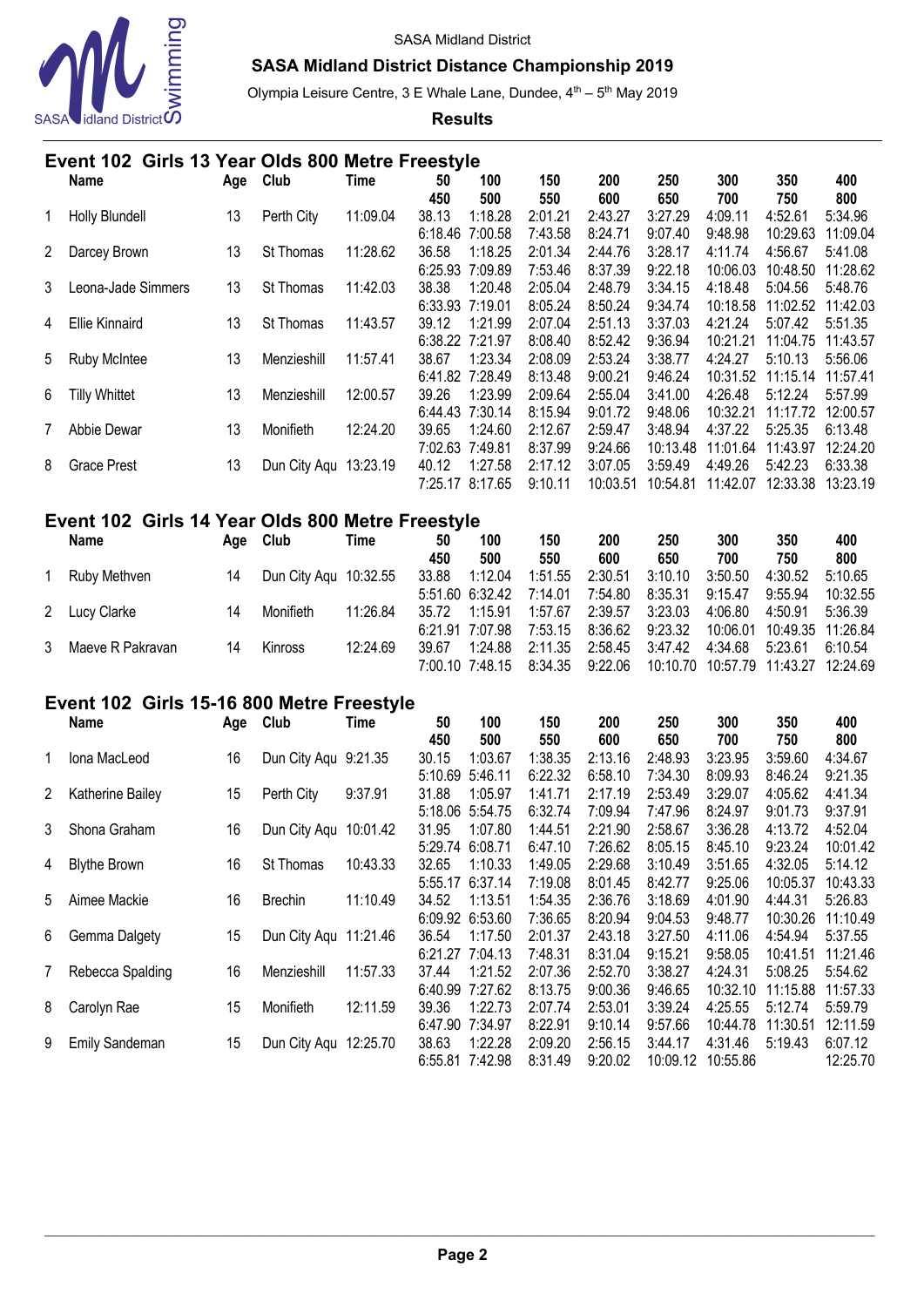

# **SASA Midland District Distance Championship 2019**

Olympia Leisure Centre, 3 E Whale Lane, Dundee, 4<sup>th</sup> – 5<sup>th</sup> May 2019

#### **Results**

|                | Event 102 Girls 17 & Over 800 Metre Freestyle |          |                                              |                    |                          |                    |                    |                    |                    |                    |                    |                     |
|----------------|-----------------------------------------------|----------|----------------------------------------------|--------------------|--------------------------|--------------------|--------------------|--------------------|--------------------|--------------------|--------------------|---------------------|
|                | Name                                          |          | Age Club                                     | <b>Time</b>        | 50<br>450                | 100<br>500         | 150<br>550         | 200<br>600         | 250<br>650         | 300<br>700         | 350<br>750         | 400<br>800          |
| 1              | Elle McMillan                                 | 17       | St Thomas                                    | 10:00.11           | 32.45<br>5:33.16 6:12.20 | 1:07.65            | 1:44.38<br>6:50.99 | 2:21.33<br>7:29.59 | 2:59.20<br>8:08.86 | 3:36.68<br>8:47.78 | 4:15.39<br>9:25.17 | 4:53.97<br>10:00.11 |
|                | <b>Event 103 Boys 11-12 200 Metre IM</b>      |          |                                              |                    |                          |                    |                    |                    |                    |                    |                    |                     |
|                | <b>Name</b>                                   | Age      | Club                                         | Time               | 50                       | 100                | 150                | 200                |                    |                    |                    |                     |
| 1              | <b>Corey Philip</b>                           | 11       | Dun City Aqu 2:52.56                         |                    | 39.26                    | 1:23.76            | 2:16.34            | 2:52.56            |                    |                    |                    |                     |
| 2              | Lewis Brander                                 | 12       | Monifieth                                    | 2:59.21            | 40.96                    | 1:28.58            | 2:20.35            | 2:59.21            |                    |                    |                    |                     |
| 3              | George Nedyalkov                              | 12       | St Thomas                                    | 2:59.69            | 41.43                    | 1:28.23            | 2:22.10            | 2:59.69            |                    |                    |                    |                     |
| 4              | Rory Webster                                  | 12       | Monifieth                                    | 3:00.03            | 37.04                    | 1:21.47            | 2:20.41            | 3:00.03            |                    |                    |                    |                     |
| 5              | <b>Travis Gettings</b>                        | 11       | Carnoustie                                   | 3:03.03            | 41.61                    | 1:29.93            | 2:24.76            | 3:03.03            |                    |                    |                    |                     |
| 6              | Jensen Norris                                 | 11       | Perth City                                   | 3:04.70            | 41.55                    | 1:32.24            | 2:26.22            | 3:04.70            |                    |                    |                    |                     |
| $\overline{7}$ | Finn Bannerman                                | 12       | Perth City                                   | 3:05.66            | 40.95                    | 1:30.12            | 2:23.24            | 3:05.66            |                    |                    |                    |                     |
| 8              | Thomas Y Pritchard                            | 11       | Kinross                                      | 3:11.10            | 45.26                    | 1:33.41            | 2:29.65            | 3:11.10            |                    |                    |                    |                     |
| 9              | Alexander McGregor                            | 11       | Perth City                                   | 3:20.61            | 47.71                    | 1:39.70            | 2:35.90            | 3:20.61            |                    |                    |                    |                     |
|                | 10 Duncan J Crichton                          | 12       | Kinross                                      | 3:35.01            | 55.31                    | 1:50.89            | 2:53.84            | 3:35.01            |                    |                    |                    |                     |
| 11             | Ross Hutchinson                               | 11       | Monifieth                                    | 3:36.70            | 46.96                    | 1:43.99            | 2:52.37            | 3:36.70            |                    |                    |                    |                     |
|                | 12 Johnny F Martin                            | 11       | Kinross                                      | 3:58.34            | 1:04.65 2:00.85          |                    | 3:06.45            | 3:58.34            |                    |                    |                    |                     |
|                | Event 103 Boys 13 Year Olds 200 Metre IM      |          |                                              |                    |                          |                    |                    |                    |                    |                    |                    |                     |
|                | <b>Name</b>                                   | Age      | Club                                         | Time               | 50                       | 100                | 150                | 200                |                    |                    |                    |                     |
| 1              | Cameron Mitchell                              | 13       | St Thomas                                    | 2:36.36            | 33.01                    | 1:18.04            | 1:59.64            | 2:36.36            |                    |                    |                    |                     |
| 2              | Aaron Gilmurray                               | 13       | Dun City Aqu 2:45.61                         |                    | 35.57                    | 1:17.71            | 2:07.12            | 2:45.61            |                    |                    |                    |                     |
| 3              | Cailean J Thomson                             | 13       | Kinross                                      | 2:51.73            | 36.55                    | 1:20.89            | 2:12.92            | 2:51.73            |                    |                    |                    |                     |
| 4              | <b>Connor Brierley</b>                        | 13       | Dun City Aqu 2:54.62                         |                    | 37.76                    | 1:23.24            | 2:17.37            | 2:54.62            |                    |                    |                    |                     |
| 5              | <b>Will Shepherd</b>                          | 13       | Perth City                                   | 3:04.28            | 40.73                    | 1:29.79            | 2:26.81            | 3:04.28            |                    |                    |                    |                     |
| 6              | Ramsay Cook                                   | 13       | Montrose                                     | 3:08.94            | 41.94                    | 1:31.28            | 2:28.67            | 3:08.94            |                    |                    |                    |                     |
| 7              | Haydyn Stirling                               | 13       | St Thomas                                    | 3:15.50            | 45.21                    | 1:35.70            | 2:35.26            | 3:15.50            |                    |                    |                    |                     |
|                | Event 103 Boys 14 Year Olds 200 Metre IM      |          |                                              |                    |                          |                    |                    |                    |                    |                    |                    |                     |
|                | Name                                          | Age      | Club                                         | Time               | 50                       | 100                | 150                | 200                |                    |                    |                    |                     |
| 1              | <b>Travis Davey</b>                           | 14       | Dun City Aqu 2:23.28                         |                    | 30.07                    | 1:06.86            | 1:50.02            | 2:23.28            |                    |                    |                    |                     |
| 2              | Micah Van Blerk                               | 14       | Dun City Aqu 2:29.47                         |                    | 33.59                    | 1:13.30            | 1:55.72            | 2:29.47            |                    |                    |                    |                     |
| 3              | Owen Carroll                                  | 14       | Perth City                                   | 2:38.26            | 33.58                    | 1:11.93            | 1:59.03            | 2:38.26            |                    |                    |                    |                     |
| 4              | Nathan Crighton                               | 14       | Forfar                                       | 2:57.95            | 38.65                    | 1:22.19            | 2:18.15            | 2:57.95            |                    |                    |                    |                     |
| 5              | Ruaraidh B Sturgess                           | 14       | Kinross                                      | 3:00.79<br>3:13.53 | 39.01                    | 1:25.57            | 2:21.62            | 3:00.79<br>3:13.53 |                    |                    |                    |                     |
| 6              | Innes S Rankin                                | 14       | Kinross                                      |                    | 41.31                    | 1:32.95            | 2:31.14            |                    |                    |                    |                    |                     |
|                | <b>Event 103 Boys 15-16 200 Metre IM</b>      |          |                                              |                    |                          |                    |                    |                    |                    |                    |                    |                     |
|                | Name                                          |          | Age Club                                     | <b>Time</b>        | 50                       | 100                | 150                | 200                |                    |                    |                    |                     |
| 1              | Murray Pritchard                              | 15       | Perth City                                   | 2:23.16            | 30.87                    | 1:09.78            | 1:52.17            | 2:23.16            |                    |                    |                    |                     |
| $\overline{2}$ | Kerr Lumsden                                  | 16       | Monifieth                                    | 2:25.01            | 29.71                    | 1:05.84            | 1:50.09            | 2:25.01            |                    |                    |                    |                     |
| 3              | Donald Queen                                  | 16       | Perth City                                   | 2:28.12            | 32.08                    | 1:08.75            | 1:53.96            | 2:28.12            |                    |                    |                    |                     |
| 4              | Jonathan Venter                               | 16       | Perth City                                   | 2:28.57            | 30.42                    | 1:08.86            | 1:53.91            | 2:28.57            |                    |                    |                    |                     |
| 5              | Demid Taylor                                  | 16       | Perth City                                   | 2:28.85            | 29.67                    | 1:09.09            | 1:56.18            | 2:28.85            |                    |                    |                    |                     |
| 6              | Harris Harley                                 | 15       | St Thomas                                    | 2:30.86            | 31.28                    | 1:09.20            | 1:55.35            | 2:30.86            |                    |                    |                    |                     |
| $\overline{7}$ | Eric Davey                                    | 15       | Dun City Aqu 2:31.90                         |                    | 30.74                    | 1:10.86            | 1:56.34            | 2:31.90            |                    |                    |                    |                     |
| 8<br>9         | Rory Grant<br>Drew Croll                      | 15<br>15 | Dun City Aqu 2:32.80<br>Dun City Aqu 2:35.05 |                    | 31.17<br>32.90           | 1:08.30<br>1:13.80 | 1:55.15<br>1:57.87 | 2:32.80<br>2:35.05 |                    |                    |                    |                     |
| 10             | Innes Croll                                   | 15       | Dun City Aqu 2:38.86                         |                    | 34.58                    | 1:16.90            | 2:01.61            | 2:38.86            |                    |                    |                    |                     |
| 11             | Matthew Spalding                              | 16       | Menzieshill                                  | 2:40.26            | 33.12                    | 1:13.34            | 2:02.56            | 2:40.26            |                    |                    |                    |                     |
|                | 12 Andrew Venter                              | 15       | Perth City                                   | 2:52.07            | 33.75                    | 1:20.22            | 2:13.23            | 2:52.07            |                    |                    |                    |                     |
|                |                                               |          |                                              |                    |                          |                    |                    |                    |                    |                    |                    |                     |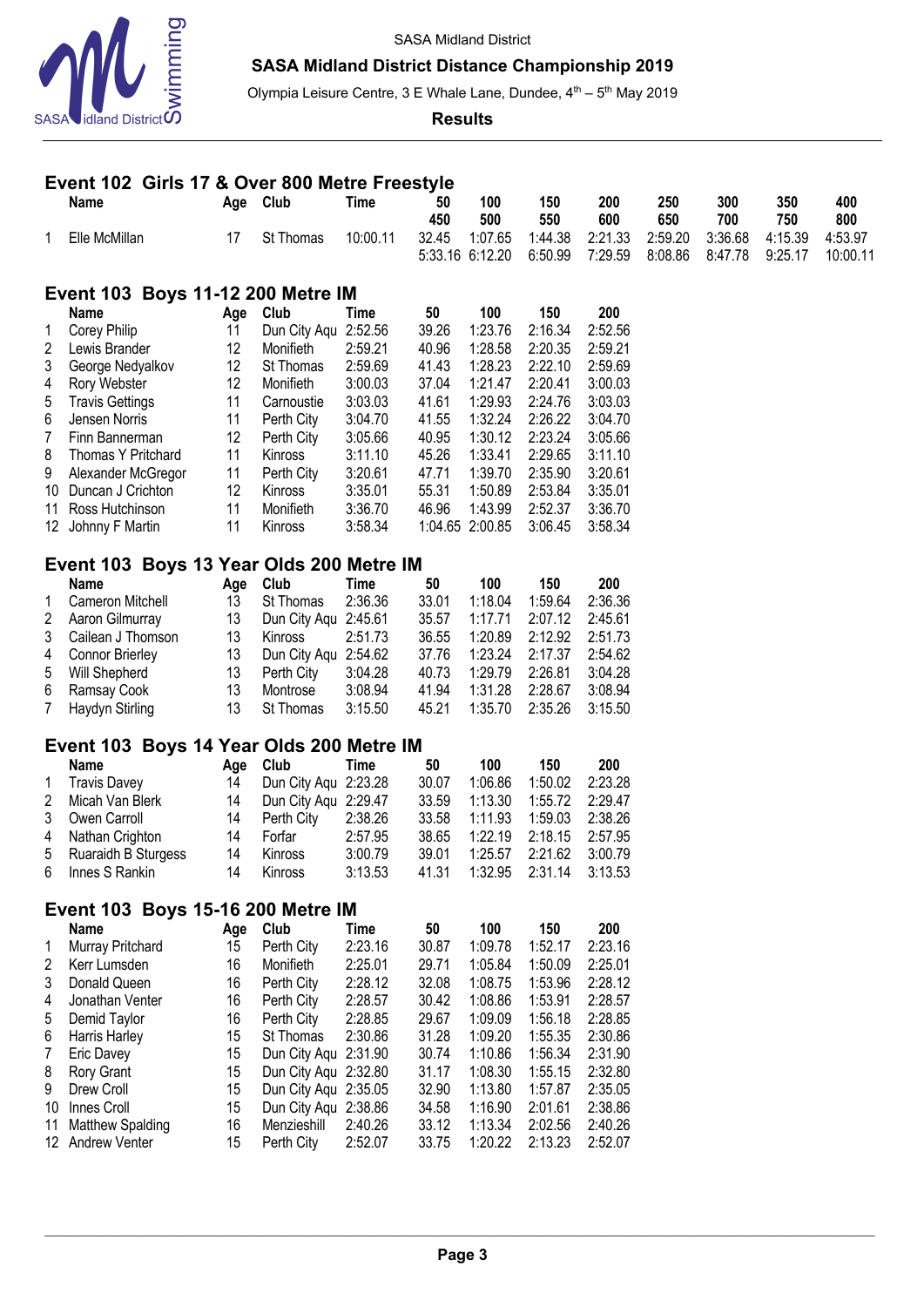

Olympia Leisure Centre, 3 E Whale Lane, Dundee, 4<sup>th</sup> - 5<sup>th</sup> May 2019

**Results**

## **Event 103 Boys 17 & Over 200 Metre IM**

|                | <b>Name</b>                                  | Age | Club                 | Time    | 50      | 100     | 150     | 200     |
|----------------|----------------------------------------------|-----|----------------------|---------|---------|---------|---------|---------|
| 1              | George Cowan                                 | 18  | St Thomas            | 2:19.46 | 29.52   | 1:04.89 | 1:46.07 | 2:19.46 |
| $\overline{2}$ | <b>Tielo Walters</b>                         | 17  | Dun City Aqu         | 2:27.06 | 30.23   | 1:09.26 | 1:52.79 | 2:27.06 |
| 3              | Jack Milne                                   | 18  | Dun City Aqu 2:28.46 |         | 29.59   | 1:07.47 | 1:51.56 | 2:28.46 |
| 4              | John M Burke                                 | 18  | Menzieshill          | 2:36.28 | 32.18   | 1:14.30 | 2:02.29 | 2:36.28 |
| 5              | Kieran Spalding                              | 20  | Menzieshill          | 2:36.83 | 31.27   | 1:11.09 | 1:59.72 | 2:36.83 |
| 6              | Jay Doherty                                  | 17  | Blairgowrie          | 2:37.33 | 30.79   | 1:10.24 | 1:58.89 | 2:37.33 |
|                | Event 104 Girls 11-12 200 Metre Breaststroke |     |                      |         |         |         |         |         |
|                | Name                                         | Age | Club                 | Time    | 50      | 100     | 150     | 200     |
| 1              | <b>Taylor Smith</b>                          | 12  | St Thomas            | 3:19.16 | 44.39   | 1:34.33 | 2:28.03 | 3:19.16 |
| 2              | Grace Prain                                  | 12  | Dun City Aqu         | 3:22.89 | 45.21   | 1:37.31 | 2:31.04 | 3:22.89 |
| 3              | Freya Bayer                                  | 12  | Perth City           | 3:22.90 | 46.48   | 1:38.14 | 2:31.31 | 3:22.90 |
| 4              | Hannah Robinson                              | 12  | Carnoustie           | 3:25.04 | 44.84   | 1:40.25 | 2:32.03 | 3:25.04 |
| 5              | Lana Duncan                                  | 12  | St Thomas            | 3:26.23 | 46.41   | 1:39.50 | 2:32.81 | 3:26.23 |
| 6              | Chloe Dow                                    | 12  | Perth City           | 3:32.53 | 49.09   | 1:45.21 | 2:40.98 | 3:32.53 |
| 7              | Kirsten Kelly                                | 12  | Perth City           | 3:38.04 | 49.64   | 1:45.00 | 2:42.84 | 3:38.04 |
| 8              | Keira Beattie                                | 12  | St Thomas            | 3:40.02 | 49.78   | 1:45.72 | 2:44.07 | 3:40.02 |
| 9              | Lauren Ferrett                               | 11  | Dun City Aqu         | 3:40.18 | 49.58   | 1:45.47 | 2:44.02 | 3:40.18 |
| 10             | <b>Claire Gilmore</b>                        | 12  | Perth City           | 3:46.09 | 52.27   | 1:51.51 | 2:48.14 | 3:46.09 |
| 11             | Charlotte L Chadwick                         | 12  | Kinross              | 3:49.77 | 52.89   | 1:51.61 | 2:52.71 | 3:49.77 |
| 12             | Julia Walker                                 | 11  | Menzieshill          | 3:54.82 | 55.83   | 1:54.99 | 2:57.43 | 3:54.82 |
| 13             | Lauren Elder                                 | 12  | Forfar               | 3:57.21 | 53.06   | 1:54.07 | 2:55.90 | 3:57.21 |
| 14             | Katie Smart                                  | 11  | Perth City           | 4:02.18 | 55.17   | 1:56.89 | 3:00.49 | 4:02.18 |
| 15             | Skye Z Stewart                               | 12  | Kinross              | 4:02.85 | 54.48   | 1:59.32 | 3:01.57 | 4:02.85 |
| 16             | Afton E Learmonth                            | 12  | Kinross              | 4:05.27 | 53.94   | 1:56.57 | 3:01.94 | 4:05.27 |
| 17             | <b>Isla Davis</b>                            | 11  | Blairgowrie          | 4:06.31 | 54.06   | 1:58.34 | 3:03.35 | 4:06.31 |
| 18             | Zoe D Neave                                  | 12  | Kinross              | 4:08.07 | 57.03   | 2:00.24 | 3:05.38 | 4:08.07 |
| 19             | Hannah M Breingan                            | 12  | Kinross              | 4:17.88 | 58.97   | 2:06.74 | 3:13.71 | 4:17.88 |
| 20             | <b>Skye Doherty</b>                          | 11  | Blairgowrie          | 4:47.89 | 1:03.48 | 2:16.13 | 3:34.97 | 4:47.89 |

#### **Event 104 Girls 13 Year Olds 200 Metre Breaststroke**

|                                                                                                                                                                                                                                                                                                                                                                                                                                                                            | <b>Name</b>     | Age | Club           | Time    | 50    | 100     | 150     | 200     |
|----------------------------------------------------------------------------------------------------------------------------------------------------------------------------------------------------------------------------------------------------------------------------------------------------------------------------------------------------------------------------------------------------------------------------------------------------------------------------|-----------------|-----|----------------|---------|-------|---------|---------|---------|
| $\mathbf{1}$                                                                                                                                                                                                                                                                                                                                                                                                                                                               | Lucy Stoves     | 13  | Dun City Aqu   | 2:58.16 | 40.89 | 1:25.58 | 2:12.59 | 2:58.16 |
| 2                                                                                                                                                                                                                                                                                                                                                                                                                                                                          | Lucy McPartland | 13  | Perth City     | 3:06.80 | 42.41 | 1:29.67 | 2:19.38 | 3:06.80 |
| 3                                                                                                                                                                                                                                                                                                                                                                                                                                                                          | Aimee Link      | 13  | Forfar         | 3:15.25 | 43.47 | 1:33.29 | 2:25.80 | 3:15.25 |
| 4                                                                                                                                                                                                                                                                                                                                                                                                                                                                          | Zara Denson     | 13  | Monifieth      | 3:25.44 | 47.21 | 1:41.09 | 2:34.44 | 3:25.44 |
| 5                                                                                                                                                                                                                                                                                                                                                                                                                                                                          | Zoe Davidson    | 13  | Blairgowrie    | 3:36.33 | 49.16 | 1:45.52 | 2:44.81 | 3:36.33 |
| 6                                                                                                                                                                                                                                                                                                                                                                                                                                                                          | Dreanna Norris  | 13  | Perth City     | 3:36.83 | 51.10 | 1:47.51 | 2:44.84 | 3:36.83 |
| 7                                                                                                                                                                                                                                                                                                                                                                                                                                                                          | Tilly Whittet   | 13  | Menzieshill    | 3:38.32 | 50.20 | 1:45.84 | 2:43.89 | 3:38.32 |
| 8                                                                                                                                                                                                                                                                                                                                                                                                                                                                          | Lorna M Young   | 13  | <b>Kinross</b> | 3:45.16 | 50.84 | 1:47.91 | 2:47.80 | 3:45.16 |
| 9                                                                                                                                                                                                                                                                                                                                                                                                                                                                          | Orla Faherty    | 13  | Montrose       | 3:47.40 | 50.24 | 1:47.78 | 2:49.26 | 3:47.40 |
| 10                                                                                                                                                                                                                                                                                                                                                                                                                                                                         | Sophia Docherty | 13  | Carnoustie     | 3:48.28 | 52.85 | 1:52.59 | 2:53.51 | 3:48.28 |
| 11                                                                                                                                                                                                                                                                                                                                                                                                                                                                         | Ailsa G Reith   | 13  | Kinross        | 3:48.80 | 49.03 | 1:49.34 | 2:50.13 | 3:48.80 |
| $\frac{1}{2} \left( \frac{1}{2} \right) \left( \frac{1}{2} \right) \left( \frac{1}{2} \right) \left( \frac{1}{2} \right) \left( \frac{1}{2} \right) \left( \frac{1}{2} \right) \left( \frac{1}{2} \right) \left( \frac{1}{2} \right) \left( \frac{1}{2} \right) \left( \frac{1}{2} \right) \left( \frac{1}{2} \right) \left( \frac{1}{2} \right) \left( \frac{1}{2} \right) \left( \frac{1}{2} \right) \left( \frac{1}{2} \right) \left( \frac{1}{2} \right) \left( \frac$ | Macy Knight     | 13  | St Thomas      | DQ      |       |         |         |         |

## **Event 104 Girls 14 Year Olds 200 Metre Breaststroke**

|              | Name               | Aae | Club                    | Time    | 50    | 100                 | 150     | 200     |
|--------------|--------------------|-----|-------------------------|---------|-------|---------------------|---------|---------|
| $\mathbf{1}$ | Fearne Crighton    | 14  | Perth City              | 2:46.76 | 38.20 | 1:19.80             | 2:03.13 | 2:46.76 |
| 2            | Martha Reeves      |     | 14 Dun City Agu 2:53.36 |         | 39.12 | 1:22.97             | 2:09.24 | 2:53.36 |
|              | 3 Natasha Phillips |     | 14 St Thomas 3:03.36    |         | 41.12 | 1:28.19 2:15.22     |         | 3:03.36 |
|              | 4 Lucy Fleming     | 14  | Dun City Aqu 3:25.99    |         | 45.79 | $1:38.11$ $2:32.79$ |         | 3:25.99 |
|              | 5 Lois McCall      | 14  | Perth City              | 3:34.39 | 47.76 | 1:43.47 2:41.35     |         | 3:34.39 |
|              | 6 Ruby Stevenson   | 14  | Blairgowrie 3:37.05     |         | 49.45 | 1:46.05 2:42.96     |         | 3:37.05 |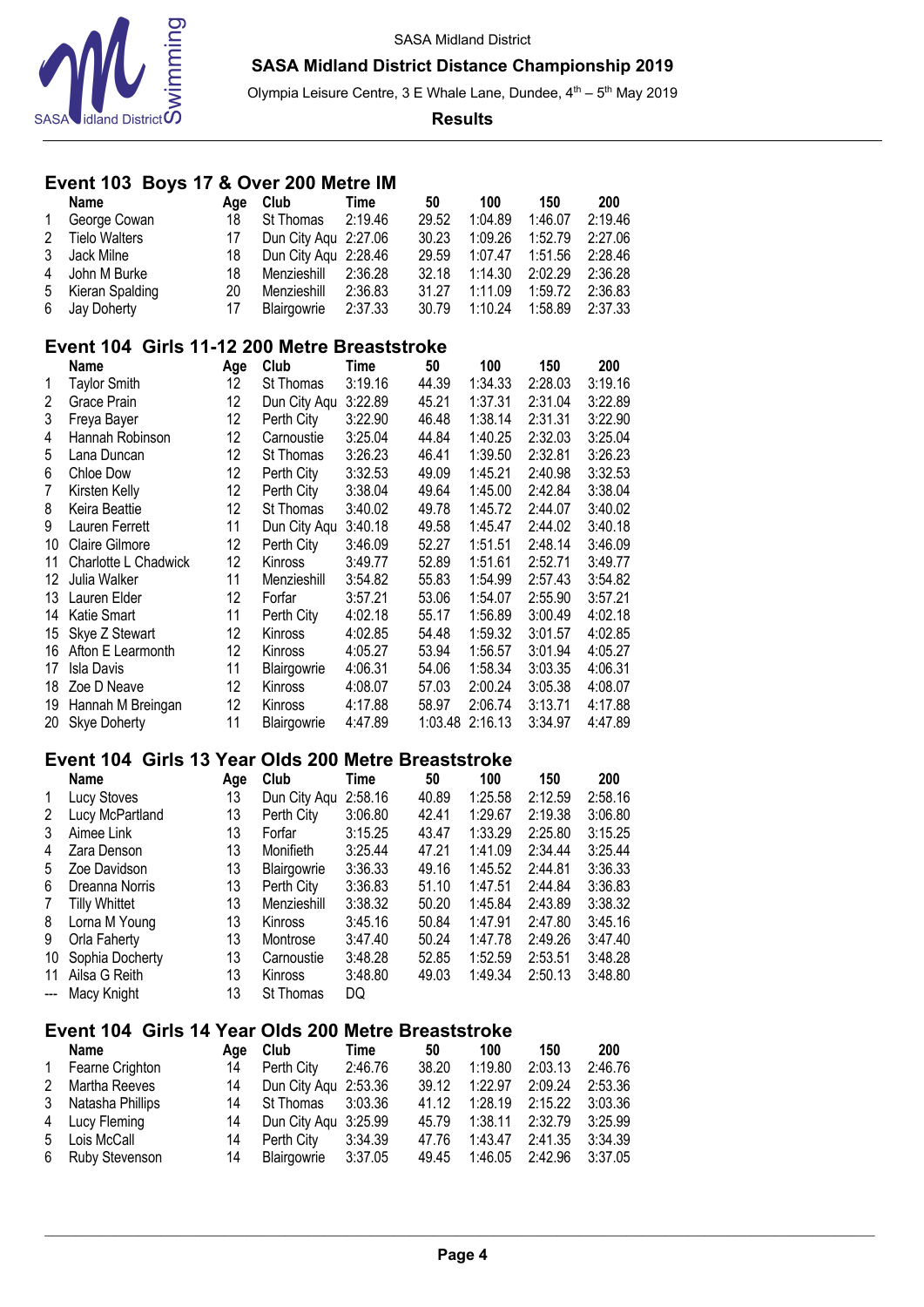

Olympia Leisure Centre, 3 E Whale Lane, Dundee, 4<sup>th</sup> – 5<sup>th</sup> May 2019

#### **Results**

## **Event 104 Girls 15-16 200 Metre Breaststroke**

|                         | Event 104 Girls 15-16 200 Metre Breaststroke            |                  |                      |             |       |         |         |         |
|-------------------------|---------------------------------------------------------|------------------|----------------------|-------------|-------|---------|---------|---------|
|                         | <b>Name</b>                                             | Age              | Club                 | Time        | 50    | 100     | 150     | 200     |
| 1                       | Ola Stanton                                             | 16               | Perth City           | 2:55.74     | 40.08 | 1:24.25 | 2:10.13 | 2:55.74 |
| $\overline{\mathbf{c}}$ | <b>Emily McGhee</b>                                     | 16               | Carnoustie           | 2:57.75     | 39.90 | 1:25.87 | 2:13.49 | 2:57.75 |
| 3                       | Darcey Reid                                             | 16               | Montrose             | 3:10.72     | 42.70 | 1:29.77 | 2:20.21 | 3:10.72 |
| 4                       | Olivia Clarke                                           | 15               | Dun City Aqu 3:11.80 |             | 41.57 | 1:29.68 | 2:20.58 | 3:11.80 |
| 5                       | <b>Lily Walker</b>                                      | 16               | Menzieshill          | 3:14.33     | 42.59 | 1:31.45 | 2:22.68 | 3:14.33 |
| 6                       | Carolyn Rae                                             | 15               | Monifieth            | 3:21.14     | 45.81 | 1:38.94 | 2:30.04 | 3:21.14 |
| $\overline{7}$          | Dianne Kelly                                            | 15               | Perth City           | 3:22.80     | 46.96 | 1:38.06 | 2:31.61 | 3:22.80 |
| 8                       | Emily Sandeman                                          | 15               | Dun City Aqu 3:36.25 |             | 48.60 | 1:46.17 | 2:40.83 | 3:36.25 |
|                         | Event 105 Boys 11-12 100 Metre Butterfly                |                  |                      |             |       |         |         |         |
|                         | <b>Name</b>                                             | Age              | Club                 | <b>Time</b> | 50    | 100     |         |         |
| 1                       | Liam Gorczynski                                         | 12 <sup>°</sup>  | Monifieth            | 1:21.64     | 38.13 | 1:21.64 |         |         |
| $\overline{2}$          | Rory Webster                                            | 12 <sup>°</sup>  | Monifieth            | 1:22.57     | 37.26 | 1:22.57 |         |         |
| 3                       | Jensen Norris                                           | 11               | Perth City           | 1:38.64     | 43.06 | 1:38.64 |         |         |
|                         | Event 105 Boys 13 Year Olds 100 Metre Butterfly         |                  |                      |             |       |         |         |         |
|                         | <b>Name</b>                                             | Age              | Club                 | <b>Time</b> | 50    | 100     |         |         |
| 1                       | Ben M Smallwood                                         | 13               | Kinross              | 1:18.68     | 36.84 | 1:18.68 |         |         |
|                         | Event 105 Boys 14 Year Olds 100 Metre Butterfly         |                  |                      |             |       |         |         |         |
|                         | <b>Name</b>                                             | Age              | Club                 | Time        | 50    | 100     |         |         |
| 1                       | <b>Travis Davey</b>                                     | 14               | Dun City Aqu 1:05.93 |             | 31.03 | 1:05.93 |         |         |
| $\overline{2}$          | Owen Carroll                                            | 14               | Perth City           | 1:09.58     | 32.69 | 1:09.58 |         |         |
| 3                       | Micah Van Blerk                                         | 14               | Dun City Aqu 1:10.00 |             | 33.18 | 1:10.00 |         |         |
|                         |                                                         |                  |                      |             |       |         |         |         |
|                         | Event 105 Boys 15-16 100 Metre Butterfly<br><b>Name</b> |                  | Club                 |             | 50    | 100     |         |         |
| 1                       | Adam Young                                              | Age<br>16        | Dun City Aqu 1:02.49 | Time        | 28.73 | 1:02.49 |         |         |
| $\overline{2}$          | Kerr Lumsden                                            | 16               | Monifieth            | 1:03.64     | 29.89 | 1:03.64 |         |         |
| 3                       | Demid Taylor                                            | 16               | Perth City           | 1:04.49     | 30.24 | 1:04.49 |         |         |
| 4                       | <b>Finlay Wallace</b>                                   | 16               | St Thomas            | 1:05.48     | 31.64 | 1:05.48 |         |         |
| 5                       | Harris Harley                                           | 15               | St Thomas            | 1:06.01     | 31.01 | 1:06.01 |         |         |
| 6                       | Eric Davey                                              | 15               | Dun City Aqu 1:06.27 |             | 30.41 | 1:06.27 |         |         |
| $\overline{7}$          | Jonathan Venter                                         | 16               | Perth City           | 1:06.75     | 30.91 | 1:06.75 |         |         |
| 8                       | Murray Pritchard                                        | 15               | Perth City           | 1:08.44     | 31.76 | 1:08.44 |         |         |
| 9                       | Greg Oliphant                                           | 16               | Carnoustie           | 1:10.16     | 32.21 | 1:10.16 |         |         |
|                         | 10 Rory Grant                                           | 15 <sub>15</sub> | Dun City Aqu 1:10.42 |             | 32.47 | 1:10.42 |         |         |
|                         | 11 Matthew Spalding                                     | 16               | Menzieshill          | 1:14.86     | 34.00 | 1:14.86 |         |         |
|                         |                                                         |                  |                      |             |       |         |         |         |
|                         | Event 105 Boys 17 & Over 100 Metre Butterfly            |                  |                      |             |       |         |         |         |
|                         | Name                                                    | Age              | Club                 | <b>Time</b> | 50    | 100     |         |         |
| 1                       | Jack Milne                                              | 18               | Dun City Agu 1:04.18 |             | 29.44 | 1:04.18 |         |         |
| $\overline{2}$          | <b>Tielo Walters</b>                                    | 17               | Dun City Aqu         | 1:05.15     | 30.09 | 1:05.15 |         |         |
| 3                       | Jay Doherty                                             | 17               | Blairgowrie          | 1:07.34     | 30.31 | 1:07.34 |         |         |
| 4                       | Kieran Spalding                                         | 20               | Menzieshill          | 1:07.83     | 30.83 | 1:07.83 |         |         |
| 5                       | John M Burke                                            | 18               | Menzieshill          | 1:10.95     | 33.17 | 1:10.95 |         |         |

# **Event 106 Girls 11-12 100 Metre Freestyle**

|              | <b>Name</b>        | Aae | Club                    | Time    | 50    | 100     |
|--------------|--------------------|-----|-------------------------|---------|-------|---------|
| $\mathbf{1}$ | Katherine Renfrew  | 12  | Perth City              | 1:08.88 | 33.17 | 1:08.88 |
|              | 2 Taylor MacKenzie | 12. | St Thomas               | 1:11.75 | 33.61 | 1:11.75 |
|              | 3 Simone Finlayson |     | 12 Dun City Agu 1:12.85 |         | 35.18 | 1:12.85 |
|              | 4 Grace Prain      | 12  | Dun City Agu 1:15.25    |         | 37.08 | 1:15.25 |
|              | 5 Nina Kerr        | 12  | Brechin                 | 1:16.90 | 38.11 | 1:16.90 |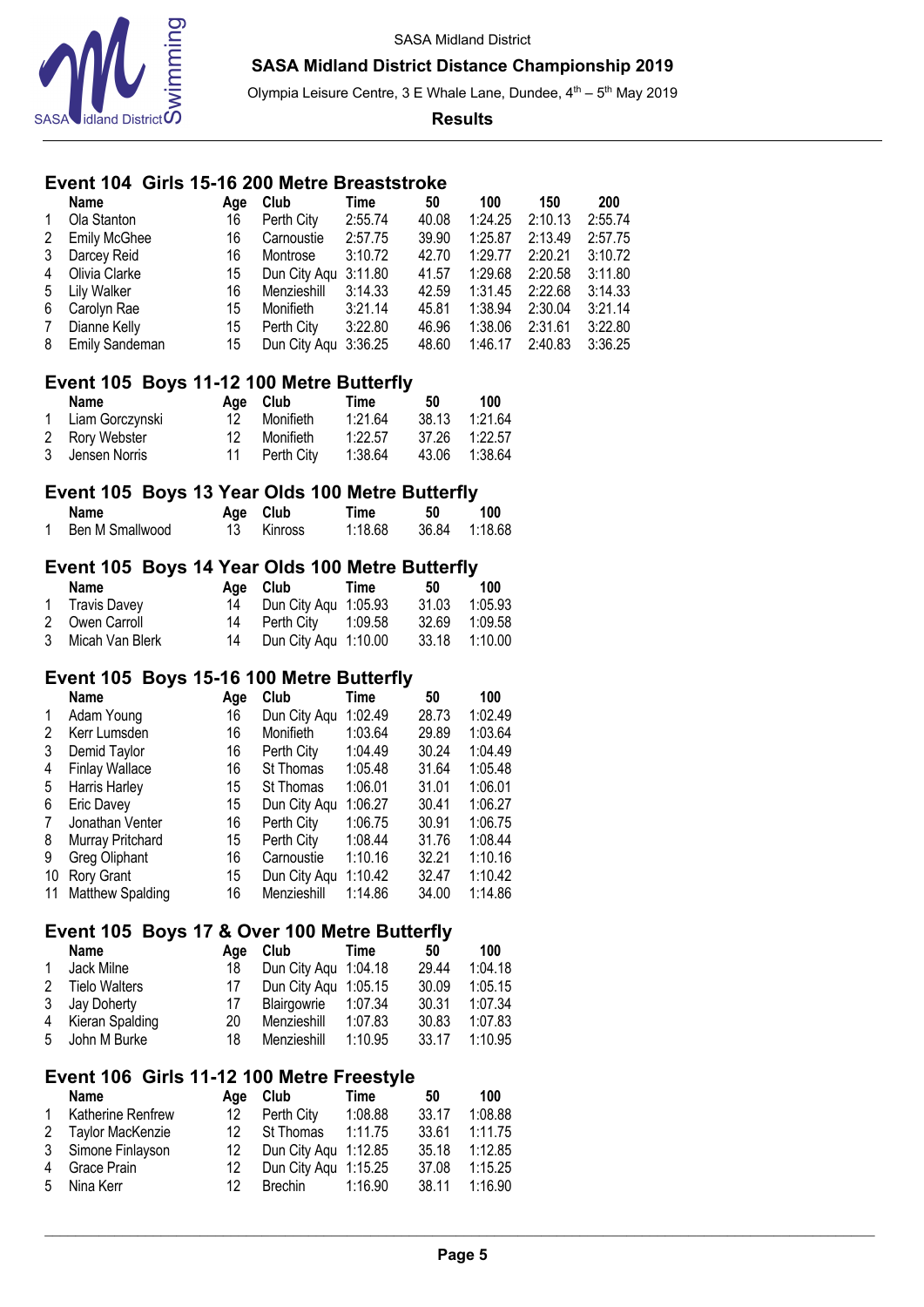

#### **SASA Midland District Distance Championship 2019**

Olympia Leisure Centre, 3 E Whale Lane, Dundee,  $4<sup>th</sup> - 5<sup>th</sup>$  May 2019

|    | $\mathsf{SASA}$ idland District $\mathsf{\Omega}$ |     |              |         | <b>Results</b> |         |
|----|---------------------------------------------------|-----|--------------|---------|----------------|---------|
| 6  | Caitlin Wigham                                    | 12  | Carnoustie   | 1:18.18 | 36.30          | 1:18.18 |
|    | Event 106 Girls 13 Year Olds 100 Metre Freestyle  |     |              |         |                |         |
|    | Name                                              | Age | Club         | Time    | 50             | 100     |
| 1  | Lucy Stoves                                       | 13  | Dun City Agu | 1:07.69 | 33.05          | 1:07.69 |
| *2 | Lucy McPartland                                   | 13  | Perth City   | 1:07.81 | 33.16          | 1:07.81 |
| *2 | Darcey Brown                                      | 13  | St Thomas    | 1:07.81 | 32.35          | 1:07.81 |
| 4  | Holly Blundell                                    | 13  | Perth City   | 1:11.16 | 33.53          | 1:11.16 |
| 5  | Micaela Reid                                      | 13  | Montrose     | 1:14.69 | 36.03          | 1:14.69 |
| 6  | Aimee Link                                        | 13  | Forfar       | 1:16.93 | 37.41          | 1:16.93 |
|    | Event 106 Girls 14 Year Olds 100 Metre Freestyle  |     |              |         |                |         |
|    | Name                                              | Age | Club         | Time    | 50             | 100     |
| 1  | Martha Reeves                                     | 14  | Dun City Agu | 1:03.56 | 30.82          | 1:03.56 |
| 2  | Lucy Clarke                                       | 14  | Monifieth    | 1:05.92 | 30.81          | 1:05.92 |
| 3  | Natasha Phillips                                  | 14  | St Thomas    | 1:06.11 | 32.12          | 1:06.11 |
| 4  | Fearne Crighton                                   | 14  | Perth City   | 1:09.16 | 32.46          | 1:09.16 |
| 5  | Lucy Fleming                                      | 14  | Dun City Aqu | 1:12.92 | 34.69          | 1:12.92 |
| 6  | Lois McCall                                       | 14  | Perth City   | 1:15.54 | 34.83          | 1:15.54 |

#### **Event 106 Girls 15-16 100 Metre Freestyle**

|              | <b>Name</b>         | Aae | Club                 | Time    | 50    | 100     |
|--------------|---------------------|-----|----------------------|---------|-------|---------|
| $\mathbf{1}$ | <b>Blythe Brown</b> | 16  | St Thomas            | 1:02.90 | 31.16 | 1:02.90 |
|              | 2 Shona Graham      | 16  | Dun City Aqu 1:03.40 |         | 30.46 | 1:03.40 |
|              | 3 Ola Stanton       | 16  | Perth City           | 1:07.26 | 32.49 | 1:07.26 |
|              | 4 Aimee Mackie      | 16  | Brechin              | 1:08.31 | 32.24 | 1:08.31 |
|              | 5 Darcey Reid       | 16  | Montrose             | 1:09.54 | 32.88 | 1:09.54 |

#### **Event 106 Girls 17 & Over 100 Metre Freestyle**

| Name          | Age Club                              | Time | -50 | 100 |
|---------------|---------------------------------------|------|-----|-----|
| Elle McMillan | 17 St Thomas  1:04.40  31.36  1:04.40 |      |     |     |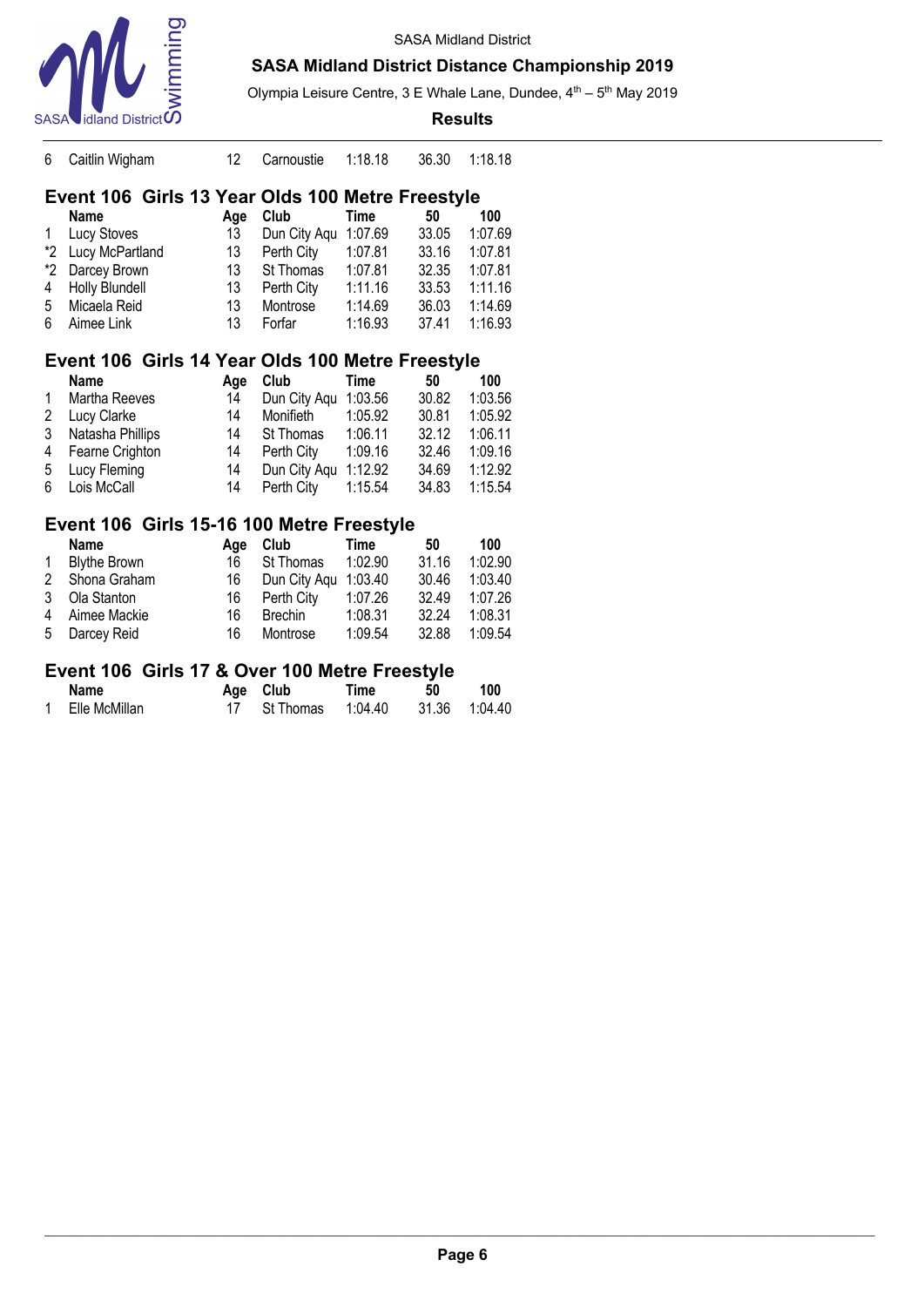



Olympia Leisure Centre, 3 E Whale Lane, Dundee, 4<sup>th</sup> - 5<sup>th</sup> May 2019

**Results**

# **Session 2 Event 201 Girls 11-12 400 Metre Freestyle**

|                | Name                                             | Age      | Club                                    | Time               | 50             | 100                | 150                | 200                | 250                | 300                | 350                | 400                |
|----------------|--------------------------------------------------|----------|-----------------------------------------|--------------------|----------------|--------------------|--------------------|--------------------|--------------------|--------------------|--------------------|--------------------|
| 1              | Katherine Renfrew                                | 12       | Perth City                              | 5:19.86            | 36.24          | 1:16.37            | 1:57.69            | 2:38.85            | 3:20.32            | 4:02.34            | 4:42.01            | 5:19.86            |
| $\overline{2}$ | <b>Taylor Smith</b>                              | 12       | St Thomas                               | 5:21.44            | 37.10          | 1:17.38            | 1:59.55            | 2:40.48            | 3:22.49            | 4:03.76            | 4:44.56            | 5:21.44            |
| 3              | Anna Easton                                      | 12       | Dun City Aqu                            | 5:32.65            | 36.20          | 1:17.68            | 2:00.94            | 2:43.24            | 3:26.02            | 4:08.46            | 4:51.38            | 5:32.65            |
| 4              | Taylor MacKenzie                                 | 12       | St Thomas                               | 5:38.24            | 35.33          | 1:16.65            | 1:59.90            | 2:43.93            | 3:28.72            | 4:13.15            | 4:57.11            | 5:38.24            |
| 5              | Lauren Ferrett                                   | 11       | Dun City Aqu                            | 5:50.58            | 38.15          | 1:22.08            | 2:08.61            | 2:53.59            | 3:39.90            | 4:24.60            | 5:08.51            | 5:50.58            |
| 6              | Libby Coull                                      | 12       | St Thomas                               | 5:50.90            | 38.37          | 1:22.01            | 2:07.27            | 2:53.16            | 3:38.79            | 4:24.76            | 5:09.69            | 5:50.90            |
| 7              | Grace Prain                                      | 12       | Dun City Aqu                            | 5:52.30            | 38.47          | 1:20.43            | 2:06.01            | 2:51.54            | 3:38.19            | 4:23.80            | 5:09.45            | 5:52.30            |
| 8              | Erin Robinson                                    | 12       | Carnoustie                              | 5:55.55            | 40.53          | 1:27.29            | 2:12.75            | 2:59.28            | 3:45.02            | 4:30.61            | 5:15.42            | 5:55.55            |
| 9              | Lana Duncan                                      | 12       | St Thomas                               | 6:03.46            | 41.02          | 1:25.97            | 2:13.56            | 3:00.34            | 3:47.18            | 4:33.63            | 5:20.36            | 6:03.46            |
| 10             | Caitlin Wigham                                   | 12       | Carnoustie                              | 6:13.69            | 39.65          | 1:25.43            | 2:14.18            | 3:02.04            | 3:51.15            | 4:39.98            | 5:29.37            | 6:13.69            |
| 11             | Charlotte L Chadwick                             | 12       | Kinross                                 | 6:24.67            | 43.42          | 1:32.80            | 2:23.84            | 3:14.46            | 4:03.58            | 6:24.48            | 5:41.24            | 6:24.67            |
| 12             | Keira Beattie                                    | 12       | St Thomas                               | 6:26.60            | 43.14          | 1:32.11            | 2:23.48            | 3:14.39            | 4:03.78            | 4:53.80            | 5:43.20            | 6:26.60            |
| 13             | Zoe D Neave                                      | 12       | Kinross                                 | 6:28.12            | 42.33          | 1:31.94            | 2:22.50            | 3:13.55            | 4:05.75            | 4:56.67            | 5:45.71            | 6:28.12            |
| 14             | Katie Smart                                      | 11       | Perth City                              | 6:34.53            | 43.80          | 1:34.22            | 2:24.97            | 3:15.44            | 4:07.33            | 4:57.37            | 5:47.09            | 6:34.53            |
| 15             | Skye Z Stewart                                   | 12       | Kinross                                 | 6:54.28            | 45.06          | 1:37.21            | 2:31.26            | 3:25.53            | 4:18.89            | 5:13.70            | 6:07.28            | 6:54.28            |
| 16             | Isla Davis                                       | 11       | Blairgowrie                             | 7:18.28            | 44.24          | 1:37.81            | 2:34.54            | 3:30.26            | 4:27.64            | 5:26.18            | 6:24.73            | 7:18.28            |
| 17             | Hannah M Breingan                                | 12       | Kinross                                 | 7:22.26            | 46.86          | 1:42.58            | 2:38.31            | 3:37.29            | 4:34.67            | 5:33.47            | 6:30.00            | 7:22.26            |
|                |                                                  |          |                                         |                    |                |                    |                    |                    |                    |                    |                    |                    |
|                | Event 201 Girls 13 Year Olds 400 Metre Freestyle |          |                                         |                    |                |                    |                    |                    |                    |                    |                    |                    |
|                | Name                                             | Age      | Club                                    | Time               | 50             | 100                | 150                | 200                | 250                | 300                | 350                | 400                |
| 1              | Lucy Stoves                                      | 13       | Dun City Aqu                            | 5:11.44            | 34.19          | 1:12.79            | 1:52.72            | 2:32.43            | 3:12.84            | 3:52.64            | 4:33.01            | 5:11.44            |
| 2              | Holly Blundell                                   | 13       | Perth City                              | 5:24.58            | 36.20          | 1:16.69            | 1:57.70            | 2:39.62            | 3:21.05            | 4:03.67            | 4:44.13            | 5:24.58            |
| 3              | Darcey Brown                                     | 13       | St Thomas                               | 5:30.71            | 35.83          | 1:17.08            | 1:59.20            | 2:42.03            | 3:25.12            | 4:08.47            | 4:50.50            | 5:30.71            |
| 4              | Dreanna Norris                                   | 13       | Perth City                              | 5:49.41            | 38.89          | 1:23.09            | 2:07.09            | 2:52.78            | 3:37.93            | 4:24.24            | 5:08.35            | 5:49.41            |
| 5              | Micaela Reid                                     | 13       | Montrose                                | 5:52.70            | 39.21          | 1:22.49            | 2:07.11            | 2:53.31            | 3:40.05            | 4:28.31            | 5:12.05            | 5:52.70            |
| 6              | Abbie Dewar                                      | 13       | Monifieth                               | 5:53.64            | 38.39          | 1:22.46            | 2:08.93            | 2:53.26            | 3:41.22            | 4:26.11            | 5:12.35            | 5:53.64            |
| 7              | Macy Knight                                      | 13       | St Thomas                               | 5:57.45            | 39.70          | 1:24.31            | 2:10.71            | 2:56.81            | 3:44.09            | 4:30.60            | 5:16.74            | 5:57.45            |
| 8              | Zara Denson                                      | 13       | Monifieth                               | 5:58.16            | 42.01          | 1:28.45            | 2:14.83            | 3:01.37            | 3:48.05            | 4:34.34            | 5:18.21            | 5:58.16            |
| 9              | <b>Grace Prest</b>                               | 13       | Dun City Aqu                            | 6:29.67            | 42.14          | 1:29.71            | 2:19.73            | 3:10.02            | 4:00.29            | 4:50.80            | 5:42.21            | 6:29.67            |
| 10             | Zoe Davidson                                     | 13       | Blairgowrie                             | 6:37.02            | 43.04          | 1:33.21            | 2:24.94            | 3:16.73            | 4:08.37            | 4:59.19            | 5:50.95            | 6:37.02            |
|                |                                                  |          |                                         |                    |                |                    |                    |                    |                    |                    |                    |                    |
|                | Event 201 Girls 14 Year Olds 400 Metre Freestyle |          |                                         |                    |                |                    |                    |                    |                    |                    |                    |                    |
|                | <b>Name</b>                                      | Age      | Club                                    | <b>Time</b>        | 50             | 100                | 150                | 200                | 250                | 300                | 350                | 400                |
|                | Natasha Phillips                                 | 14       | St Thomas                               | 4:56.80            | 33.07          | 1:09.40            | 1:47.23            | 2:25.21            | 3:03.79            | 3:42.39            | 4:21.00            | 4:56.80            |
| 2              | Martha Reeves                                    | 14       | Dun City Aqu                            | 4:59.31            | 33.59          | 1:11.02            | 1:49.45            | 2:27.83            | 3:06.58            | 3:45.10            | 4:23.69            | 4:59.31            |
| 3              | Maeve R Pakravan                                 | 14       | Kinross                                 | 5:58.06            | 39.98          | 1:26.28            | 2:13.12            | 2:59.69            | 3:46.56            | 4:32.67            | 5:17.59            | 5:58.06            |
|                | Event 201                                        |          |                                         |                    |                |                    |                    |                    |                    |                    |                    |                    |
|                | Name                                             | Age      | Girls 15-16 400 Metre Freestyle<br>Club | Time               | 50             | 100                | 150                | 200                | 250                | 300                | 350                | 400                |
| 1              | Iona MacLeod                                     | 16       | Dun City Aqu                            | 4:32.29            | 30.32          | 1:03.88            | 1:38.30            | 2:12.91            | 2:47.66            | 3:22.34            | 3:57.72            | 4:32.29            |
| 2              | Shona Graham                                     | 16       | Dun City Aqu 4:44.90                    |                    | 31.61          | 1:07.28            | 1:43.70            | 2:20.19            | 2:56.89            | 3:33.22            | 4:09.90            | 4:44.90            |
| 3              | <b>Blythe Brown</b>                              | 16       | St Thomas                               | 5:05.03            | 33.56          | 1:11.00            | 1:49.46            | 2:28.63            | 3:08.76            | 3:48.51            | 4:27.76            | 5:05.03            |
| 4              | Gemma Dalgety                                    | 15       | Dun City Aqu 5:21.53                    |                    | 36.47          | 1:16.30            | 1:59.24            | 2:40.21            | 3:22.59            | 4:03.47            | 4:44.68            | 5:21.53            |
|                | Aimee Mackie                                     | 16       | <b>Brechin</b>                          |                    | 35.32          | 1:14.31            | 1:56.05            | 2:38.84            | 3:22.07            | 4:03.93            | 4:45.17            | 5:23.84            |
| 5              | Darcey Reid                                      | 16       | Montrose                                | 5:23.84<br>5:42.10 | 35.48          | 1:15.20            | 1:57.66            | 2:41.37            | 3:25.68            | 4:10.97            | 4:56.89            | 5:42.10            |
| 6              |                                                  | 16       |                                         |                    | 37.47          | 1:20.98            | 2:06.78            | 2:51.26            | 3:36.30            | 4:20.47            |                    |                    |
| 7              | Rebecca Spalding                                 |          | Menzieshill                             | 5:44.99            |                |                    |                    | 2:50.75            |                    |                    | 5:04.21            | 5:44.99<br>5:45.51 |
| 8<br>9         | Carolyn Rae                                      | 15       | Monifieth                               | 5:45.51            | 37.68          | 1:22.44<br>1:22.95 | 2:06.14            |                    | 3:35.02            | 4:20.41            | 5:04.89            |                    |
|                | Dianne Kelly                                     | 15       | Perth City                              | 6:00.32            | 38.64          |                    | 2:08.86            | 2:55.21            | 3:41.60            | 4:29.71            | 5:16.35            | 6:00.32            |
| 10             | <b>Emily Sandeman</b>                            | 15       | Dun City Aqu                            | 6:01.20            | 37.85          | 1:20.77            | 2:06.92            | 2:53.77            | 3:41.52            | 4:28.63            | 5:16.13            | 6:01.20            |
| 11<br>12       | Caitlin Downey<br>Rhona E Mason                  | 15<br>15 | Blairgowrie<br>Kinross                  | 6:13.05<br>6:23.17 | 39.66<br>41.25 | 1:26.44<br>1:28.09 | 2:15.08<br>2:16.97 | 3:03.58<br>3:07.11 | 3:52.78<br>3:56.76 | 4:41.19<br>4:47.54 | 5:29.34<br>5:35.56 | 6:13.05<br>6:23.17 |
|                |                                                  |          |                                         |                    |                |                    |                    |                    |                    |                    |                    |                    |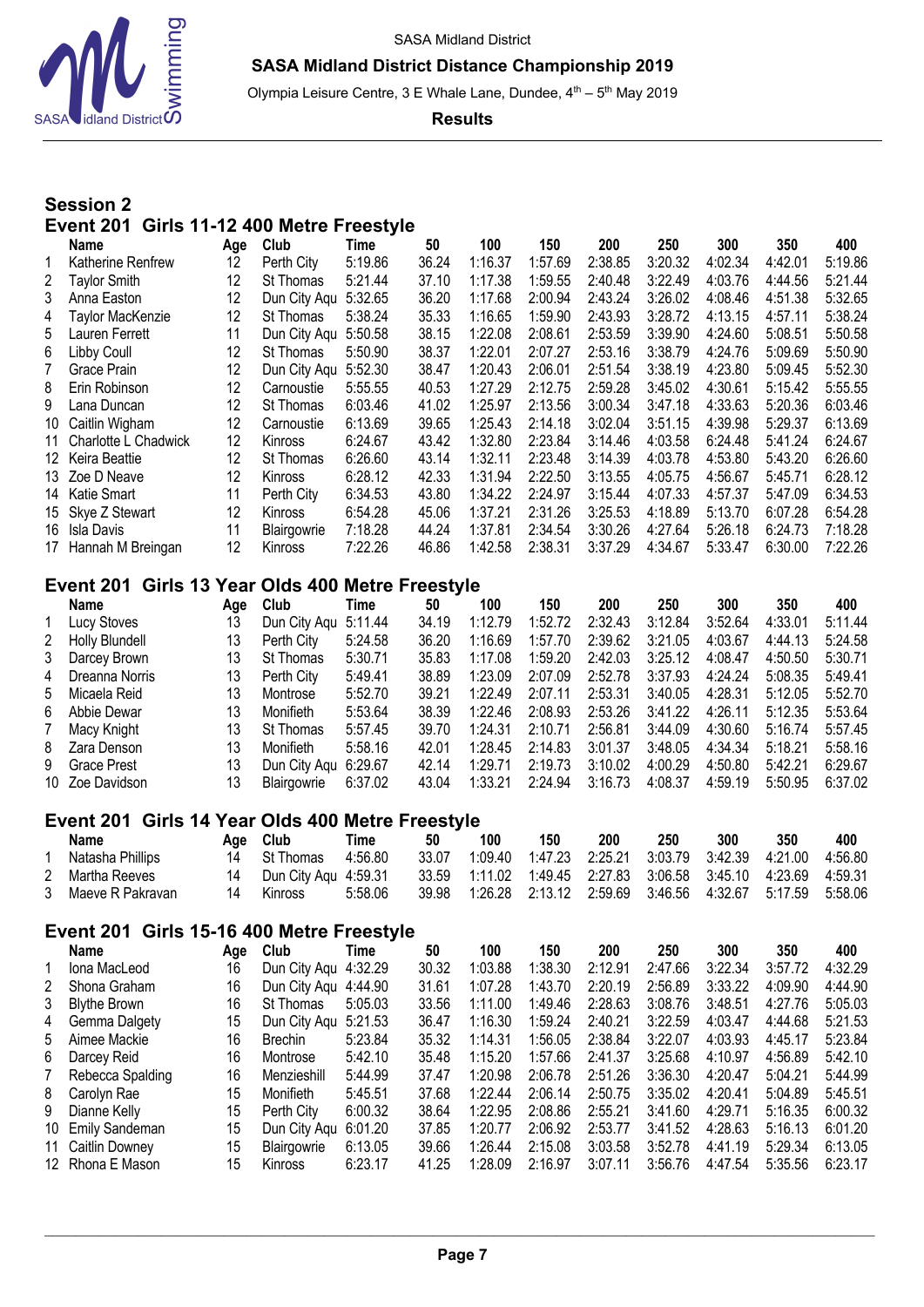

#### **SASA Midland District Distance Championship 2019**

Olympia Leisure Centre, 3 E Whale Lane, Dundee, 4<sup>th</sup> – 5<sup>th</sup> May 2019

#### **Results**

|                | Event 201 Girls 17 & Over 400 Metre Freestyle               |     |                       |             |                          |                            |                    |                    |                    |                    |                    |                    |
|----------------|-------------------------------------------------------------|-----|-----------------------|-------------|--------------------------|----------------------------|--------------------|--------------------|--------------------|--------------------|--------------------|--------------------|
|                | <b>Name</b>                                                 | Age | Club                  | <b>Time</b> | 50                       | 100                        | 150                | 200                | 250                | 300                | 350                | 400                |
| 1              | Sophie Smith                                                | 18  | St Thomas             | 4:26.54     | 29.41                    | 1:02.63                    | 1:36.83            | 2:10.65            | 2:44.53            | 3:18.37            | 3:52.96            | 4:26.54            |
| $\overline{2}$ | Elle McMillan                                               | 17  | St Thomas             | 4:44.41     | 32.17                    | 1:07.59                    | 1:42.81            | 2:18.41            | 2:54.40            | 3:31.64            | 4:08.07            | 4:44.41            |
|                |                                                             |     |                       |             |                          |                            |                    |                    |                    |                    |                    |                    |
|                | Event 202 Boys 11-12 800 Metre Freestyle                    |     |                       |             |                          |                            |                    |                    |                    |                    |                    |                    |
|                | <b>Name</b>                                                 | Age | Club                  | <b>Time</b> | 50                       | 100                        | 150                | 200                | 250                | 300                | 350                | 400                |
|                |                                                             |     |                       |             | 450<br>38.37             | 500<br>1:22.01             | 550<br>2:05.36     | 600<br>2:50.08     | 650<br>3:34.77     | 700<br>4:19.15     | 750<br>5:05.27     | 800<br>5:49.98     |
| 1              | <b>Corey Philip</b>                                         | 11  | Dun City Aqu 11:34.38 |             | 6:33.25 7:17.92          |                            | 8:02.24            | 8:45.07            | 9:29.17            | 10:11.66           | 10:54.26           | 11:34.38           |
|                |                                                             |     |                       |             |                          |                            |                    |                    |                    |                    |                    |                    |
|                | Event 202 Boys 13 Year Olds 800 Metre Freestyle             |     |                       |             |                          |                            |                    |                    |                    |                    |                    |                    |
|                | <b>Name</b>                                                 | Age | Club                  | <b>Time</b> | 50                       | 100                        | 150                | 200                | 250                | 300                | 350                | 400                |
| 1              | Ben M Smallwood                                             | 13  | Kinross               | 10:39.30    | 450<br>34.55             | 500<br>1:12.42             | 550<br>1:52.06     | 600<br>2:31.94     | 650<br>3:13.15     | 700<br>3:53.42     | 750<br>4:34.62     | 800<br>5:14.96     |
|                |                                                             |     |                       |             | 5:56.88 6:38.62          |                            | 7:20.96            | 8:01.80            | 8:43.30            | 9:23.87            | 10:03.73           | 10:39.30           |
| 2              | Will Shepherd                                               | 13  | Perth City            | 10:44.14    | 35.49                    | 1:14.97                    | 1:55.62            | 2:36.44            | 3:17.69            | 3:58.07            | 4:39.46            | 5:20.24            |
|                |                                                             |     |                       |             | 6:01.73 6:41.65          |                            | 7:22.34            | 8:04.05            | 8:44.97            | 9:25.23            | 10:04.99           | 10:44.14           |
| 3              | <b>Connor Brierley</b>                                      | 13  | Dun City Aqu 10:53.55 |             | 35.22                    | 1:14.80                    | 1:55.72            | 2:37.86            | 3:19.86            | 4:01.40            | 4:45.93            | 5:28.12            |
|                |                                                             |     |                       |             | 6:11.74 6:51.68          |                            | 7:33.74            | 8:16.33            | 8:58.25            | 9:36.97            | 10:17.49           | 10:53.55           |
| 4              | Cailean J Thomson                                           | 13  | Kinross               | 11:21.64    | 36.62                    | 1:19.07                    | 2:03.00            | 2:46.16            | 3:30.22            | 4:13.94            | 4:59.30            | 5:42.04            |
|                |                                                             |     |                       |             | 6:26.94 7:10.34          |                            | 7:54.04            | 8:37.75            | 9:20.03            | 10:02.22           | 10:43.68           | 11:21.64           |
|                | Event 202 Boys 14 Year Olds 800 Metre Freestyle             |     |                       |             |                          |                            |                    |                    |                    |                    |                    |                    |
|                |                                                             |     |                       |             |                          |                            |                    |                    |                    |                    |                    |                    |
|                |                                                             |     |                       |             |                          |                            |                    |                    |                    |                    |                    |                    |
|                | <b>Name</b>                                                 | Age | Club                  | <b>Time</b> | 50                       | 100                        | 150                | 200                | 250                | 300                | 350                | 400                |
|                |                                                             |     |                       |             | 450                      | 500                        | 550                | 600                | 650                | 700                | 750                | 800                |
| 1              | <b>Travis Davey</b>                                         | 14  | Dun City Aqu 9:37.82  |             | 30.42<br>5:21.76 5:58.73 | 1:04.93                    | 1:41.34<br>6:36.29 | 2:17.87<br>7:13.43 | 2:54.52<br>7:51.20 | 3:31.02<br>8:28.31 | 4:08.03<br>9:04.67 | 4:44.82<br>9:37.82 |
| 2              | Ross B Stewart                                              | 14  | Kinross               | 11:37.68    | 34.48                    | 1:15.96                    | 1:57.37            | 2:42.09            | 3:24.68            | 4:10.13            | 4:55.21            | 5:39.83            |
|                |                                                             |     |                       |             | 6:27.25 7:12.00          |                            | 7:57.85            | 8:43.76            | 9:29.29            | 10:13.01           | 10:58.31           | 11:37.68           |
| 3              | Calum Brown                                                 | 14  | St Thomas             | 11:44.54    | 38.41                    | 1:20.96                    | 2:05.24            | 2:50.61            | 3:36.11            | 5:51.56            | 5:07.66            | 5:50.64            |
|                |                                                             |     |                       |             | 6:36.79 7:21.28          |                            | 8:06.42            |                    | 9:44.39            | 10:37.77           | 11:03.09           | 11:44.54           |
|                |                                                             |     |                       |             |                          |                            |                    |                    |                    |                    |                    |                    |
|                | Event 202 Boys 15-16 800 Metre Freestyle                    |     |                       |             |                          |                            |                    |                    |                    |                    |                    |                    |
|                | <b>Name</b>                                                 | Age | Club                  | Time        | 50                       | 100                        | 150                | 200                | 250                | 300                | 350                | 400                |
| 1              |                                                             |     |                       |             | 450                      | 500<br>1:06.38             | 550                | 600                | 650<br>2:54.46     | 700                | 750                | 800                |
|                | Struan B Bennet                                             | 15  | Kinross               | 9:24.69     | 31.36                    |                            | 1:42.29<br>6:31.31 | 2:17.95<br>7:06.98 | 7:42.44            | 3:30.60<br>8:17.30 | 4:07.20<br>8:51.88 | 4:43.10<br>9:24.69 |
| 2              | Ethan Brown                                                 | 16  | St Thomas             | 9:36.23     | 5:18.93 5:54.81<br>31.55 | 1:06.78                    | 1:43.08            | 2:19.44            | 2:55.48            | 3:32.29            | 4:08.77            | 4:45.87            |
|                |                                                             |     |                       |             | 5:22.05 5:58.97          |                            | 6:35.92            | 7:13.13            | 7:49.97            | 8:27.56            | 9:02.24            | 9:36.23            |
| 3              | Andrew Venter                                               | 15  | Perth City            | 11:12.89    | 35.46                    | 1:16.31                    | 1:58.86            | 2:41.38            | 3:23.95            | 4:08.03            | 4:50.70            | 5:33.29            |
|                |                                                             |     |                       |             | 6:17.71 7:02.11          |                            | 7:45.13            | 8:28.23            | 9:11.80            | 9:54.59            |                    | 10:36.68 11:12.89  |
|                |                                                             |     |                       |             |                          |                            |                    |                    |                    |                    |                    |                    |
|                | Event 202 Boys 17 & Over 800 Metre Freestyle<br><b>Name</b> |     |                       | <b>Time</b> | 50                       | 100                        |                    |                    |                    |                    |                    | 400                |
|                |                                                             |     | Age Club              |             | 450                      | 500                        | 150<br>550         | 200<br>600         | 250<br>650         | 300<br>700         | 350<br>750         | 800                |
| 1              | Thomas Jeffers                                              | 19  | Perth City            | 9:07.72     | 31.82                    | 1:06.05                    | 1:41.90            | 2:17.64            | 2:53.30            | 3:28.31            | 4:04.02            | 4:38.85            |
|                | George Cowan                                                |     | St Thomas             | 9:15.61     | 32.13                    | 5:12.84 5:46.66<br>1:06.81 | 6:20.99<br>1:42.36 | 6:54.86<br>2:18.08 | 7:29.05<br>2:53.47 | 8:02.55<br>3:28.84 | 8:36.28            | 9:07.72<br>4:39.63 |

3 Tielo Walters 17 Dun City Aqu 9:44.91 32.23 1:08.36 1:44.92 2:21.72 2:58.16 3:35.54 4:12.29 4:50.08

4 Findlay Baillie 17 Dun City Aqu 9:57.34 31.19 1:07.51 1:44.86 2:23.48 3:01.26 3:39.39 4:17.96 4:56.25

5 Glen Byars 17 Carnoustie 10:58.97 33.55 1:12.04 1:52.51 2:33.16 3:15.51 3:57.68 4:40.45 5:22.81

5:14.72 5:49.98 6:24.90 7:00.02 7:34.92 8:09.72 8:43.79 9:15.61

5:27.60 6:05.68 6:43.05 7:20.46 7:57.21 8:33.76 9:09.84 9:44.91

5:34.80 6:13.41 6:51.92 7:30.12 8:08.28 8:46.56 9:24.16 9:57.34

6:06.13 6:48.93 7:31.95 8:14.57 8:56.76 9:38.90 10:20.13 10:58.97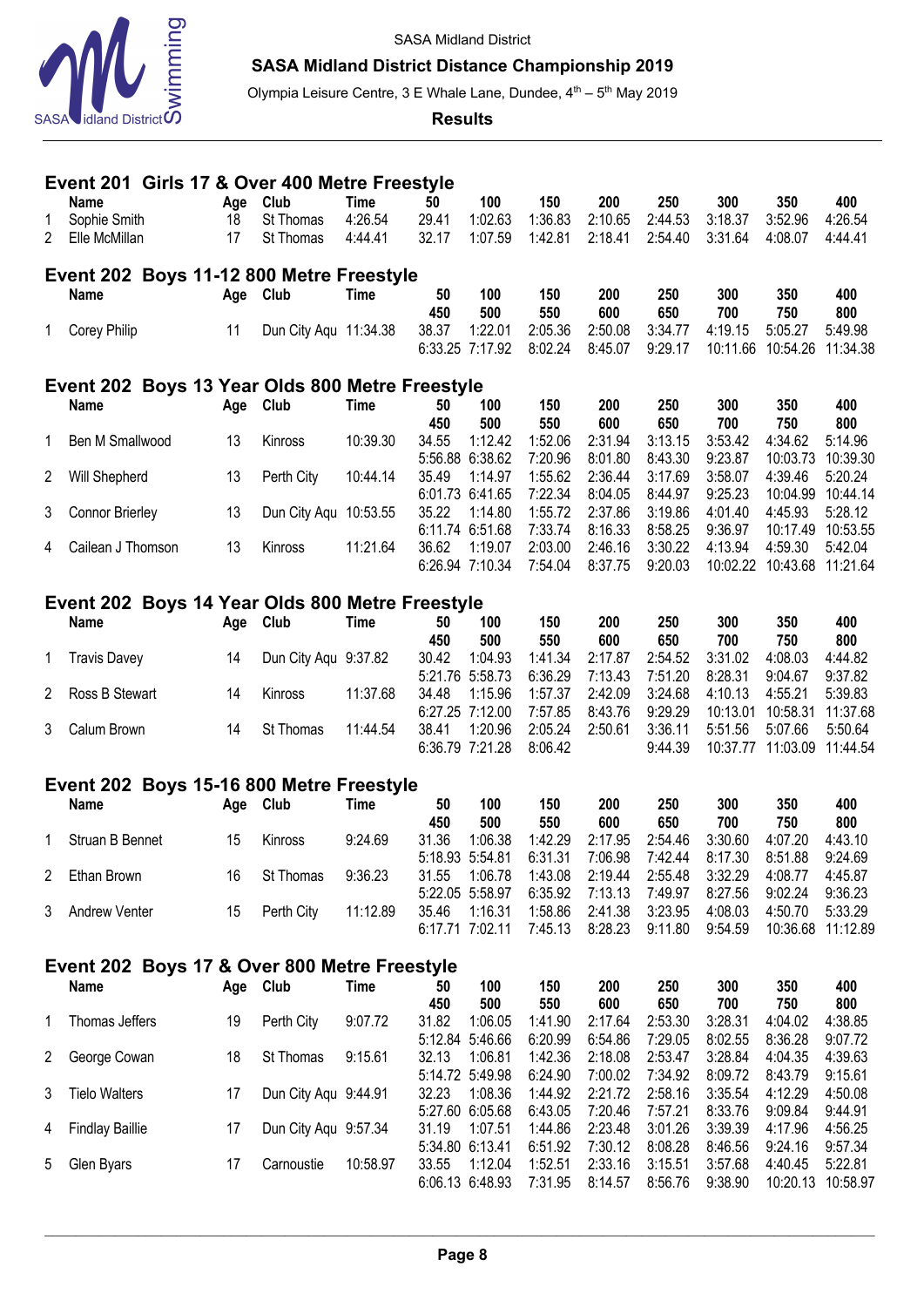

Olympia Leisure Centre, 3 E Whale Lane, Dundee, 4<sup>th</sup> – 5<sup>th</sup> May 2019

#### **Results**

## **Event 203 Girls 11-12 200 Metre IM**

|                          | <b>Name</b>           | Age             | Club           | Time    | 50    | 100             | 150     | 200     |
|--------------------------|-----------------------|-----------------|----------------|---------|-------|-----------------|---------|---------|
| 1                        | Katherine Renfrew     | 12              | Perth City     | 2:54.85 | 39.63 | 1:23.86         | 2:17.66 | 2:54.85 |
| 2                        | Simone Finlayson      | 12 <sup>°</sup> | Dun City Aqu   | 2:55.66 | 37.50 | 1:23.85         | 2:16.40 | 2:55.66 |
| 3                        | Anna Easton           | 12              | Dun City Aqu   | 3:01.99 | 42.19 | 1:26.70         | 2:21.25 | 3:01.99 |
| 4                        | Grace Prain           | 12              | Dun City Aqu   | 3:03.10 | 40.42 | 1:28.82         | 2:22.56 | 3:03.10 |
| 5                        | Taylor MacKenzie      | 12              | St Thomas      | 3:03.58 | 39.22 | 1:27.50         | 2:23.14 | 3:03.58 |
| 6                        | Lana Duncan           | 12              | St Thomas      | 3:04.26 | 40.42 | 1:28.73         | 2:22.00 | 3:04.26 |
| 7                        | Erin Robinson         | 12              | Carnoustie     | 3:07.59 | 40.68 | 1:30.65         | 2:27.22 | 3:07.59 |
| 8                        | Freya Bayer           | 12              | Perth City     | 3:10.10 | 45.80 | 1:35.60         | 2:26.40 | 3:10.10 |
| 9                        | Caitlin Wigham        | 12              | Carnoustie     | 3:12.12 | 46.40 | 1:34.97         | 2:30.47 | 3:12.12 |
| 10                       | Libby Coull           | 12              | St Thomas      | 3:12.35 | 43.10 | 1:32.19         | 2:29.05 | 3:12.35 |
| 11                       | <b>Claire Gilmore</b> | 12              | Perth City     | 3:14.11 | 42.88 | 1:34.98         | 2:32.56 | 3:14.11 |
| 12                       | Hannah Robinson       | 12              | Carnoustie     | 3:16.35 | 44.42 | 1:36.28         | 2:30.15 | 3:16.35 |
| 13                       | Chloe Dow             | 12              | Perth City     | 3:19.38 | 47.27 | 1:38.69         | 2:35.84 | 3:19.38 |
| 14                       | Katie E Fraser        | 12              | <b>Kinross</b> | 3:25.19 | 52.15 | 1:41.60         | 2:41.96 | 3:25.19 |
| 15                       | Kirsten Kelly         | 12              | Perth City     | 3:32.60 | 54.38 | 1:49.36         | 2:46.50 | 3:32.60 |
| 16                       | Katie Smart           | 11              | Perth City     | 3:40.46 | 55.98 | 1:48.03         | 2:51.24 | 3:40.46 |
| 17                       | Isla Davis            | 11              | Blairgowrie    | 3:40.50 | 49.03 | 1:47.09         | 2:49.27 | 3:40.50 |
| 18                       | Hannah M Breingan     | 12              | <b>Kinross</b> | 3:50.21 | 57.36 | 1:57.34         | 3:02.18 | 3:50.21 |
| 19                       | Lucy Cumming          | 11              | Kinross        | 3:51.92 | 49.49 | 1:48.19         | 2:59.91 | 3:51.92 |
| 20                       | Hannah Wilson         | 12              | Kinross        | 3:56.48 | 57.47 | 1:56.63         | 3:07.54 | 3:56.48 |
| 21                       | <b>Skye Doherty</b>   | 11              | Blairgowrie    | 4:13.49 |       | 1:00.07 2:10.14 | 3:19.24 | 4:13.49 |
| $\overline{a}$           | Afton E Learmonth     | 12              | Kinross        | DQ      |       |                 |         |         |
| $\overline{\phantom{a}}$ | Charlotte L Chadwick  | 12              | Kinross        | DQ      |       |                 |         |         |

# **Event 203 Girls 13 Year Olds 200 Metre IM**

|              | <b>Name</b>        | Age | Club        | Time    | 50    | 100     | 150     | 200     |
|--------------|--------------------|-----|-------------|---------|-------|---------|---------|---------|
| $\mathbf{1}$ | Lucy McPartland    | 13  | Perth City  | 2:45.51 | 35.75 | 1:18.41 | 2:07.50 | 2:45.51 |
| 2            | Darcey Brown       | 13  | St Thomas   | 2:49.16 | 35.84 | 1:20.65 | 2:10.72 | 2:49.16 |
| 3            | Ellie Kinnaird     | 13  | St Thomas   | 2:58.53 | 39.84 | 1:25.55 | 2:19.13 | 2:58.53 |
| 4            | Leona-Jade Simmers | 13  | St Thomas   | 3:08.39 | 42.99 | 1:30.13 | 2:28.83 | 3:08.39 |
| 5            | Abbie Dewar        | 13  | Monifieth   | 3:10.83 | 40.67 | 1:28.67 | 2:29.05 | 3:10.83 |
| 6            | Caitlin Fry        | 13  | Perth City  | 3:13.49 | 39.85 | 1:30.37 | 2:27.10 | 3:13.49 |
| 7            | Macy Knight        | 13  | St Thomas   | 3:14.72 | 47.21 | 1:36.42 | 2:32.76 | 3:14.72 |
| 8            | Dreanna Norris     | 13  | Perth City  | 3:16.65 | 43.58 | 1:32.82 | 2:30.90 | 3:16.65 |
| 9            | Zara Denson        | 13  | Monifieth   | 3:19.48 | 48.97 | 1:41.22 | 2:34.58 | 3:19.48 |
| 10           | Zoe Davidson       | 13  | Blairgowrie | 3:22.72 | 55.71 | 1:42.74 | 2:40.08 | 3:22.72 |
| 11           | Orla Faherty       | 13  | Montrose    | 3:23.04 | 43.58 | 1:37.36 | 2:34.98 | 3:23.04 |
| 12           | Ailsa G Reith      | 13  | Kinross     | 3:27.40 | 47.61 | 1:42.43 | 2:40.67 | 3:27.40 |
|              | 13 Lorna M Young   | 13  | Kinross     | 3:47.71 | 56.97 | 1:54.67 | 2:52.98 | 3:47.71 |

## **Event 203 Girls 14 Year Olds 200 Metre IM**

|                | <b>Name</b>          | Aae | Club           | Time    | 50    | 100     | 150     | 200     |
|----------------|----------------------|-----|----------------|---------|-------|---------|---------|---------|
| $\mathbf{1}$   | Fearne Crighton      | 14  | Perth City     | 2:36.54 | 33.30 | 1:15.50 | 1:59.44 | 2:36.54 |
| $2^{\circ}$    | <b>Emily Cumming</b> | 14  | Kinross        | 2:36.68 | 30.61 | 1:11.10 | 1:59.44 | 2:36.68 |
| 3              | Natasha Phillips     | 14  | St Thomas      | 2:42.36 | 34.03 | 1:17.24 | 2:04.80 | 2:42.36 |
| 4              | Ruby Stevenson       | 14  | Blairgowrie    | 3:10.36 | 41.45 | 1:30.60 | 2:25.73 | 3:10.36 |
| 5              | Lois McCall          | 14  | Perth City     | 3:12.09 | 43.31 | 1:31.79 | 2:30.91 | 3:12.09 |
| 6              | Maeve R Pakravan     | 14  | <b>Kinross</b> | 3:13.76 | 42.35 | 1:33.84 | 2:32.78 | 3:13.76 |
| $\overline{7}$ | Edina M Johnston     | 14  | Carnoustie     | 3:30.47 | 47.89 | 1:39.43 | 2:41.68 | 3:30.47 |
|                | --- Rebecca McLeod   | 14  | Perth City     | DQ      |       |         |         |         |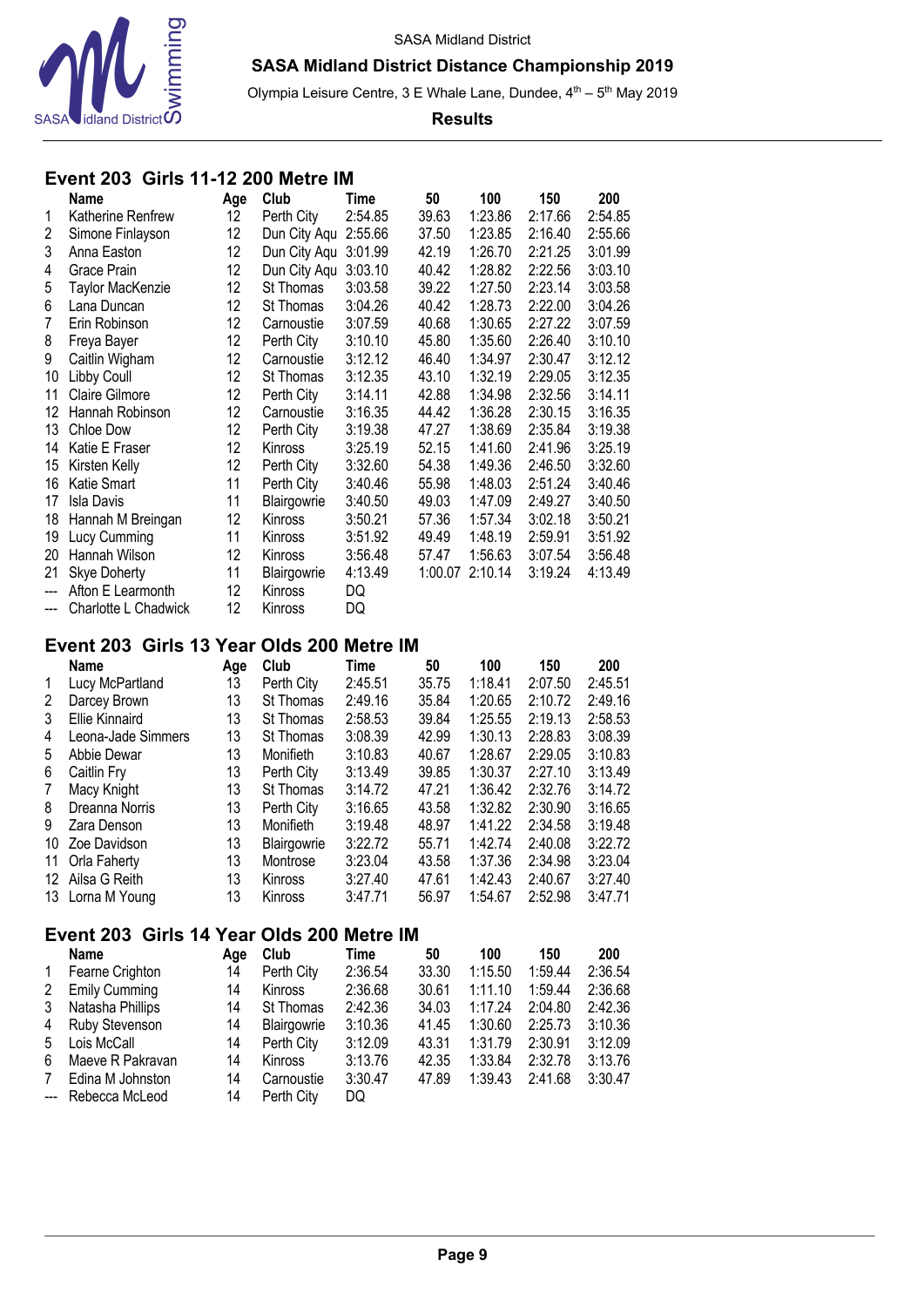



Olympia Leisure Centre, 3 E Whale Lane, Dundee, 4<sup>th</sup> – 5<sup>th</sup> May 2019

#### **Results**

## **Event 203 Girls 15-16 200 Metre IM**

|                     | <b>Name</b>                                        | Age      | Club                                | Time               | 50             | 100                | 150                | 200                |
|---------------------|----------------------------------------------------|----------|-------------------------------------|--------------------|----------------|--------------------|--------------------|--------------------|
| 1                   | Maria Cabrelli                                     | 16       | Dun City Aqu 2:35.75                |                    | 33.11          | 1:11.28            | 1:59.37            | 2:35.75            |
| $\overline{2}$      | Shona Graham                                       | 16       | Dun City Aqu 2:38.82                |                    | 33.45          | 1:17.69            | 2:03.68            | 2:38.82            |
| 3                   | <b>Blythe Brown</b>                                | 16       | St Thomas                           | 2:45.03            | 34.48          | 1:18.63            | 2:08.90            | 2:45.03            |
| 4                   | Gemma Dalgety                                      | 15       | Dun City Aqu                        | 2:57.41            | 39.12          | 1:25.89            | 2:19.59            | 2:57.41            |
| 5                   | Aimee Mackie                                       | 16       | <b>Brechin</b>                      | 2:57.57            | 39.47          | 1:24.54            | 2:17.05            | 2:57.57            |
| 6                   | Lily Walker                                        | 16       | Menzieshill                         | 2:57.93            | 38.86          | 1:25.52            | 2:15.78            | 2:57.93            |
|                     |                                                    |          |                                     |                    |                |                    |                    |                    |
| $\overline{7}$      | Carolyn Rae                                        | 15       | Monifieth                           | 2:59.85            | 40.23          | 1:28.10            | 2:18.99            | 2:59.85            |
| 8                   | Emily Sandeman                                     | 15       | Dun City Aqu                        | 3:04.60            | 40.45          | 1:25.68            | 2:22.72            | 3:04.60            |
| 9                   | Dianne Kelly                                       | 15       | Perth City                          | 3:06.80            | 42.33          | 1:29.29            | 2:24.12            | 3:06.80            |
| 10                  | Caitlin Downey                                     | 15       | Blairgowrie                         | 3:10.03            | 42.96          | 1:29.72            | 2:24.70            | 3:10.03            |
| 11                  | Rhona E Mason                                      | 15       | Kinross                             | 3:13.31            | 41.39          | 1:33.95            | 2:31.24            | 3:13.31            |
|                     | Event 203 Girls 17 & Over 200 Metre IM             |          |                                     |                    |                |                    |                    |                    |
|                     | Name                                               | Age      | Club                                | <b>Time</b>        | 50             | 100                | 150                | 200                |
|                     |                                                    | 18       | St Thomas                           | 2:30.25            | 30.42          | 1:07.97            | 1:55.68            | 2:30.25            |
| 1                   | Sophie Smith                                       |          |                                     |                    |                |                    |                    |                    |
| $\overline{2}$      | Morven Adams                                       | 18       | Dun City Aqu 2:32.23                |                    | 31.91          | 1:11.16            | 1:56.42            | 2:32.23            |
| 3                   | Elle McMillan                                      | 17       | St Thomas                           | 2:35.68            | 34.45          | 1:15.36            | 2:00.42            | 2:35.68            |
|                     | Event 204 Boys 11-12 200 Metre Breaststroke        |          |                                     |                    |                |                    |                    |                    |
|                     | <b>Name</b>                                        | Age      | Club                                | <b>Time</b>        | 50             | 100                | 150                | 200                |
| 1                   | Finn Bannerman                                     | 12       | Perth City                          | 3:09.99            | 42.49          | 1:31.29            | 2:21.14            | 3:09.99            |
| $\overline{2}$      | Liam Gorczynski                                    | 12       | Monifieth                           | 3:10.88            | 43.09          | 1:32.19            | 2:21.90            | 3:10.88            |
| 3                   | Lewis Brander                                      | 12       | Monifieth                           | 3:17.32            | 44.13          | 1:35.17            | 2:27.06            | 3:17.32            |
|                     |                                                    |          |                                     |                    |                | 1:42.00            |                    |                    |
| 4                   | <b>Travis Gettings</b>                             | 11       | Carnoustie                          | 3:28.69            | 48.20          |                    | 2:36.40            | 3:28.69            |
| 5                   | Jensen Norris                                      | 11       | Perth City                          | 3:29.10            | 48.20          | 1:42.45            | 2:36.50            | 3:29.10            |
| 6                   | Thomas Y Pritchard                                 | 11       | Kinross                             | 3:36.21            | 50.42          | 1:45.60            | 2:42.61            | 3:36.21            |
| 7                   | Alexander McGregor                                 | 11       | Perth City                          | 3:38.62            | 49.49          | 1:45.43            | 2:41.88            | 3:38.62            |
| 8                   | Johnny F Martin                                    | 11       |                                     | 4:00.90            |                | 1:58.02            | 3:01.19            |                    |
|                     |                                                    |          | Kinross                             |                    | 55.03          |                    |                    | 4:00.90            |
|                     |                                                    |          |                                     |                    |                |                    |                    |                    |
|                     | Event 204 Boys 13 Year Olds 200 Metre Breaststroke |          |                                     |                    |                |                    |                    |                    |
| 1                   | <b>Name</b>                                        | Age      | Club                                | <b>Time</b>        | 50             | 100                | 150                | 200                |
|                     | Cameron Mitchell                                   | 13       | St Thomas                           | 2:48.19            | 37.26          | 1:20.16            | 2:05.37            | 2:48.19            |
|                     | Event 204 Boys 14 Year Olds 200 Metre Breaststroke |          |                                     |                    |                |                    |                    |                    |
|                     | <b>Name</b>                                        | Age      | Club                                | <b>Time</b>        | 50             | 100                | 150                | 200                |
| 1                   | Micah Van Blerk                                    | 14       |                                     | 2:49.61            | 37.69          | 1:22.79            | 2:07.54            | 2:49.61            |
| $\overline{2}$      |                                                    | 14       | Dun City Aqu                        | 2:54.50            |                | 1:23.53            |                    | 2:54.50            |
|                     | Owen Carroll                                       |          | Perth City                          |                    | 39.59          |                    | 2:09.67            |                    |
| 3<br>4              | Ruaraidh B Sturgess<br>Innes S Rankin              | 14<br>14 | Kinross<br>Kinross                  | 3:36.78<br>3:41.83 | 48.39<br>49.20 | 1:44.06<br>1:47.99 | 2:40.75<br>2:46.02 | 3:36.78<br>3:41.83 |
|                     |                                                    |          |                                     |                    |                |                    |                    |                    |
|                     | Event 204 Boys 15-16 200 Metre Breaststroke        |          |                                     |                    |                |                    |                    |                    |
|                     | <b>Name</b>                                        | Age      | Club                                | <b>Time</b>        | 50             | 100                | 150                | 200                |
| 1                   | Murray Pritchard                                   | 15       | Perth City                          | 2:43.57            | 38.06          | 1:20.99            | 2:04.22            | 2:43.57            |
| $\overline{c}$      | Drew Croll                                         | 15       | Dun City Aqu 2:47.63                |                    | 36.25          | 1:18.73            | 2:03.12            | 2:47.63            |
| 3                   | Kerr Lumsden                                       | 16       | Monifieth                           | 2:50.41            | 37.10          | 1:20.58            | 2:06.28            | 2:50.41            |
| 4                   | Innes Croll                                        | 15       | Dun City Aqu 2:51.43                |                    | 36.41          | 1:20.41            | 2:06.16            | 2:51.43            |
| 5                   | Eric Davey                                         | 15       | Dun City Agu 2:55.71                |                    | 39.87          | 1:25.35            | 2:10.39            | 2:55.71            |
| 6                   | Matthew Spalding                                   | 16       | Menzieshill                         | 3:17.54            | 42.16          | 1:32.19            | 2:24.70            | 3:17.54            |
|                     |                                                    |          |                                     |                    |                |                    |                    |                    |
|                     | Event 204 Boys 17 & Over 200 Metre Breaststroke    |          |                                     |                    |                |                    |                    |                    |
|                     | Name                                               | Age      | Club                                | <b>Time</b>        | 50             | 100                | 150                | 200                |
| 1<br>$\overline{2}$ | Jack Milne<br>Jay Doherty                          | 18<br>17 | Dun City Aqu 2:43.95<br>Blairgowrie | 3:02.39            | 37.70<br>39.82 | 1:20.29<br>1:26.76 | 2:02.91<br>2:15.99 | 2:43.95<br>3:02.39 |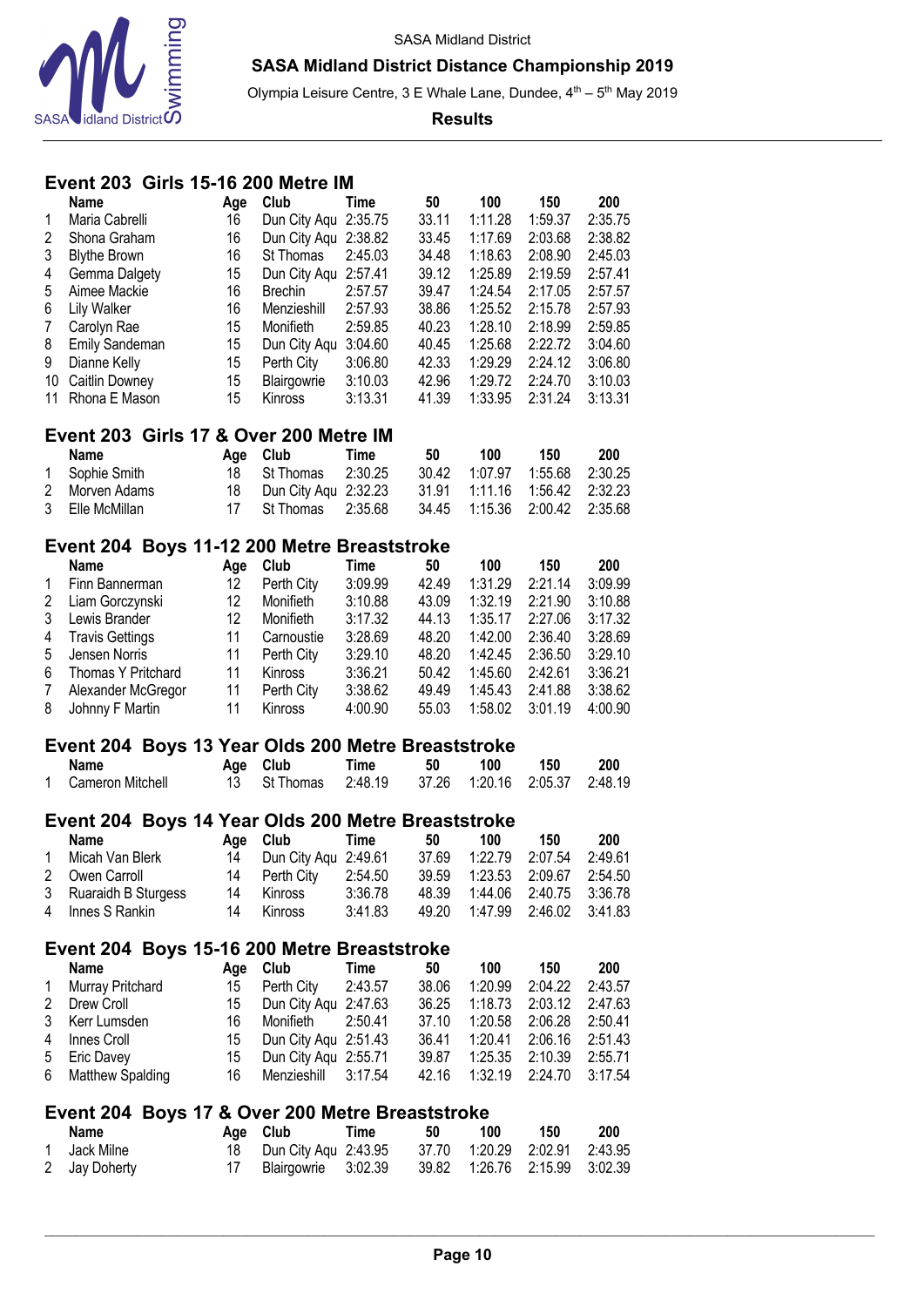



Olympia Leisure Centre, 3 E Whale Lane, Dundee, 4<sup>th</sup> – 5<sup>th</sup> May 2019

#### **Results**

|                | Event 205 Girls 11-12 100 Metre Butterfly        |                 |                      |             |       |         |
|----------------|--------------------------------------------------|-----------------|----------------------|-------------|-------|---------|
|                | <b>Name</b>                                      | Age             | Club                 | <b>Time</b> | 50    | 100     |
| 1              | Taylor MacKenzie                                 | 12              | St Thomas            | 1:32.53     | 41.47 | 1:32.53 |
|                |                                                  |                 |                      |             |       |         |
|                | Event 205 Girls 13 Year Olds 100 Metre Butterfly |                 |                      |             |       |         |
|                | <b>Name</b>                                      | Age             | Club                 | <b>Time</b> | 50    | 100     |
| 1              | Lucy McPartland                                  | 13              | Perth City           | 1:20.47     | 37.34 | 1:20.47 |
|                | Event 205 Girls 14 Year Olds 100 Metre Butterfly |                 |                      |             |       |         |
|                | <b>Name</b>                                      | Age             | Club                 | <b>Time</b> | 50    | 100     |
| 1              | Martha Reeves                                    | 14              | Dun City Aqu 1:12.59 |             | 34.26 | 1:12.59 |
| 2              | Lucy Clarke                                      | 14              | Monifieth            | 1:14.04     | 32.89 | 1:14.04 |
|                |                                                  |                 |                      |             |       |         |
|                | Event 205 Girls 15-16 100 Metre Butterfly        |                 |                      |             |       |         |
|                | <b>Name</b>                                      | Age             | Club                 | <b>Time</b> | 50    | 100     |
| 1              | Iona MacLeod                                     | 16              | Dun City Aqu 1:06.78 |             | 31.05 | 1:06.78 |
| 2              | Katherine Bailey                                 | 15              | Perth City 1:07.29   |             | 31.81 | 1:07.29 |
| 3              | Maria Cabrelli                                   | 16              | Dun City Aqu 1:12.33 |             | 33.95 | 1:12.33 |
| 4              | <b>Blythe Brown</b>                              | 16              | St Thomas            | 1:14.21     | 35.55 | 1:14.21 |
|                | Event 205 Girls 17 & Over 100 Metre Butterfly    |                 |                      |             |       |         |
|                | <b>Name</b>                                      | Age             | Club                 | <b>Time</b> | 50    | 100     |
| 1              | Sophie Smith                                     | 18              | St Thomas            | 1:06.12     | 30.76 | 1:06.12 |
| $\overline{2}$ | Morven Adams                                     | 18              | Dun City Aqu 1:14.32 |             | 33.41 | 1:14.32 |
|                |                                                  |                 |                      |             |       |         |
|                | Event 206 Boys 11-12 100 Metre Freestyle         |                 |                      |             |       |         |
|                | <b>Name</b>                                      | Age             | Club                 | <b>Time</b> | 50    | 100     |
| 1              | Corey Philip                                     | 11              | Dun City Aqu 1:09.53 |             | 33.93 | 1:09.53 |
| 2              | Liam Gorczynski                                  | 12 <sup>°</sup> | Monifieth            | 1:10.47     | 34.11 | 1:10.47 |
| 3              | <b>Travis Gettings</b>                           | 11              | Carnoustie           | 1:13.71     | 34.87 | 1:13.71 |
| 4              | Jensen Norris                                    | 11              | Perth City           | 1:13.74     | 37.11 | 1:13.74 |
| 5              | Finn Bannerman                                   | 12              | Perth City           | 1:21.05     | 38.04 | 1:21.05 |
|                | Event 206 Boys 13 Year Olds 100 Metre Freestyle  |                 |                      |             |       |         |
|                | <b>Name</b>                                      | Age             | Club                 | <b>Time</b> | 50    | 100     |
| 1              | Cameron Mitchell                                 | 13              | St Thomas            | 1:03.33     | 30.56 | 1:03.33 |
| 2              | Aaron Gilmurray                                  | 13              | Dun City Aqu 1:05.61 |             | 31.69 | 1:05.61 |
| 3              | Connor Brierley                                  | 13              | Dun City Aqu 1:08.87 |             | 33.32 | 1:08.87 |
| 4              | Will Shepherd                                    | 13              | Perth City           | 1:09.48     | 33.04 | 1:09.48 |
|                |                                                  |                 |                      |             |       |         |
|                | Event 206 Boys 14 Year Olds 100 Metre Freestyle  |                 |                      |             |       |         |
|                | <b>Name</b>                                      | Age             | Club                 | <b>Time</b> | 50    | 100     |
| 1              | <b>Travis Davey</b>                              | 14              | Dun City Aqu 59.69   |             | 28.80 | 59.69   |
| 2              | Micah Van Blerk                                  | 14              | Dun City Aqu         | 1:03.47     | 31.55 | 1:03.47 |
| 3              | Ewan Muirhead                                    | 14              | Menzieshill          | 1:05.16     | 31.32 | 1:05.16 |
| 4              | Nathan Crighton                                  | 14              | Forfar               | 1:09.86     | 33.27 | 1:09.86 |
| 5              | Owen Carroll                                     | 14              | Perth City           | 1:10.60     | 33.29 | 1:10.60 |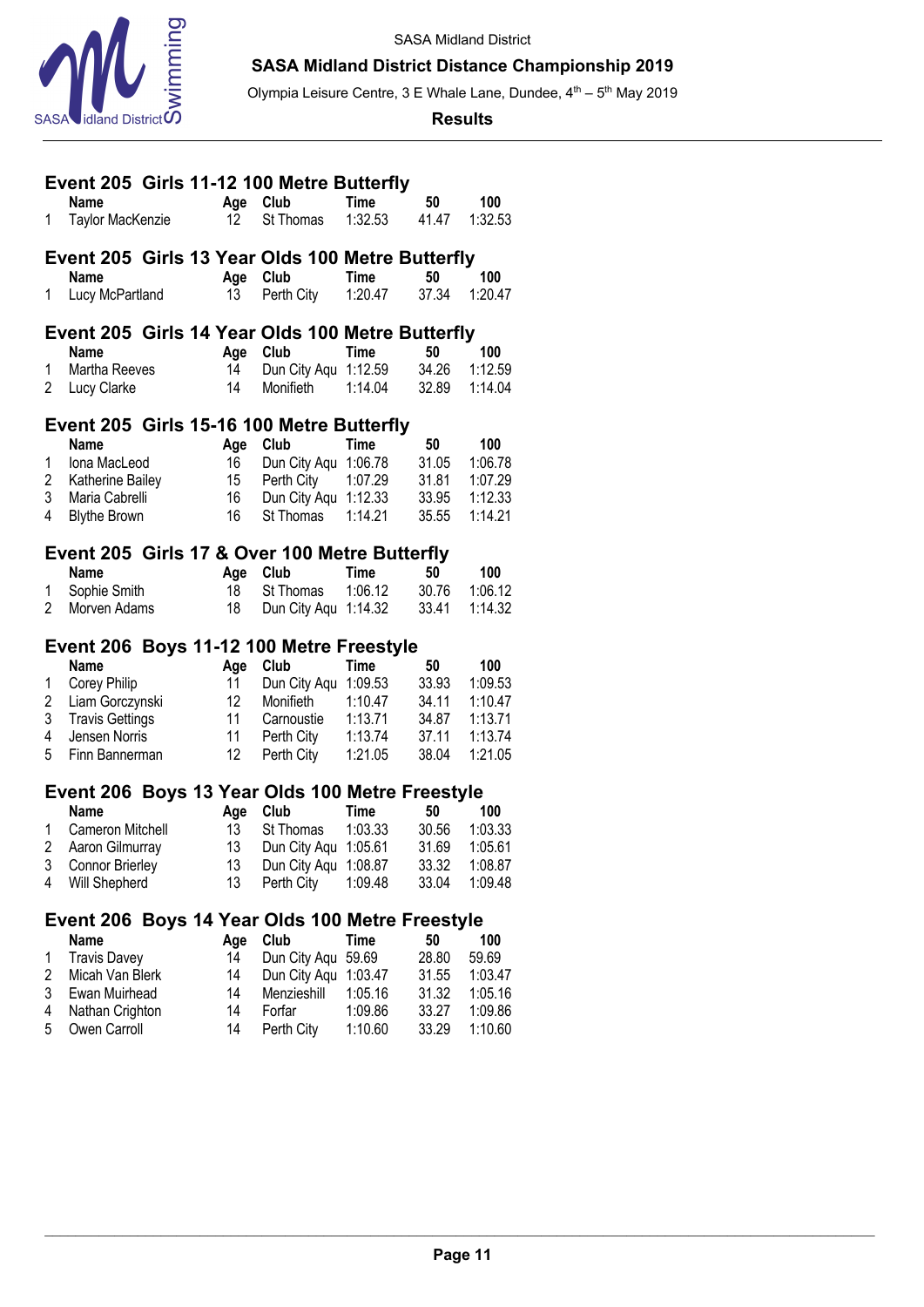

Olympia Leisure Centre, 3 E Whale Lane, Dundee,  $4<sup>th</sup> - 5<sup>th</sup>$  May 2019

#### **Results**

# **Event 206 Boys 15-16 100 Metre Freestyle**

|              | <b>Name</b>      | Age | Club         | Time    | 50    | 100     |
|--------------|------------------|-----|--------------|---------|-------|---------|
| $\mathbf{1}$ | Adam Young       | 16  | Dun City Aqu | 57.19   | 27.31 | 57.19   |
| 2            | Eric Davey       | 15  | Dun City Aqu | 58.67   | 28.08 | 58.67   |
| 3            | Murray Pritchard | 15  | Perth City   | 58.85   | 29.19 | 58.85   |
| 4            | Donald Queen     | 16  | Perth City   | 59.35   | 29.02 | 59.35   |
| 5            | Jonathan Venter  | 16  | Perth City   | 59.62   | 29.25 | 59.62   |
| 6            | Rory Grant       | 15  | Dun City Aqu | 59.87   | 29.03 | 59.87   |
| 7            | Ethan Brown      | 16  | St Thomas    | 1:00.86 | 28.89 | 1:00.86 |
| 8            | Harris Harley    | 15  | St Thomas    | 1:01.29 | 29.35 | 1:01.29 |
| 9            | Drew Croll       | 15  | Dun City Aqu | 1:06.05 | 30.83 | 1:06.05 |
| 10           | Innes Croll      | 15  | Dun City Aqu | 1:07.08 | 31.33 | 1:07.08 |

## **Event 206 Boys 17 & Over 100 Metre Freestyle**

|   | <b>Name</b>            | Aae | Club                 | Time    | 50    | 100     |
|---|------------------------|-----|----------------------|---------|-------|---------|
|   | <b>Findlay Baillie</b> | 17  | Dun City Agu 59.29   |         | 28.77 | 59.29   |
| 2 | <b>Tielo Walters</b>   | 17  | Dun City Agu 1:00.13 |         | 29.53 | 1:00.13 |
| 3 | John M Burke           | 18  | Menzieshill          | 1:00.67 | 28.92 | 1:00.67 |
| 4 | Jay Doherty            | 17  | Blairgowrie          | 1:01.25 | 29.48 | 1:01.25 |
| 5 | Kieran Spalding        | 20  | Menzieshill          | 1:02.23 | 29.81 | 1:02.23 |
| 6 | Pang Kaendaeng         | 17  | Blairgowrie          | 1:04.55 | 30.89 | 1:04.55 |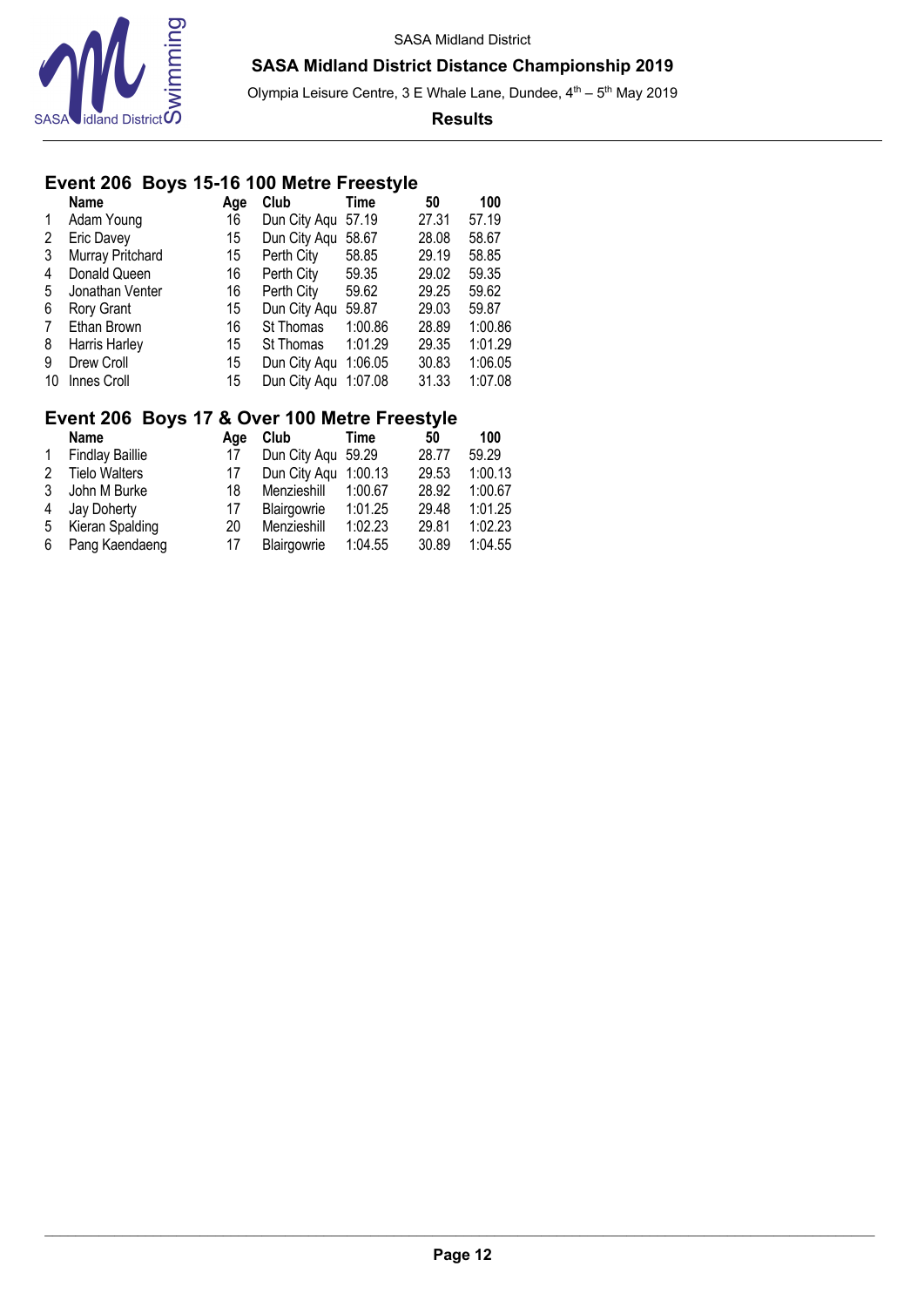

## **SASA Midland District Distance Championship 2019**

Olympia Leisure Centre, 3 E Whale Lane, Dundee, 4<sup>th</sup> – 5<sup>th</sup> May 2019

**Results**

# **Session 3 Event 301 Girls 11-12 400 Metre IM**

|              | Name                                         | Age | Club                            | Time    | 50    | 100     | 150     | 200     | 250     | 300     | 350     | 400     |  |  |
|--------------|----------------------------------------------|-----|---------------------------------|---------|-------|---------|---------|---------|---------|---------|---------|---------|--|--|
| 1            | Anna Easton                                  | 12  | Dun City Agu                    | 6:19.60 | 40.05 | 1:37.50 | 2:21.51 | 3:07.42 | 4:01.39 | 4:59.89 | 5:38.92 | 6:19.60 |  |  |
| 2            | Simone Finlayson                             | 12  | Dun City Aqu 6:20.87            |         | 39.40 | 1:34.32 | 2:23.44 | 3:10.90 | 4:06.18 | 5:00.44 | 5:42.58 | 6:20.87 |  |  |
| 3            | Dobrawa Tomasek                              | 12  | Carnoustie                      | 6:32.37 | 43.71 | 1:38.12 | 2:27.14 | 3:14.23 | 4:10.70 | 5:05.81 | 5:51.08 | 6:32.37 |  |  |
| 4            | Lana Duncan                                  | 12  | St Thomas                       | 6:35.88 | 43.11 | 1:34.15 | 2:26.28 | 3:15.12 | 4:10.82 | 5:06.13 | 5:53.13 | 6:35.88 |  |  |
| 5            | Libby Coull                                  | 12  | St Thomas                       | 6:39.80 | 43.06 | 1:34.00 | 2:23.66 | 3:10.93 | 4:10.01 | 5:10.67 | 5:57.07 | 6:39.80 |  |  |
| 6            | Lauren Ferrett                               | 11  | Dun City Aqu 6:48.98            |         | 43.55 | 1:41.19 | 2:34.69 | 3:25.80 | 4:22.46 | 5:21.51 | 6:07.86 | 6:48.98 |  |  |
|              | Isla Gilmurray                               | 11  | Dun City Agu                    | 7:20.15 | 49.69 | 2:00.63 | 2:54.27 | 3:46.15 | 4:42.25 | 5:44.74 | 6:32.30 | 7:20.15 |  |  |
| 8            | Sofia Fallone                                | 11  | Monifieth                       | 7:38.07 | 50.77 | 1:53.50 | 2:53.16 | 3:51.03 | 4:53.68 | 5:58.95 | 6:50.46 | 7:38.07 |  |  |
| 9            | Fiona M Bayne                                | 12  | <b>Kinross</b>                  | 7:39.48 | 54.97 | 2:00.69 | 2:56.02 | 3:50.63 | 4:56.15 | 5:59.97 | 6:50.69 | 7:39.48 |  |  |
|              | Girls 13 Year Olds 400 Metre IM<br>Event 301 |     |                                 |         |       |         |         |         |         |         |         |         |  |  |
|              |                                              |     |                                 |         |       |         |         |         |         |         |         |         |  |  |
|              | Name                                         | Age | Club                            | Time    | 50    | 100     | 150     | 200     | 250     | 300     | 350     | 400     |  |  |
|              | Darcey Brown                                 | 13  | St Thomas                       | 6:10.84 | 37.53 | 1:20.07 | 2:08.52 | 2:55.77 | 3:50.45 | 4:44.47 | 5:28.58 | 6:10.84 |  |  |
| 2            | Ellie Kinnaird                               | 13  | St Thomas                       | 6:23.25 | 41.22 | 1:31.19 | 2:22.16 | 3:11.19 | 4:06.90 | 5:00.23 | 5:42.98 | 6:23.25 |  |  |
| 3            | Dreanna Norris                               | 13  | Perth City                      | 6:46.90 | 42.56 | 1:38.62 | 2:32.10 | 3:21.30 | 4:17.93 | 5:15.00 | 6:03.89 | 6:46.90 |  |  |
| 4            | Zara Denson                                  | 13  | Monifieth                       | 6:54.61 | 51.84 | 1:52.52 | 2:43.92 | 3:34.27 | 4:29.20 | 5:25.83 | 6:12.08 | 6:54.61 |  |  |
| 5            | Caitlin Fry                                  | 13  | Perth City                      | 7:04.22 | 40.96 | 1:35.35 | 2:31.16 | 3:28.30 | 4:24.00 | 5:22.59 | 6:12.93 | 7:04.22 |  |  |
|              | Event 301                                    |     | Girls 14 Year Olds 400 Metre IM |         |       |         |         |         |         |         |         |         |  |  |
|              | <b>Name</b>                                  | Age | Club                            | Time    | 50    | 100     | 150     | 200     | 250     | 300     | 350     | 400     |  |  |
| $\mathbf{1}$ | Fearne Crighton                              | 14  | Perth City                      | 5:33.98 | 35.24 | 1:17.34 | 1:59.53 | 2:40.15 | 3:27.64 | 4:14.25 | 4:56.14 | 5:33.98 |  |  |

| Event 301 Girls 15-16 400 Metre IM |  |                         |         |       |                                                                      |     |            |     |     |                                                      |     |  |
|------------------------------------|--|-------------------------|---------|-------|----------------------------------------------------------------------|-----|------------|-----|-----|------------------------------------------------------|-----|--|
| Name                               |  | Age Club                | Time    | 50    | 100                                                                  | 150 | <b>200</b> | 250 | 300 | 350                                                  | 400 |  |
| 1 Iona MacLeod                     |  | 16 Dun City Agu 5:05.46 |         | 30.64 | 1:07.16                                                              |     |            |     |     | 1:46.32  2:23.50  3:08.88  3:55.26  4:31.25  5:05.46 |     |  |
| 2 Scarlett Ferris                  |  | 15 Dun City Agu 5:06.39 |         |       | 31.82  1:08.03  1:47.94  2:26.92  3:11.69  3:55.79  4:32.31  5:06.39 |     |            |     |     |                                                      |     |  |
| 3 Maria Cabrelli                   |  | 16 Dun City Agu 5:27.18 |         |       | 33.18  1:13.20  1:54.69  2:34.82  3:22.13  4:10.71  4:49.58  5:27.18 |     |            |     |     |                                                      |     |  |
| 4 Caitlin Downey                   |  | 15 Blairgowrie 6:57.29  |         |       | 45.24  1:42.58  2:33.49  3:23.10  4:19.26  5:18.30  6:09.54  6:57.29 |     |            |     |     |                                                      |     |  |
| 5 Rhona E Mason                    |  | 15 Kinross              | 6:58.56 |       | 40.00  1:29.30  2:26.07  3:23.87  4:23.26  5:26.10  6:13.26  6:58.56 |     |            |     |     |                                                      |     |  |

## **Event 302 Boys 11-12 1500 Metre Freestyle**

| <b>Name</b>  | Age | Club      | Time     | 50<br>450<br>850<br>1250 | 100<br>500<br>900<br>1300  | 150<br>550<br>950<br>1350                       | 200<br>600<br>1000<br>1400                                                                                           | 250<br>650<br>1050<br>1450 | 300<br>700<br>1100<br>1500 | 350<br>750<br>1150                    | 400<br>800<br>1200  |
|--------------|-----|-----------|----------|--------------------------|----------------------------|-------------------------------------------------|----------------------------------------------------------------------------------------------------------------------|----------------------------|----------------------------|---------------------------------------|---------------------|
| Rory Webster | 12  | Monifieth | 23:15.40 | 36.97                    | 1:20.34<br>6:47.25 7:35.14 | 2:07.05<br>8:23.09<br>13:06.8413:54.38 14:41.14 | 2:52.42<br>9:09.85<br>15:28.96  16:16.95  17:04.44  17:52.04<br>19:27.2620:14.53 21:02.48 21:49.79 22:35.99 23:15.40 | 3:39.23<br>9:57.16         | 4:25.68                    | 5:13.85<br>10:44.66 11:32.25 12:19.39 | 6:00.08<br>18:39.52 |

#### **Event 302 Boys 13 Year Olds 1500 Metre Freestyle Name Age Club Time 50 100 150 200 250 300 350 400 450 500 550 600 650 700 750 800 850 900 950 1000 1050 1100 1150 1200 1250 1300 1350 1400 1450 1500** 1 Cailean J Thomson 13 Kinross 21:23.65 34.82 1:14.95 1:57.89 2:41.39 3:25.71 4:09.07 4:52.54 5:35.93 6:20.24 7:04.08 7:48.34 8:33.16 9:18.22 10:02.32 10:44.73 11:27.28 12:11.5612:54.74 13:37.80 14:20.13 15:03.07 15:45.62 16:28.67 17:12.48 17:55.3818:37.84 19:20.89 20:02.93 20:44.06 21:23.65 2 Lewis McGregor 13 Perth City 21:39.98 35.62 1:18.61 2:00.42 2:43.42 3:27.10 4:10.87 4:55.19 5:38.62 6:22.97 7:05.78 7:49.70 8:34.36 9:17.91 10:01.52 10:44.28 11:28.53 12:12.5212:56.15 13:38.70 14:22.92 15:06.21 15:51.52 16:35.08 17:20.67 18:05.5318:49.73 19:32.72 20:16.34 21:00.18 21:39.98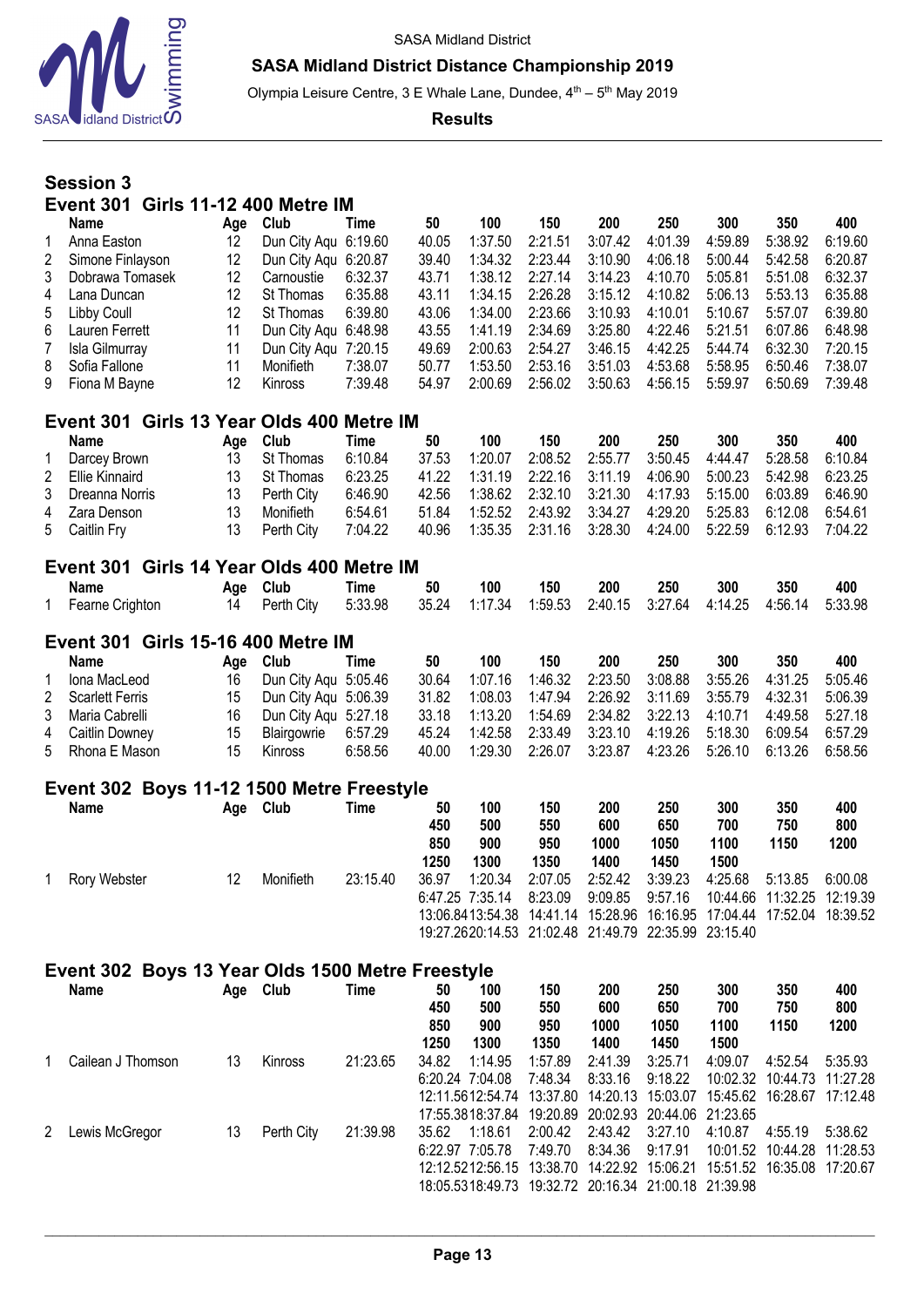

### **SASA Midland District Distance Championship 2019**

Olympia Leisure Centre, 3 E Whale Lane, Dundee, 4<sup>th</sup> - 5<sup>th</sup> May 2019

**Results**

## **Event 302 Boys 14 Year Olds 1500 Metre Freestyle**

| <b>Name</b>    | Age | Club           | Time     | 50              | 100     | 150                                                      | 200      | 250     | 300                                    | 350     | 400       |
|----------------|-----|----------------|----------|-----------------|---------|----------------------------------------------------------|----------|---------|----------------------------------------|---------|-----------|
|                |     |                |          | 450             | 500     | 550                                                      | 600      | 650     | 700                                    | 750     | 800       |
|                |     |                |          | 850             | 900     | 950                                                      | 1000     | 1050    | 1100                                   | 1150    | 1200      |
|                |     |                |          | 1250            | 1300    | 1350                                                     | 1400     | 1450    | 1500                                   |         |           |
| Ross B Stewart | 14  | <b>Kinross</b> | 22:31.65 | 35.74           | 1:18.43 | 2:02.39                                                  | 2:47.23  | 3:31.56 | 4:16.89                                | 5:02.05 | $-5.4846$ |
|                |     |                |          | 6:32.12 7:19.41 |         | 8:03.77                                                  | 8:49.76  | 9:34.94 | 10:21.12 11:07.71                      |         | 11:52.55  |
|                |     |                |          |                 |         | 12:39.4613:25.17 14:11.04                                | 14:57.71 |         | 15:43.98  16:30.12  17:17.03  18:04.08 |         |           |
|                |     |                |          |                 |         | 18:49.7919:36.81  20:21.77  21:07.48  21:50.70  22:31.65 |          |         |                                        |         |           |

# **Event 302 Boys 15-16 1500 Metre Freestyle**

|   | <b>Name</b>    | Age | Club             | Time     | 50      | 100                                                  | 150      | 200      | 250               | 300      | 350      | 400      |
|---|----------------|-----|------------------|----------|---------|------------------------------------------------------|----------|----------|-------------------|----------|----------|----------|
|   |                |     |                  |          | 450     | 500                                                  | 550      | 600      | 650               | 700      | 750      | 800      |
|   |                |     |                  |          | 850     | 900                                                  | 950      | 1000     | 1050              | 1100     | 1150     | 1200     |
|   |                |     |                  |          | 1250    | 1300                                                 | 1350     | 1400     | 1450              | 1500     |          |          |
|   | Ryan Duncan    | 16  | <b>St Thomas</b> | 17:01.86 | 29.97   | 1:02.71                                              | 1:36.68  | 2:10.37  | 2:44.34           | 3:18.39  | 3:52.90  | 4:26.89  |
|   |                |     |                  |          | 5:01.07 | 5:34.87                                              | 6:09.23  | 6:43.16  | 7:17.20           | 7:51.59  | 8:25.89  | 9:00.21  |
|   |                |     |                  |          | 9:34.80 | 10:09.02                                             | 10:43.23 | 11:17.75 | 11:52.59          | 12:27.57 | 13:02.29 | 13:36.89 |
|   |                |     |                  |          |         | 14:11.7914:46.39                                     | 15:21.03 | 15:55.38 | 16:29.63          | 17:01.86 |          |          |
| 2 | Gavin Johansen | 16  | Montrose         | 20:53.67 | 34.75   | 1:12.19                                              | 1:52.03  | 2:32.45  | 3:13.50           | 3:54.31  | 4:36.34  | 5:18.12  |
|   |                |     |                  |          |         | 6:00.35 6:42.28                                      | 7:25.14  | 8:07.62  | 8:51.19           | 9:33.94  | 10:17.06 | 10:59.92 |
|   |                |     |                  |          |         | 11:43.1412:25.93                                     | 13:08.71 | 13:50.97 | 14:33.61          | 15:15.99 | 15:58.78 | 16:41.11 |
|   |                |     |                  |          |         | 17:24.2618:07.13                                     | 18:50.08 |          | 19:32.25 20:14.96 | 20:53.67 |          |          |
| 3 | Innes Kelly    | 15  | Montrose         | 22:35.24 | 37.33   | 1:18.98                                              | 2:03.89  | 2:47.89  | 3:32.71           | 4:17.90  | 5:03.79  | 5:48.23  |
|   |                |     |                  |          |         | 6:34.78 7:19.59                                      | 8:06.20  | 8:51.41  | 9:38.47           | 10:23.97 | 11:10.45 | 11:56.43 |
|   |                |     |                  |          |         | 12:43.1013:28.26                                     | 14:16.13 | 15:02.57 | 15:49.48          | 16:35.82 | 17:23.21 | 18:07.15 |
|   |                |     |                  |          |         | 18:54.1119:39.14 20:25.46 21:09.55 21:55.13 22:35.24 |          |          |                   |          |          |          |

#### **Event 302 Boys 17 & Over 1500 Metre Freestyle**

| <b>Name</b>        | Age | Club                  | Time     | 50<br>450<br>850<br>1250 | 100<br>500<br>900<br>1300                                                            | 150<br>550<br>950<br>1350 | 200<br>600<br>1000<br>1400                 | 250<br>650<br>1050<br>1450                          | 300<br>700<br>1100<br>1500                                                                   | 350<br>750<br>1150 | 400<br>800<br>1200  |
|--------------------|-----|-----------------------|----------|--------------------------|--------------------------------------------------------------------------------------|---------------------------|--------------------------------------------|-----------------------------------------------------|----------------------------------------------------------------------------------------------|--------------------|---------------------|
| Thomas Jeffers     | 19  | Perth City            | 17:26.16 | 31.77                    | 1:05.69<br>5:10.65 5:45.37<br>14:33.8415:08.54 15:43.88                              | 1:40.84<br>6:20.68        | 2:15.84<br>6:55.58                         | 2:50.98<br>7:31.13<br>16:18.38  16:53.21  17:26.16  | 3:25.53<br>8:06.13<br>9:51.78 10:26.93 11:02.70 11:37.31 12:12.76 12:47.86 13:23.25 13:58.45 | 4:00.92<br>8:41.34 | 4:35.64<br>9:16.21  |
| 2 Cameron McMaster | 17  | Dun City Aqu 19:14.40 |          | 30.84                    | 1:05.64<br>5:27.19 6:06.03<br>10:40.4211:20.53 12:00.37<br>15:59.9016:39.94 17:19.00 | 1:41.51<br>6:45.07        | 2:18.24<br>7:24.25<br>12:40.81<br>17:58.67 | 2:54.64<br>8:03.20<br>13:20.69<br>18:36.92 19:14.40 | 3:32.15<br>8:42.43<br>14:00.34 14:40.15 15:20.45                                             | 4:10.09<br>9:21.74 | 4:48.87<br>10:01.16 |

#### **Event 303 Girls 11-12 200 Metre Butterfly**

| Name               | Age Club      | Time    | 50    | 100                           | 150                       | 200 |
|--------------------|---------------|---------|-------|-------------------------------|---------------------------|-----|
| 1 Taylor MacKenzie | 12 St Thomas  | 3:16.72 | 39.90 |                               | 1:30.58  2:26.32  3:16.72 |     |
| 2 Erin Robinson    | 12 Carnoustie | 3:21.62 |       | 41.57 1:35.22 2:28.03 3:21.62 |                           |     |
| 3 Zoe D Neave      | 12 Kinross    | 4:02.81 |       |                               |                           |     |
| 4 Hannah Wilson    | 12 Kinross    | 4:21.61 |       | 55.13 2:02.52 3:12.07 4:21.61 |                           |     |

## **Event 303 Girls 14 Year Olds 200 Metre Butterfly**

| <b>Name</b>    | Age Club                                              | Time | 50 | 100 | 150 | - 200 |
|----------------|-------------------------------------------------------|------|----|-----|-----|-------|
| 1 Lucy Fleming | 14 Dun City Aqu 3:12.81 37.73 1:26.88 2:19.77 3:12.81 |      |    |     |     |       |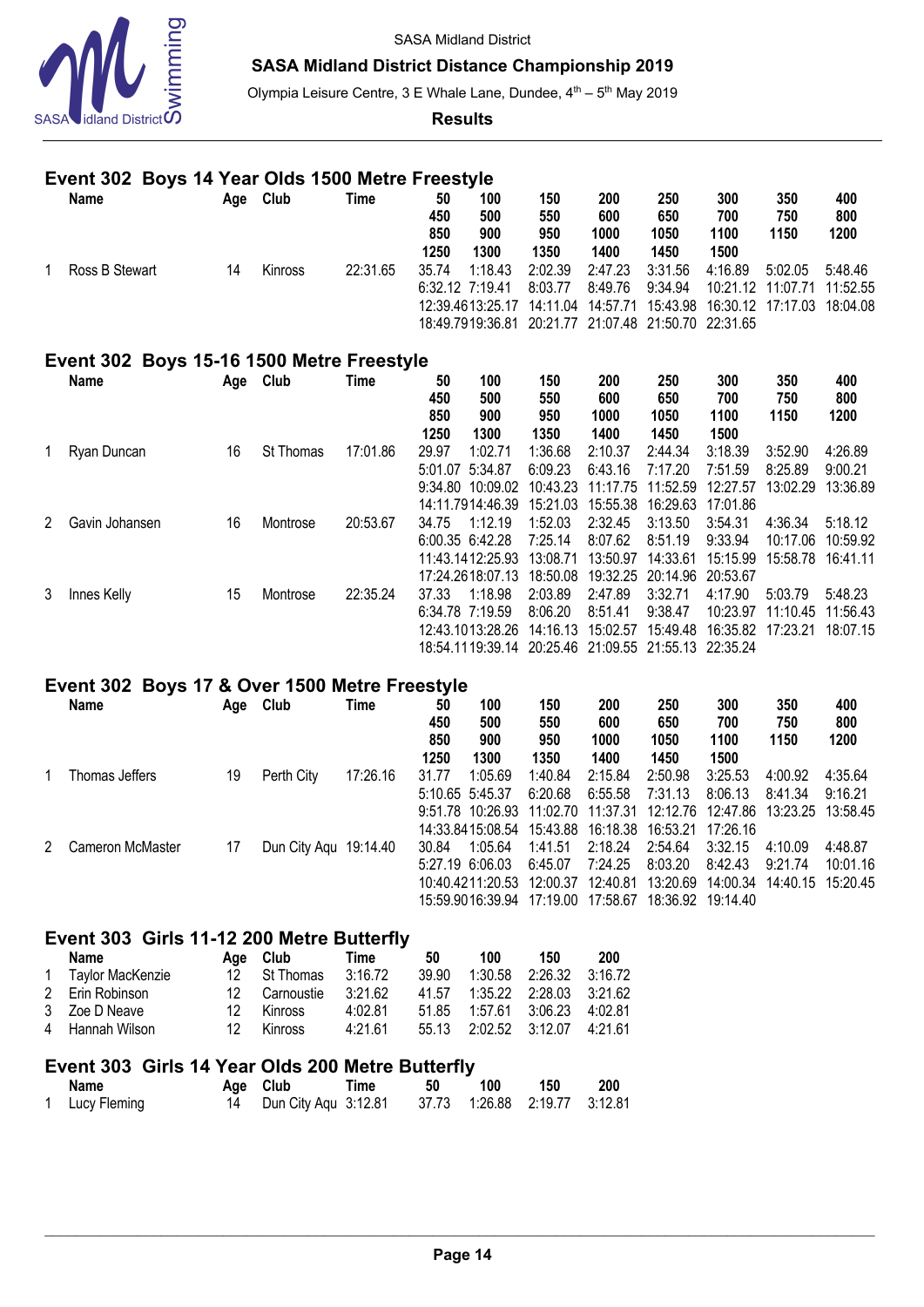

Olympia Leisure Centre, 3 E Whale Lane, Dundee, 4<sup>th</sup> - 5<sup>th</sup> May 2019

**Results**

#### **Event 303 Girls 15-16 200 Metre Butterfly**

|                | <b>Name</b>                                      | Age       | Club                 | Time        | 50    | 100     | 150     | 200     |
|----------------|--------------------------------------------------|-----------|----------------------|-------------|-------|---------|---------|---------|
| 1              | Katherine Bailey                                 | 15        | Perth City           | 2:28.34     | 32.39 | 1:09.14 | 1:48.45 | 2:28.34 |
| $\overline{2}$ | Shona Graham                                     | 16        | Dun City Aqu 2:52.12 |             | 34.53 | 1:17.74 | 2:06.31 | 2:52.12 |
| 3              | Sophia Parsons                                   | 15        | Monifieth            | 3:50.82     | 47.29 | 1:46.48 | 2:48.55 | 3:50.82 |
|                | Event 304 Boys 11-12 200 Metre Backstroke        |           |                      |             |       |         |         |         |
|                | <b>Name</b>                                      | Age       | Club                 | <b>Time</b> | 50    | 100     | 150     | 200     |
| $\mathbf 1$    | Liam Gorczynski                                  | 12        | Monifieth            | 2:43.31     | 36.76 | 1:18.15 | 2:00.71 | 2:43.31 |
| $\overline{c}$ | Corey Philip                                     | 11        | Dun City Aqu         | 2:47.39     | 39.03 | 1:22.89 | 2:07.18 | 2:47.39 |
| 3              | Rory Webster                                     | 12        | Monifieth            | 2:56.79     | 41.00 | 1:26.12 | 2:12.36 | 2:56.79 |
| 4              | Jensen Norris                                    | 11        | Perth City           | 2:58.41     | 42.51 | 1:29.85 | 2:15.51 | 2:58.41 |
| 5              | Thomas Y Pritchard                               | 11        | Kinross              | 3:04.30     | 43.17 | 1:30.56 | 2:18.70 | 3:04.30 |
| 6              |                                                  | 12        |                      | 3:08.46     | 45.36 | 1:33.91 | 2:23.22 | 3:08.46 |
| $\overline{7}$ | Duncan J Crichton                                | 12        | Kinross              |             |       |         |         |         |
|                | Hamish Queen                                     |           | Perth City           | 3:09.22     | 45.18 | 1:33.17 | 2:23.07 | 3:09.22 |
| 8              | <b>Glen Downey</b>                               | 11        | Blairgowrie          | 3:41.34     | 52.14 | 1:48.96 | 2:45.35 | 3:41.34 |
|                | Event 304 Boys 13 Year Olds 200 Metre Backstroke |           |                      |             |       |         |         |         |
|                | <b>Name</b>                                      | Age       | Club                 | <b>Time</b> | 50    | 100     | 150     | 200     |
| 1              | Connor Brierley                                  | 13        | Dun City Aqu         | 2:49.96     | 40.16 | 1:23.16 | 2:09.21 | 2:49.96 |
| $\overline{2}$ | Stuart L Pritchard                               | 13        | Kinross              | 3:03.54     | 43.93 | 1:30.85 | 2:19.06 | 3:03.54 |
| 3              | Will Shepherd                                    | 13        | Perth City           | 3:05.99     | 42.81 | 1:30.05 | 2:19.38 | 3:05.99 |
|                | Event 304 Boys 14 Year Olds 200 Metre Backstroke |           |                      |             |       |         |         |         |
|                | <b>Name</b>                                      |           | Club                 | <b>Time</b> | 50    | 100     | 150     | 200     |
| 1              | Ewan Muirhead                                    | Age<br>14 | Menzieshill          | 2:44.24     | 37.46 | 1:18.73 | 2:02.34 | 2:44.24 |
| $\overline{2}$ |                                                  | 14        |                      |             | 44.61 | 1:32.42 | 2:20.37 | 3:05.08 |
|                | Calum Brown                                      |           | St Thomas            | 3:05.08     |       |         |         |         |
|                | Event 304 Boys 15-16 200 Metre Backstroke        |           |                      |             |       |         |         |         |
|                | <b>Name</b>                                      | Age       | Club                 | <b>Time</b> | 50    | 100     | 150     | 200     |
| 1              | Adam Young                                       | 16        | Dun City Aqu         | 2:15.89     | 31.91 | 1:06.70 | 1:42.72 | 2:15.89 |
| $\overline{2}$ | Kerr Lumsden                                     | 16        | Monifieth            | 2:19.76     | 31.37 | 1:07.06 | 1:43.66 | 2:19.76 |
| 3              | Ethan Brown                                      | 16        | St Thomas            | 2:24.36     | 33.87 | 1:10.23 | 1:47.49 | 2:24.36 |
| 4              | Rory Grant                                       | 15        | Dun City Aqu 2:26.35 |             | 32.70 | 1:08.78 | 1:47.57 | 2:26.35 |
| 5              | Murray Pritchard                                 | 15        | Perth City           | 2:30.28     | 35.48 | 1:14.33 | 1:53.53 | 2:30.28 |
| 6              | Donald Queen                                     | 16        | Perth City           | 2:32.87     | 32.98 | 1:10.42 | 1:51.63 | 2:32.87 |
| $\overline{7}$ | Drew Croll                                       | 15        | Dun City Aqu 2:34.71 |             | 35.09 | 1:14.63 | 1:55.50 | 2:34.71 |
| 8              | Innes Croll                                      | 15        | Dun City Aqu 2:45.49 |             | 37.23 | 1:19.36 | 2:03.87 | 2:45.49 |
| 9              | Kerr McNally                                     | 15        | Dun City Aqu 3:13.91 |             | 43.73 | 1:33.10 | 2:24.25 | 3:13.91 |

#### **Event 304 Boys 17 & Over 200 Metre Backstroke**

| <b>Name</b>  | Age Club                                           | Time | 50 | 100 | 150 | 200 |
|--------------|----------------------------------------------------|------|----|-----|-----|-----|
| George Cowan | 18 St Thomas 2:16.19 31.19 1:05.07 1:40.85 2:16.19 |      |    |     |     |     |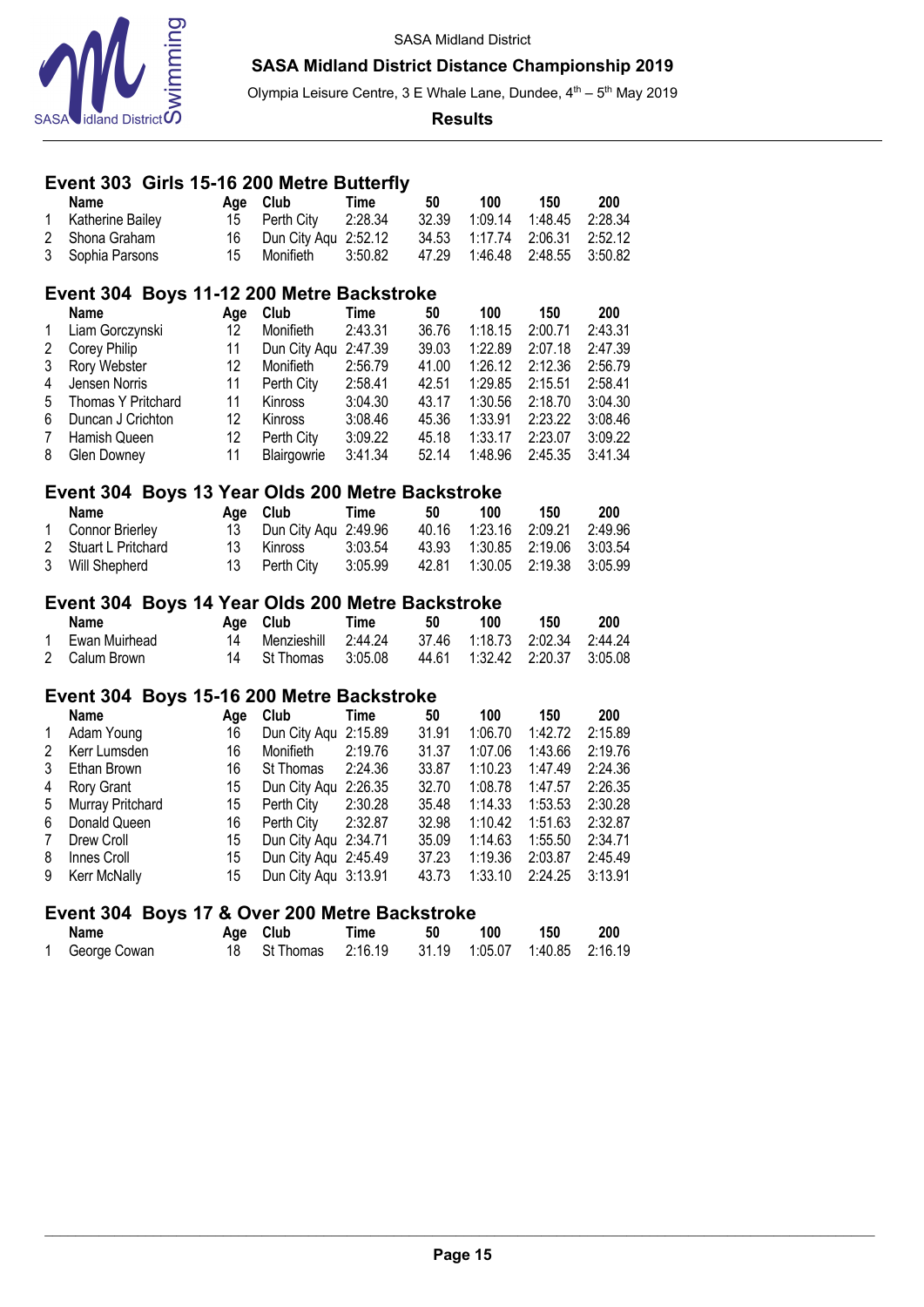

Olympia Leisure Centre, 3 E Whale Lane, Dundee, 4<sup>th</sup> - 5<sup>th</sup> May 2019

**Results**

# **Event 305 Girls 11-12 200 Metre Freestyle**

|    | <b>Name</b>         | Age | Club           | Time    | 50    | 100     | 150     | 200     |
|----|---------------------|-----|----------------|---------|-------|---------|---------|---------|
| 1  | Katherine Renfrew   | 12  | Perth City     | 2:28.81 | 34.10 | 1:11.26 | 1:50.95 | 2:28.81 |
| 2  | <b>Taylor Smith</b> | 12  | St Thomas      | 2:32.33 | 34.74 | 1:14.27 | 1:54.13 | 2:32.33 |
| 3  | Dobrawa Tomasek     | 12  | Carnoustie     | 2:35.50 | 35.03 | 1:14.25 | 1:56.30 | 2:35.50 |
| 4  | Taylor MacKenzie    | 12  | St Thomas      | 2:35.70 | 35.47 | 1:16.39 | 1:57.89 | 2:35.70 |
| 5  | Grace Prain         | 12  | Dun City Aqu   | 2:36.50 | 36.14 | 1:16.97 | 1:59.41 | 2:36.50 |
| 6  | Anna Easton         | 12  | Dun City Aqu   | 2:37.03 | 35.26 | 1:16.82 | 1:58.49 | 2:37.03 |
| 7  | Simone Finlayson    | 12  | Dun City Aqu   | 2:38.13 | 35.79 | 1:16.96 | 1:58.39 | 2:38.13 |
| 8  | Libby Coull         | 12  | St Thomas      | 2:46.49 | 38.50 | 1:22.28 | 2:06.76 | 2:46.49 |
| 9  | Erin Robinson       | 12  | Carnoustie     | 2:49.07 | 39.54 | 1:23.47 | 2:08.20 | 2:49.07 |
| 10 | Lana Duncan         | 12  | St Thomas      | 2:51.58 | 38.84 | 1:22.21 | 2:08.38 | 2:51.58 |
| 11 | Afton E Learmonth   | 12  | <b>Kinross</b> | 2:56.36 | 38.88 | 1:24.47 | 2:13.01 | 2:56.36 |
| 12 | Isla Gilmurray      | 11  | Dun City Aqu   | 2:58.52 | 39.17 | 1:26.95 | 2:15.78 | 2:58.52 |
| 13 | Hannah Robinson     | 12  | Carnoustie     | 3:02.96 | 38.87 | 1:25.90 | 2:16.23 | 3:02.96 |
| 14 | Keira Beattie       | 12  | St Thomas      | 3:03.29 | 40.44 | 1:27.55 | 2:16.14 | 3:03.29 |
| 15 | Sofia Fallone       | 11  | Monifieth      | 3:05.51 | 40.94 | 1:31.13 | 2:22.38 | 3:05.51 |
| 16 | Katie Smart         | 11  | Perth City     | 3:05.75 | 41.08 | 1:29.64 | 2:18.96 | 3:05.75 |
| 17 | Molly Brown         | 11  | St Thomas      | 3:06.96 | 40.51 | 1:29.93 | 2:19.37 | 3:06.96 |
| 18 | Julia Walker        | 11  | Menzieshill    | 3:07.79 | 41.06 | 1:28.51 | 2:19.74 | 3:07.79 |
| 19 | Joanyoung M Perkins | 12  | Kinross        | 3:08.15 | 39.10 | 1:26.46 | 2:18.41 | 3:08.15 |
| 20 | Lucy Cumming        | 11  | Kinross        | 3:13.50 | 42.41 | 1:32.69 | 2:25.15 | 3:13.50 |
| 21 | Hannah M Breingan   | 12  | Kinross        | 3:14.74 | 43.23 | 1:33.77 | 2:26.43 | 3:14.74 |
| 22 | Hannah Wilson       | 12  | Kinross        | 3:16.71 | 45.79 | 1:37.23 | 2:31.03 | 3:16.71 |
|    |                     |     |                |         |       |         |         |         |

# **Event 305 Girls 13 Year Olds 200 Metre Freestyle**

|              | <b>Name</b>        | Age | Club                 | Time    | 50    | 100     | 150     | 200     |
|--------------|--------------------|-----|----------------------|---------|-------|---------|---------|---------|
| $\mathbf{1}$ | Lucy Stoves        | 13  | Dun City Agu 2:25.64 |         | 33.39 | 1:10.65 | 1:49.21 | 2:25.64 |
| 2            | Darcey Brown       | 13  | St Thomas            | 2:32.82 | 33.23 | 1:12.79 | 1:52.91 | 2:32.82 |
| 3            | Abbie Dewar        | 13  | Monifieth            | 2:44.69 | 36.69 | 1:19.33 | 2:03.76 | 2:44.69 |
| 4            | Macy Knight        | 13  | St Thomas            | 2:46.31 | 37.00 | 1:21.37 | 2:05.64 | 2:46.31 |
| 5            | Dreanna Norris     | 13  | Perth City           | 2:51.14 | 38.21 | 1:23.41 | 2:09.01 | 2:51.14 |
| 6            | Zoe P Findlay      | 13  | Kinross              | 2:51.92 | 37.14 | 1:22.01 | 2:09.57 | 2:51.92 |
| 7            | Zara Denson        | 13  | Monifieth            | 2:54.17 | 41.31 | 1:26.50 | 2:12.81 | 2:54.17 |
| 8            | <b>Grace Prest</b> | 13  | Dun City Aqu 2:58.11 |         | 39.89 | 1:24.72 | 2:13.59 | 2:58.11 |
| 9            | Caitlin Fry        | 13  | Perth City           | 2:59.97 | 38.89 | 1:23.87 | 2:13.24 | 2:59.97 |

# **Event 305 Girls 14 Year Olds 200 Metre Freestyle**

|              | <b>Name</b>          | Aae | Club           | Time    | 50    | 100     | 150     | 200     |
|--------------|----------------------|-----|----------------|---------|-------|---------|---------|---------|
| $\mathbf{1}$ | Natasha Phillips     | 14  | St Thomas      | 2:21.47 | 31.94 | 1:07.75 | 1:44.82 | 2:21.47 |
| 2            | Fearne Crighton      | 14  | Perth City     | 2:22.10 | 32.64 | 1:08.38 | 1:47.15 | 2:22.10 |
| 3            | <b>Emily Cumming</b> | 14  | <b>Kinross</b> | 2:22.47 | 31.76 | 1:07.52 | 1:45.32 | 2:22.47 |
| 4            | Rosie Robertson      | 14  | Perth City     | 2:25.63 | 33.35 | 1:10.72 | 1:48.68 | 2:25.63 |
| 5            | Lucy Clarke          | 14  | Monifieth      | 2:27.51 | 33.25 | 1:11.38 | 1:49.87 | 2:27.51 |
| 6            | Lucy Fleming         | 14  | Dun City Agu   | 2:42.47 | 35.92 | 1:17.63 | 2:00.51 | 2:42.47 |
| 7            | Sophie Johansen      | 14  | Montrose       | 2:44.19 | 39.08 | 1:21.89 | 2:05.06 | 2:44.19 |
| 8            | Lois McCall          | 14  | Perth City     | 2:52.07 | 35.57 | 1:18.92 | 2:05.96 | 2:52.07 |
| 9            | Edina M Johnston     | 14  | Carnoustie     | 3:08.27 | 41.12 | 1:28.62 | 2:19.06 | 3:08.27 |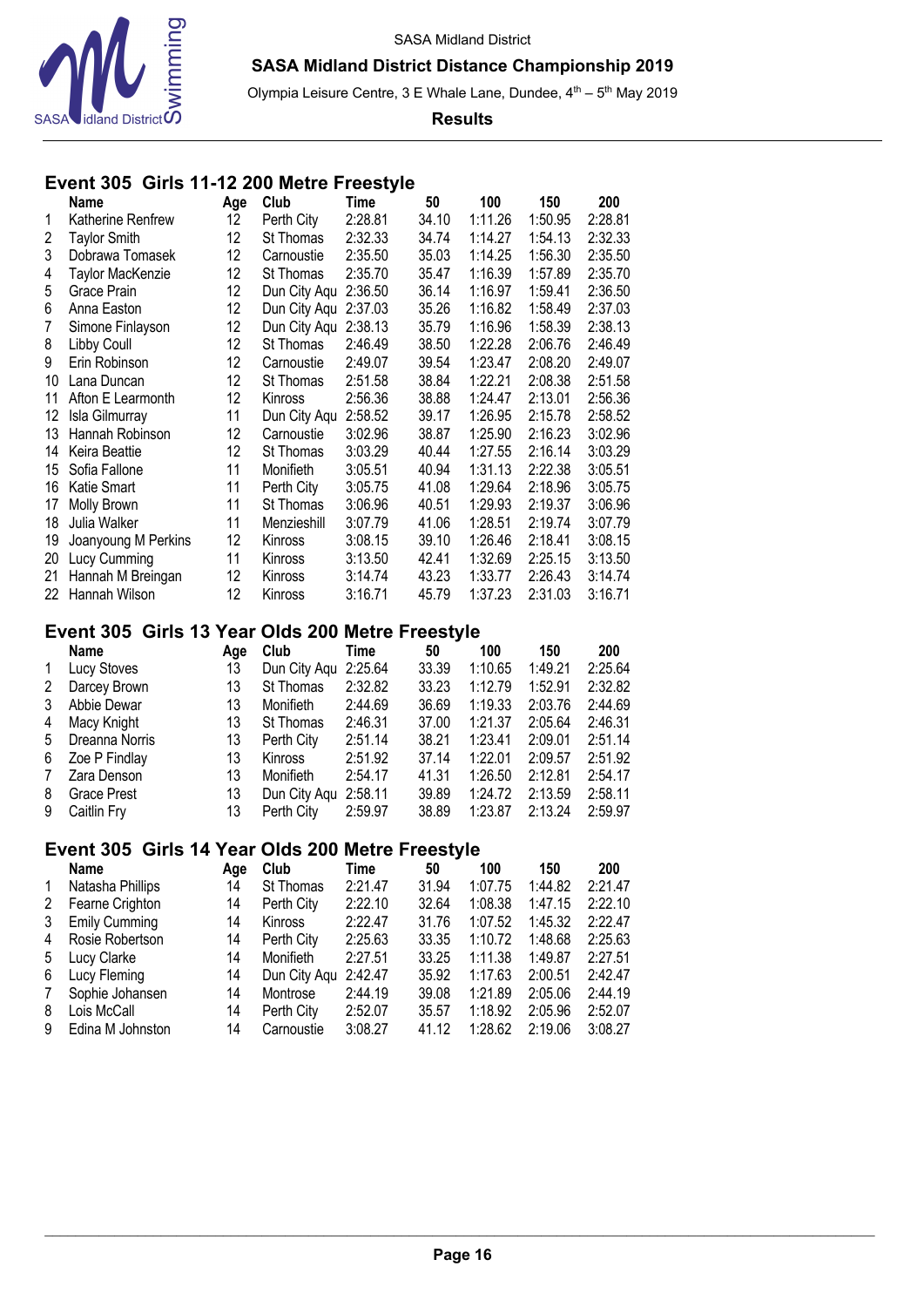

Olympia Leisure Centre, 3 E Whale Lane, Dundee, 4<sup>th</sup> - 5<sup>th</sup> May 2019

**Results**

## **Event 305 Girls 15-16 200 Metre Freestyle**

| 1<br>2<br>3<br>4<br>5<br>6<br>$\overline{7}$<br>8<br>9 | Name<br>Iona MacLeod<br>Katherine Bailey<br>Shona Graham<br>Rebecca Spalding<br>Carolyn Rae<br><b>Lily Walker</b><br>Dianne Kelly<br>Caitlin Downey<br>Rhona E Mason<br>10 Louise Melville | Age<br>16<br>15<br>16<br>16<br>15<br>16<br>15<br>15<br>15<br>15 | Club<br>Dun City Aqu 2:10.27<br>Perth City<br>Dun City Aqu 2:15.10<br>Menzieshill<br>Monifieth<br>Menzieshill<br>Perth City<br>Blairgowrie<br>Kinross<br>Carnoustie | Time<br>2:14.04<br>2:38.02<br>2:40.85<br>2:40.95<br>2:45.87<br>2:53.24<br>2:54.50<br>2:55.88 | 50<br>29.61<br>32.02<br>30.70<br>36.23<br>36.22<br>35.45<br>37.54<br>37.64<br>39.88<br>36.16 | 100<br>1:02.90<br>1:05.87<br>1:05.38<br>1:17.32<br>1:17.38<br>1:16.53<br>1:20.09<br>1:21.17<br>1:24.94<br>1:20.50 | 150<br>1:36.63<br>1:40.95<br>1:40.47<br>2:00.21<br>2:00.65<br>1:59.58<br>2:04.52<br>2:08.31<br>2:11.40<br>2:09.41 | 200<br>2:10.27<br>2:14.04<br>2:15.10<br>2:38.02<br>2:40.85<br>2:40.95<br>2:45.87<br>2:53.24<br>2:54.50<br>2:55.88 |  |
|--------------------------------------------------------|--------------------------------------------------------------------------------------------------------------------------------------------------------------------------------------------|-----------------------------------------------------------------|---------------------------------------------------------------------------------------------------------------------------------------------------------------------|----------------------------------------------------------------------------------------------|----------------------------------------------------------------------------------------------|-------------------------------------------------------------------------------------------------------------------|-------------------------------------------------------------------------------------------------------------------|-------------------------------------------------------------------------------------------------------------------|--|
|                                                        | Event 305 Girls 17 & Over 200 Metre Freestyle                                                                                                                                              |                                                                 |                                                                                                                                                                     |                                                                                              |                                                                                              |                                                                                                                   |                                                                                                                   |                                                                                                                   |  |
| 1.                                                     | <b>Name</b><br>Sophie Jenkins                                                                                                                                                              | Age<br>17                                                       | Club<br>Perth City                                                                                                                                                  | Time<br>2:18.40                                                                              | 50<br>31.88                                                                                  | 100<br>1:06.50                                                                                                    | 150<br>1:42.67                                                                                                    | 200<br>2:18.40                                                                                                    |  |
|                                                        |                                                                                                                                                                                            |                                                                 |                                                                                                                                                                     |                                                                                              |                                                                                              |                                                                                                                   |                                                                                                                   |                                                                                                                   |  |
|                                                        | Event 306 Boys 11-12 100 Metre Breaststroke                                                                                                                                                |                                                                 |                                                                                                                                                                     |                                                                                              |                                                                                              |                                                                                                                   |                                                                                                                   |                                                                                                                   |  |
|                                                        | <b>Name</b>                                                                                                                                                                                |                                                                 | Age Club                                                                                                                                                            | <b>Time</b>                                                                                  | 50                                                                                           | 100                                                                                                               |                                                                                                                   |                                                                                                                   |  |
| 1.<br>$\mathbf{2}$                                     | Finn Bannerman<br>Liam Gorczynski                                                                                                                                                          | 12<br>12                                                        | Perth City<br>Monifieth                                                                                                                                             | 1:26.32<br>1:31.41                                                                           | 41.02<br>43.22                                                                               | 1:26.32<br>1:31.41                                                                                                |                                                                                                                   |                                                                                                                   |  |
| 3                                                      | Jensen Norris                                                                                                                                                                              | 11                                                              | Perth City                                                                                                                                                          | 1:40.86                                                                                      |                                                                                              |                                                                                                                   |                                                                                                                   |                                                                                                                   |  |
|                                                        |                                                                                                                                                                                            |                                                                 |                                                                                                                                                                     |                                                                                              |                                                                                              |                                                                                                                   |                                                                                                                   |                                                                                                                   |  |
|                                                        | Event 306 Boys 13 Year Olds 100 Metre Breaststroke                                                                                                                                         |                                                                 |                                                                                                                                                                     |                                                                                              |                                                                                              |                                                                                                                   |                                                                                                                   |                                                                                                                   |  |
|                                                        | <b>Name</b>                                                                                                                                                                                | Age                                                             | Club                                                                                                                                                                | <b>Time</b>                                                                                  | 50                                                                                           | 100                                                                                                               |                                                                                                                   |                                                                                                                   |  |
| 1.<br>$^{2}$                                           | Cameron Mitchell<br>Aaron Gilmurray                                                                                                                                                        | 13<br>13                                                        | St Thomas                                                                                                                                                           | 1:16.49                                                                                      | 35.47<br>41.34                                                                               | 1:16.49<br>1:26.59                                                                                                |                                                                                                                   |                                                                                                                   |  |
|                                                        | --- Ben M Smallwood                                                                                                                                                                        | 13                                                              | Dun City Aqu 1:26.59<br>Kinross                                                                                                                                     | DQ                                                                                           |                                                                                              |                                                                                                                   |                                                                                                                   |                                                                                                                   |  |
|                                                        |                                                                                                                                                                                            |                                                                 |                                                                                                                                                                     |                                                                                              |                                                                                              |                                                                                                                   |                                                                                                                   |                                                                                                                   |  |
|                                                        |                                                                                                                                                                                            |                                                                 |                                                                                                                                                                     |                                                                                              |                                                                                              |                                                                                                                   |                                                                                                                   |                                                                                                                   |  |
|                                                        | Event 306 Boys 14 Year Olds 100 Metre Breaststroke                                                                                                                                         |                                                                 |                                                                                                                                                                     |                                                                                              |                                                                                              |                                                                                                                   |                                                                                                                   |                                                                                                                   |  |
|                                                        | <b>Name</b>                                                                                                                                                                                | Age                                                             | Club                                                                                                                                                                | <b>Time</b>                                                                                  | 50                                                                                           | 100                                                                                                               |                                                                                                                   |                                                                                                                   |  |
| $\mathbf{1}$                                           | Micah Van Blerk                                                                                                                                                                            | 14                                                              | Dun City Aqu 1:16.38                                                                                                                                                |                                                                                              | 37.04                                                                                        | 1:16.38                                                                                                           |                                                                                                                   |                                                                                                                   |  |
|                                                        |                                                                                                                                                                                            |                                                                 |                                                                                                                                                                     |                                                                                              |                                                                                              |                                                                                                                   |                                                                                                                   |                                                                                                                   |  |
|                                                        | Event 306 Boys 15-16 100 Metre Breaststroke<br><b>Name</b>                                                                                                                                 | Age                                                             | Club                                                                                                                                                                | <b>Time</b>                                                                                  | 50                                                                                           | 100                                                                                                               |                                                                                                                   |                                                                                                                   |  |
| 1                                                      | Murray Pritchard                                                                                                                                                                           | 15                                                              | Perth City                                                                                                                                                          | 1:13.61                                                                                      | 34.30                                                                                        | 1:13.61                                                                                                           |                                                                                                                   |                                                                                                                   |  |
| $\overline{c}$                                         | Jonathan Venter                                                                                                                                                                            | 16                                                              | Perth City                                                                                                                                                          | 1:17.33                                                                                      | 35.98                                                                                        | 1:17.33                                                                                                           |                                                                                                                   |                                                                                                                   |  |
| 3                                                      | Drew Croll                                                                                                                                                                                 | 15                                                              | Dun City Aqu                                                                                                                                                        | 1:17.76                                                                                      |                                                                                              |                                                                                                                   |                                                                                                                   |                                                                                                                   |  |
| 4                                                      | Kerr Lumsden                                                                                                                                                                               | 16                                                              | Monifieth                                                                                                                                                           | 1:18.45                                                                                      | 36.87                                                                                        | 1:18.45                                                                                                           |                                                                                                                   |                                                                                                                   |  |
| 5                                                      | Adam Young                                                                                                                                                                                 | 16                                                              | Dun City Aqu 1:19.33                                                                                                                                                |                                                                                              | 35.92                                                                                        | 1:19.33                                                                                                           |                                                                                                                   |                                                                                                                   |  |
| 6                                                      | Innes Croll                                                                                                                                                                                | 15                                                              | Dun City Aqu 1:22.06                                                                                                                                                |                                                                                              | 38.49                                                                                        | 1:22.06                                                                                                           |                                                                                                                   |                                                                                                                   |  |
|                                                        | Event 306 Boys 17 & Over 100 Metre Breaststroke                                                                                                                                            |                                                                 |                                                                                                                                                                     |                                                                                              |                                                                                              |                                                                                                                   |                                                                                                                   |                                                                                                                   |  |
|                                                        | <b>Name</b>                                                                                                                                                                                | Age                                                             | Club                                                                                                                                                                | <b>Time</b>                                                                                  | 50                                                                                           | 100                                                                                                               |                                                                                                                   |                                                                                                                   |  |
| 1                                                      | Jack Milne                                                                                                                                                                                 | 18                                                              | Dun City Aqu 1:14.66                                                                                                                                                |                                                                                              | 34.69                                                                                        | 1:14.66                                                                                                           |                                                                                                                   |                                                                                                                   |  |
| $\overline{c}$<br>3                                    | <b>Tielo Walters</b>                                                                                                                                                                       | 17                                                              | Dun City Aqu 1:16.42                                                                                                                                                |                                                                                              | 34.71                                                                                        | 1:16.42                                                                                                           |                                                                                                                   |                                                                                                                   |  |
|                                                        | John M Burke                                                                                                                                                                               | 18                                                              | Menzieshill                                                                                                                                                         | 1:24.77                                                                                      | 38.42                                                                                        | 1:24.77                                                                                                           |                                                                                                                   |                                                                                                                   |  |
|                                                        | Event 307 Girls 11-12 100 Metre Backstroke                                                                                                                                                 |                                                                 |                                                                                                                                                                     |                                                                                              |                                                                                              |                                                                                                                   |                                                                                                                   |                                                                                                                   |  |
|                                                        | <b>Name</b>                                                                                                                                                                                | Age                                                             | Club                                                                                                                                                                | <b>Time</b>                                                                                  | 50                                                                                           | 100                                                                                                               |                                                                                                                   |                                                                                                                   |  |
| 1                                                      | Katherine Renfrew                                                                                                                                                                          | 12                                                              | Perth City                                                                                                                                                          | 1:17.35                                                                                      | 37.95                                                                                        | 1:17.35                                                                                                           |                                                                                                                   |                                                                                                                   |  |
| 2                                                      | Anna Easton                                                                                                                                                                                | 12                                                              | Dun City Aqu 1:18.86                                                                                                                                                |                                                                                              | 38.31                                                                                        | 1:18.86                                                                                                           |                                                                                                                   |                                                                                                                   |  |
| 3                                                      | Dobrawa Tomasek                                                                                                                                                                            | 12                                                              | Carnoustie                                                                                                                                                          | 1:23.85                                                                                      | 41.02                                                                                        | 1:23.85                                                                                                           |                                                                                                                   |                                                                                                                   |  |
| 4<br>5                                                 | Grace Prain<br>Lana Duncan                                                                                                                                                                 | 12<br>12                                                        | Dun City Aqu 1:25.80<br>St Thomas                                                                                                                                   | 1:27.16                                                                                      | 42.54                                                                                        | 1:25.80                                                                                                           |                                                                                                                   |                                                                                                                   |  |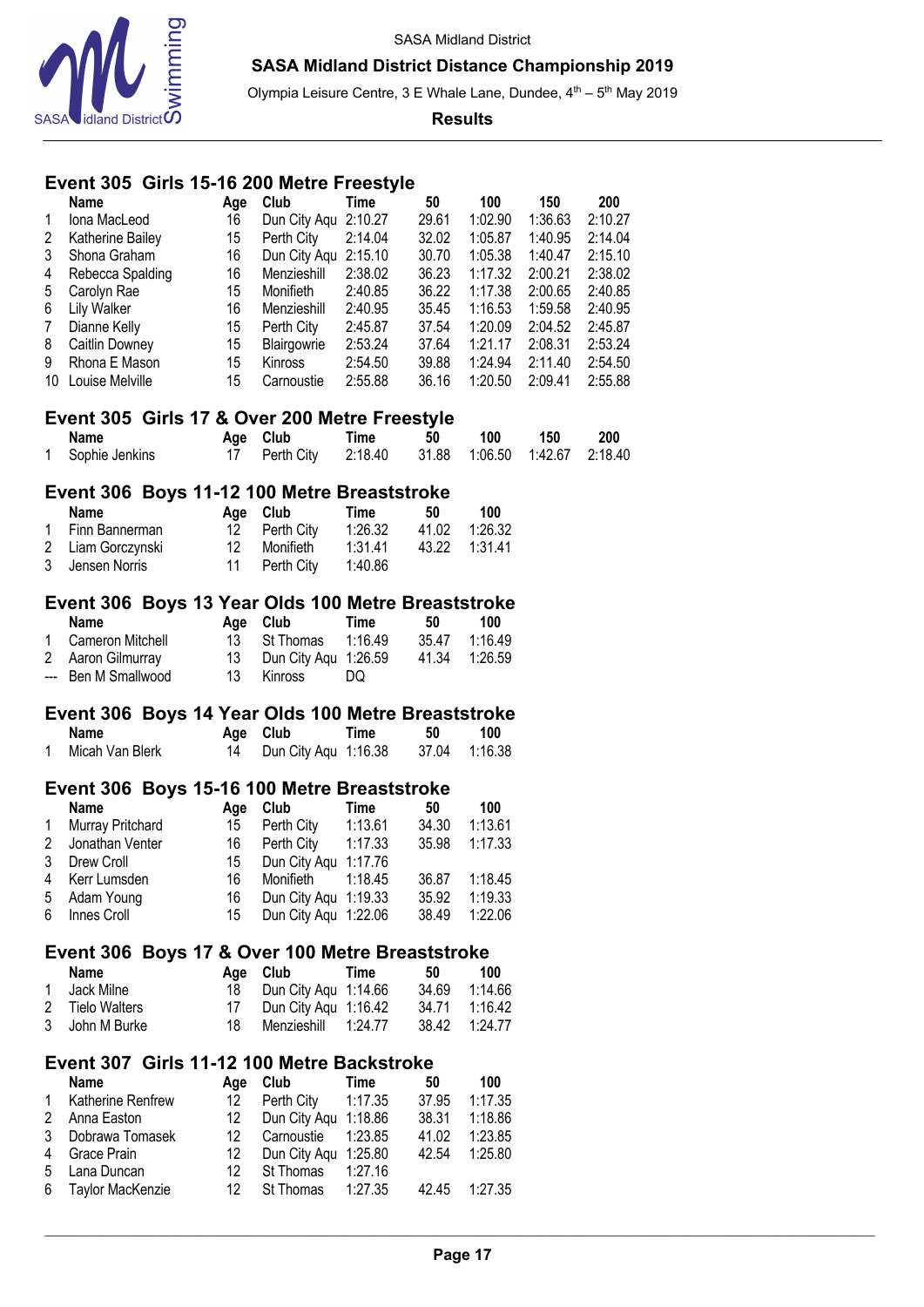



Olympia Leisure Centre, 3 E Whale Lane, Dundee, 4<sup>th</sup> - 5<sup>th</sup> May 2019

#### **Results**

## **Event 307 Girls 13 Year Olds 100 Metre Backstroke**

| <b>Name</b>      |     | Age Club             | Time    | 50    | 100     |
|------------------|-----|----------------------|---------|-------|---------|
| 1 Lucy Stoves    | 13  | Dun City Aqu 1:16.06 |         | 37.66 | 1:16.06 |
| 2 Darcey Brown   | 13. | St Thomas            | 1:18.75 | 38.48 | 1:18.75 |
| 3 Abbie Dewar    | 13  | Monifieth            | 1:21.80 |       |         |
| 4 Ellie Kinnaird | 13. | St Thomas            | 1:22.90 | 40.30 | 1:22.90 |

## **Event 307 Girls 14 Year Olds 100 Metre Backstroke**

| <b>Name</b>        | Aae | Club       | Time    | 50    | 100     |
|--------------------|-----|------------|---------|-------|---------|
| 1 Lucy Clarke      | 14  | Monifieth  | 1:15.97 | 37.30 | 1:15.97 |
| 2 Natasha Phillips | 14  | St Thomas  | 1:17.45 | 37.09 | 1:17.45 |
| 3 Rosie Robertson  | 14  | Perth City | 1:20.51 | 38.72 | 1:20.51 |
| 4 Lois McCall      | 14  | Perth City | 1:22.72 | 40.14 | 1:22.72 |
| --- Emily Cumming  | 14  | Kinross    | DQ      |       |         |

# **Event 307 Girls 15-16 100 Metre Backstroke**

| Name              | Age Club                | Time | 50    | 100     |
|-------------------|-------------------------|------|-------|---------|
| 1 Scarlett Ferris | 15 Dun City Agu 1:07.69 |      | 33.21 | 1:07.69 |
| 2 Maria Cabrelli  | 16 Dun City Agu 1:10.30 |      | 34.34 | 1:10.30 |
| 3 Olivia Clarke   | 15 Dun City Agu 1:20.46 |      | 38.26 | 1:20.46 |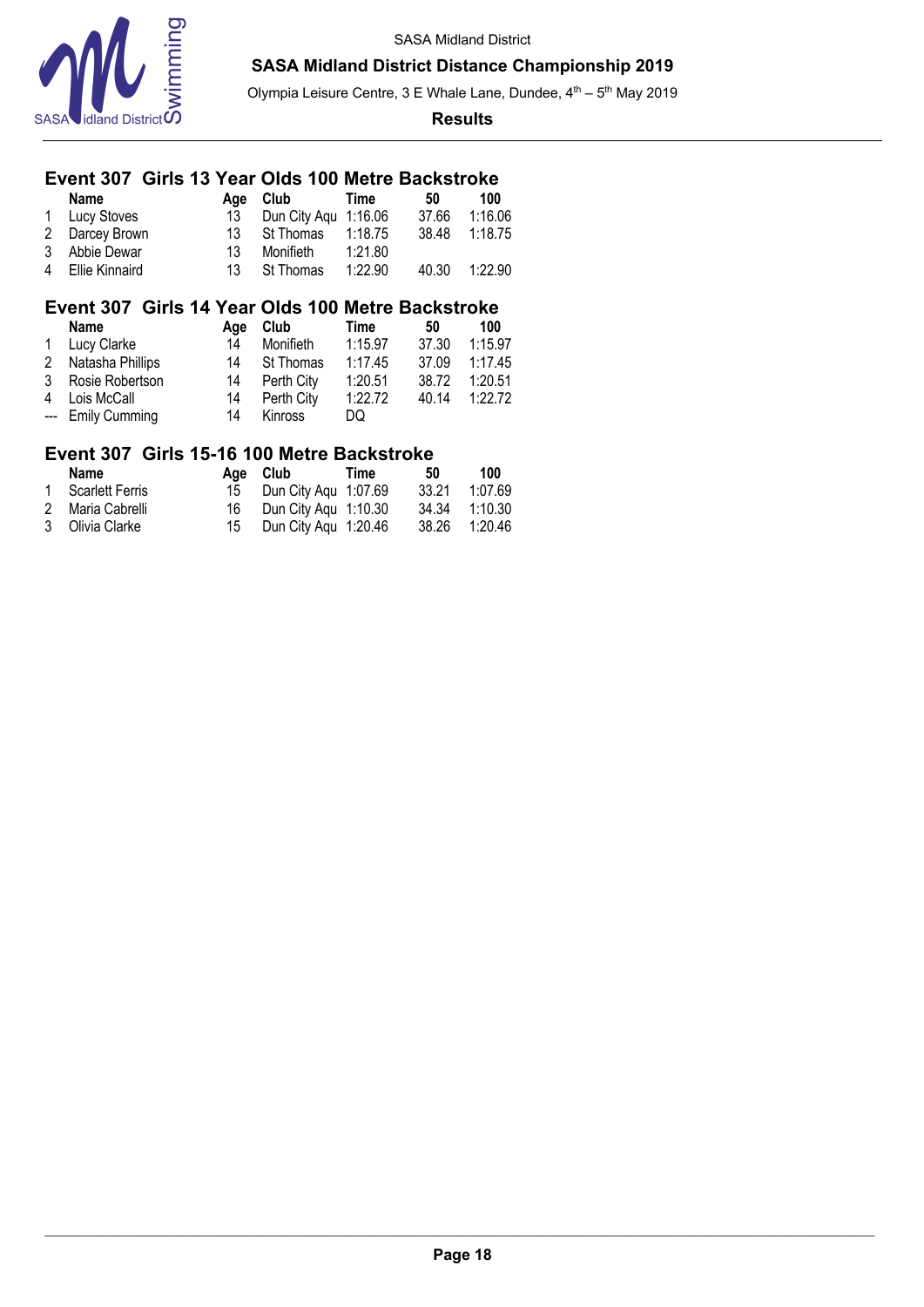

# **SASA Midland District Distance Championship 2019**

Olympia Leisure Centre, 3 E Whale Lane, Dundee, 4<sup>th</sup> – 5<sup>th</sup> May 2019

**Results**

|                  | <b>Session 4</b>                                                                    |  |                      |                                                                         |                                       |                                        |                                                                                                 |                                                 |                                                      |                                                 |                                                 |                                                 |                                                 |
|------------------|-------------------------------------------------------------------------------------|--|----------------------|-------------------------------------------------------------------------|---------------------------------------|----------------------------------------|-------------------------------------------------------------------------------------------------|-------------------------------------------------|------------------------------------------------------|-------------------------------------------------|-------------------------------------------------|-------------------------------------------------|-------------------------------------------------|
|                  |                                                                                     |  |                      | <b>Event 401 Boys 11-12 400 Metre IM</b>                                |                                       |                                        |                                                                                                 |                                                 |                                                      |                                                 |                                                 |                                                 |                                                 |
| 1<br>2<br>3<br>4 | <b>Name</b><br>Cain Buchanan<br>Liam Gorczynski<br>Rory Webster<br>George Nedyalkov |  | 12<br>12<br>12<br>12 | Age Club<br>Dun City Aqu 5:55.71<br>Monifieth<br>Monifieth<br>St Thomas | Time<br>5:56.01<br>6:27.86<br>6:30.08 | 50<br>36.21<br>38.56<br>39.60<br>42.69 | 100<br>1:19.73<br>1:24.09<br>1:30.44<br>1:35.93                                                 | 150<br>2:06.41<br>2:08.84<br>2:18.74<br>2:26.64 | 200<br>2:53.75<br>2:51.68<br>3:04.83<br>3:16.93      | 250<br>3:44.93<br>3:43.18<br>4:03.12<br>4:12.27 | 300<br>4:38.93<br>4:34.75<br>5:02.17<br>5:08.33 | 350<br>5:18.81<br>5:16.96<br>5:45.62<br>5:51.04 | 400<br>5:55.71<br>5:56.01<br>6:27.86<br>6:30.08 |
|                  |                                                                                     |  |                      | Event 401 Boys 13 Year Olds 400 Metre IM                                |                                       |                                        |                                                                                                 |                                                 |                                                      |                                                 |                                                 |                                                 |                                                 |
|                  | <b>Name</b>                                                                         |  | Age                  | Club                                                                    | Time                                  | 50                                     | 100                                                                                             | 150                                             | 200                                                  | 250                                             | 300                                             | 350                                             | 400                                             |
| 1<br>2           | <b>Connor Brierley</b><br>Will Shepherd                                             |  | 13<br>13             | Dun City Aqu 6:08.41<br>Perth City                                      | 6:18.20                               | 38.04<br>40.43                         | 1:25.69<br>1:30.59                                                                              | 2:12.83<br>2:19.82                              | 2:57.52<br>3:07.29                                   | 3:51.39<br>4:02.24                              | 4:47.62<br>5:00.09                              | 5:27.95<br>5:40.04                              | 6:08.41<br>6:18.20                              |
|                  |                                                                                     |  |                      | Event 401 Boys 14 Year Olds 400 Metre IM                                |                                       |                                        |                                                                                                 |                                                 |                                                      |                                                 |                                                 |                                                 |                                                 |
| 1.               | <b>Name</b><br><b>Travis Davey</b>                                                  |  | Age<br>14            | Club<br>Dun City Aqu 5:09.69                                            | Time                                  | 50<br>31.51                            | 100<br>1:07.70                                                                                  | 150<br>1:47.49                                  | 200<br>2:26.19                                       | 250<br>3:11.66                                  | 300<br>3:56.67                                  | 350<br>4:34.07                                  | 400<br>5:09.69                                  |
|                  |                                                                                     |  |                      | <b>Event 401 Boys 15-16 400 Metre IM</b>                                |                                       |                                        |                                                                                                 |                                                 |                                                      |                                                 |                                                 |                                                 |                                                 |
|                  | <b>Name</b>                                                                         |  | Age                  | Club                                                                    | Time                                  | 50                                     | 100                                                                                             | 150                                             | 200                                                  | 250                                             | 300                                             | 350                                             | 400                                             |
| 1                | Jack Muncey                                                                         |  | 16                   | Perth City                                                              | 4:46.97                               | 28.64                                  | 1:02.29                                                                                         | 1:37.90                                         | 2:12.70                                              | 2:56.97                                         | 3:41.80                                         | 4:15.28                                         | 4:46.97                                         |
| 2                | <b>Finlay Wallace</b>                                                               |  | 16                   | St Thomas                                                               | 5:02.58                               | 31.16                                  | 1:07.10                                                                                         | 1:47.22                                         | 2:27.71                                              | 3:08.86                                         | 3:51.14                                         | 4:28.38                                         | 5:02.58                                         |
| 3                | Ethan Brown                                                                         |  | 16                   | <b>St Thomas</b>                                                        | 5:06.08                               | 30.29                                  | 1:06.08                                                                                         | 1:45.82                                         | 2:24.55                                              | 3:10.14                                         | 3:57.58                                         | 4:31.96                                         | 5:06.08                                         |
| 4                | Harris Harley                                                                       |  | 15                   | St Thomas                                                               | 5:23.69                               | 32.47                                  | 1:09.58                                                                                         | 1:50.63                                         | 2:32.27                                              | 3:19.79                                         | 4:07.45                                         | 4:46.59                                         | 5:23.69                                         |
| 5                | Drew Croll                                                                          |  | 15                   | Dun City Aqu 5:33.82                                                    |                                       | 34.04                                  | 1:19.66                                                                                         | 2:03.98                                         | 2:46.83                                              | 3:31.38                                         | 4:17.06                                         | 4:57.29                                         | 5:33.82                                         |
| 6                | Innes Croll                                                                         |  | 15                   | Dun City Aqu 5:38.59                                                    |                                       | 34.53                                  | 1:18.60                                                                                         | 2:04.37                                         | 2:47.57                                              | 3:33.83                                         | 4:21.20                                         | 5:01.12                                         | 5:38.59                                         |
|                  |                                                                                     |  |                      | Event 401 Boys 17 & Over 400 Metre IM                                   |                                       |                                        |                                                                                                 |                                                 |                                                      |                                                 |                                                 |                                                 |                                                 |
|                  | <b>Name</b>                                                                         |  | Age                  | Club                                                                    | Time                                  | 50                                     | 100                                                                                             | 150                                             | 200                                                  | 250                                             | 300                                             | 350                                             | 400                                             |
| 1.               | Thomas Jeffers                                                                      |  | 19                   | Perth City                                                              | 4:55.78                               | 30.79                                  | 1:06.14                                                                                         | 1:47.61                                         | 2:27.07                                              | 3:08.09                                         | 3:50.11                                         | 4:24.28                                         | 4:55.78                                         |
|                  |                                                                                     |  |                      | Event 402 Girls 11-12 1500 Metre Freestyle                              |                                       |                                        |                                                                                                 |                                                 |                                                      |                                                 |                                                 |                                                 |                                                 |
|                  | Name                                                                                |  |                      | Age Club                                                                | Time                                  | 50<br>450<br>850<br>1250               | 100<br>500<br>900<br>1300                                                                       | 150<br>550<br>950<br>1350                       | 200<br>600<br>1000<br>1400                           | 250<br>650<br>1050<br>1450                      | 300<br>700<br>1100<br>1500                      | 350<br>750<br>1150                              | 400<br>800<br>1200                              |
| 1                | <b>Taylor Smith</b>                                                                 |  | 12                   | <b>St Thomas</b>                                                        | 21:42.09                              | 36.57                                  | 1:18.55                                                                                         | 2:03.16                                         | 2:46.74                                              | 3:30.74                                         | 4:14.55                                         | 4:58.48                                         | 5:43.06                                         |
|                  |                                                                                     |  |                      |                                                                         |                                       |                                        | 6:28.25 7:12.11                                                                                 | 7:55.72                                         | 8:39.06                                              | 9:23.20                                         |                                                 | 10:07.48 10:51.40                               | 11:35.56                                        |
|                  |                                                                                     |  |                      |                                                                         |                                       |                                        | 12:19.2813:02.82 13:47.76 14:31.43 15:15.29 15:59.79 16:44.64 17:28.21                          |                                                 |                                                      |                                                 |                                                 |                                                 |                                                 |
|                  |                                                                                     |  |                      |                                                                         |                                       |                                        | 18:12.9418:56.68  19:40.17  20:22.64  21:04.14  21:42.09                                        |                                                 |                                                      |                                                 |                                                 |                                                 |                                                 |
|                  | 2 Grace Prain                                                                       |  | 12                   | Dun City Aqu 22:30.92                                                   |                                       | 39.11                                  | 1:23.42                                                                                         | 2:08.41                                         | 2:54.41                                              | 3:40.51                                         | 4:26.44 5:12.64                                 |                                                 | 5:57.71                                         |
|                  |                                                                                     |  |                      |                                                                         |                                       |                                        | 6:42.19 7:27.03                                                                                 | 8:13.13                                         | 8:57.77                                              | 9:42.76                                         |                                                 | 10:27.46 11:13.71 11:58.67                      |                                                 |
|                  |                                                                                     |  |                      |                                                                         |                                       |                                        | 12:44.8213:30.51  14:17.47  15:02.78  15:50.65  16:35.23  17:20.38  18:05.23                    |                                                 |                                                      |                                                 |                                                 |                                                 |                                                 |
|                  |                                                                                     |  |                      |                                                                         |                                       |                                        | 18:50.9919:37.47 20:24.31 21:08.47 21:51.86 22:30.92                                            |                                                 |                                                      |                                                 |                                                 |                                                 |                                                 |
|                  | 3 Katie E Fraser                                                                    |  | 12                   | Kinross                                                                 | 25:07.89                              | 41.86                                  | 1:30.37                                                                                         | 2:20.26<br>9:08.80                              | 3:11.77                                              | 4:03.32                                         | 4:54.10                                         | 5:44.65                                         | 6:35.21                                         |
|                  |                                                                                     |  |                      |                                                                         |                                       |                                        | 7:26.26 8:16.97<br>14:18.4815:09.92  16:01.62  16:53.61  17:45.72  18:37.58  19:29.25  20:20.09 |                                                 | 9:59.56                                              |                                                 | 10:51.55 11:43.71 12:36.11 13:27.32             |                                                 |                                                 |
|                  |                                                                                     |  |                      |                                                                         |                                       |                                        | 21:12.2122:03.77 22:53.44 23:43.02 24:26.84 25:07.89                                            |                                                 |                                                      |                                                 |                                                 |                                                 |                                                 |
|                  | 4 Zoe D Neave                                                                       |  | 12                   | Kinross                                                                 | 26:15.17                              | 44.86                                  | 1:34.86                                                                                         | 2:27.54                                         | 3:18.98                                              | 4:13.10                                         | 5:05.92                                         | 5:59.95                                         | 6:53.23                                         |
|                  |                                                                                     |  |                      |                                                                         |                                       |                                        | 7:45.88 8:38.70                                                                                 | 9:31.66                                         |                                                      |                                                 | 10:25.81 11:18.60 12:10.30 13:05.62 13:59.15    |                                                 |                                                 |
|                  |                                                                                     |  |                      |                                                                         |                                       |                                        | 14:54.0115:47.54 16:38.47 17:31.90 18:26.09 19:19.70 20:12.60 21:06.26                          |                                                 |                                                      |                                                 |                                                 |                                                 |                                                 |
|                  |                                                                                     |  |                      |                                                                         |                                       |                                        |                                                                                                 |                                                 | 22:01.4322:55.09 23:50.23 24:42.03 25:31.56 26:15.17 |                                                 |                                                 |                                                 |                                                 |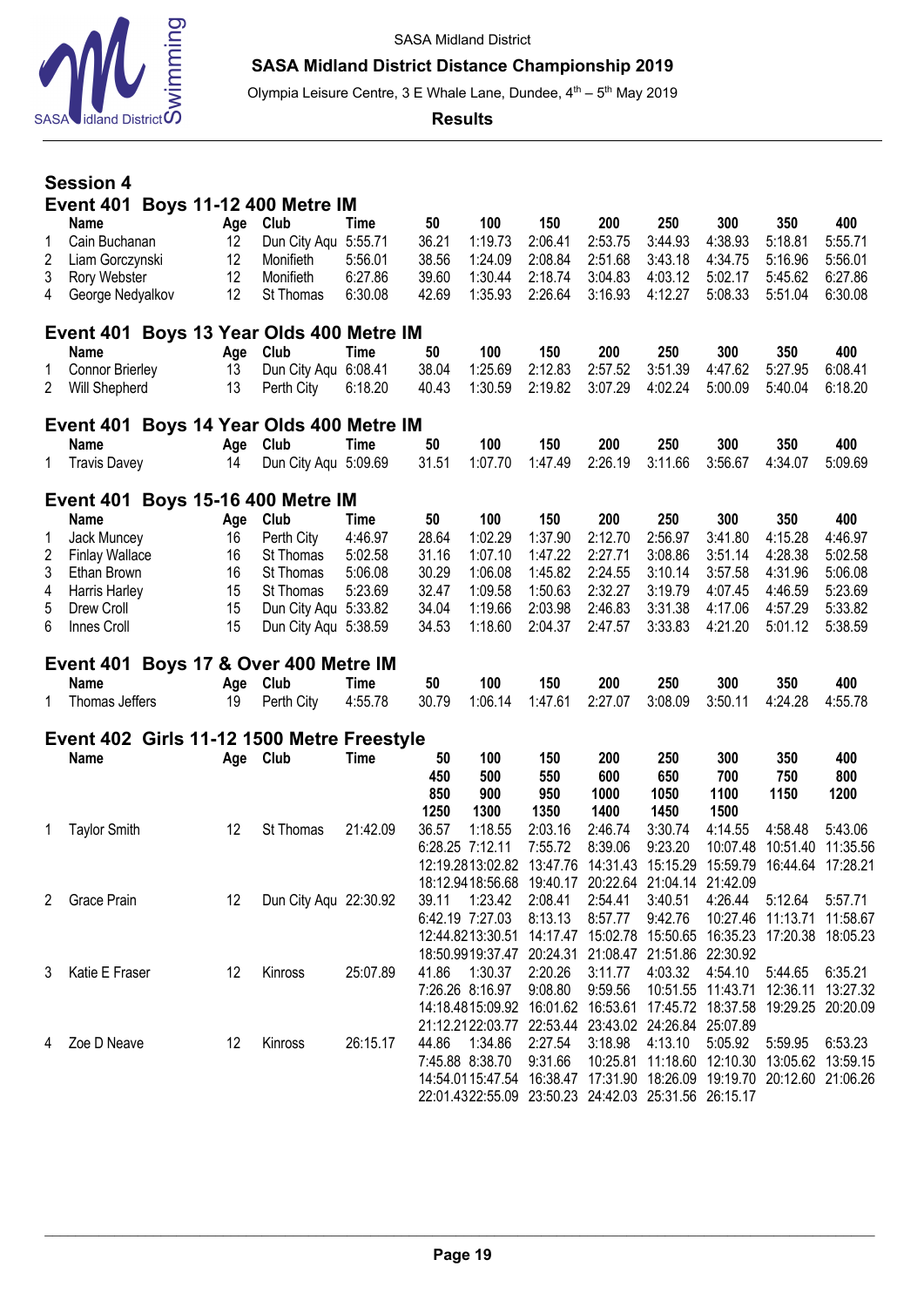

# **SASA Midland District Distance Championship 2019**

Olympia Leisure Centre, 3 E Whale Lane, Dundee, 4<sup>th</sup> - 5<sup>th</sup> May 2019

#### **Results**

## **Event 402 Girls 13 Year Olds 1500 Metre Freestyle**

|   | Name                  | Age | Club                  | Time     | 50<br>450 | 100<br>500                | 150<br>550 | 200<br>600        | 250<br>650 | 300<br>700 | 350<br>750 | 400<br>800 |
|---|-----------------------|-----|-----------------------|----------|-----------|---------------------------|------------|-------------------|------------|------------|------------|------------|
|   |                       |     |                       |          | 850       | 900                       | 950        | 1000              | 1050       | 1100       | 1150       | 1200       |
|   |                       |     |                       |          | 1250      | 1300                      | 1350       | 1400              | 1450       | 1500       |            |            |
|   | <b>Holly Blundell</b> | 13  | Perth City            | 21:18.19 | 37.37     | 1:18.80                   | 2:01.67    | 2:44.37           | 3:28.14    | 4:10.96    | 4:54.58    | 5:37.23    |
|   |                       |     |                       |          | 6:20.87   | 7:03.35                   | 7:47.13    | 8:30.58           | 9:13.49    | 9:55.97    | 10:39.08   | 11:21.27   |
|   |                       |     |                       |          |           | 12:04:74:12:47.52         | 13:30.74   | 14:13.20          | 14:56.49   | 15:39.39   | 16:22.32   | 17:05.20   |
|   |                       |     |                       |          |           | 17:49.3218:31.93          | 19:14.85   | 19:57.63          | 20:38.57   | 21:18.19   |            |            |
| 2 | <b>Ruby McIntee</b>   | 13  | Menzieshill           | 23:23.96 | 39.01     | 1:23.67                   | 2:09.94    | 2:55.07           | 3:41.00    | 4:27.09    | 5:13.72    | 5:59.46    |
|   |                       |     |                       |          |           | 6:46.79 7:33.29           | 8:21.14    | 9:08.26           | 9:55.22    | 10:43.53   | 11:31.43   | 12:19.44   |
|   |                       |     |                       |          |           | 13:08.2213:54.84          | 14:43.01   | 15:30.23          | 16:17.45   | 17:05.59   | 17:53.31   | 18:40.59   |
|   |                       |     |                       |          |           | 19:28.4420:16.81          | 21:05.39   | 21:52.57          | 22:39.48   | 23:23.96   |            |            |
| 3 | Zara Denson           | 13  | Monifieth             | 24:01.48 | 42.69     | 1:29.92                   | 2:17.17    | 3:03.57           | 3:50.42    | 4:38.60    | 5:25.52    | 6:13.83    |
|   |                       |     |                       |          |           | 7:01.24 7:49.01           | 8:37.48    | 9:26.69           | 10:14.98   | 11:04.42   | 11:53.53   | 12:42.57   |
|   |                       |     |                       |          |           | 13:32 44 14:22 24         | 15:12.65   | 16:02.99          | 16:52.94   | 17:44.80   | 18:32.56   | 19:20.43   |
|   |                       |     |                       |          |           | 20:07.7920:55.22          | 21:42.99   | 22:30.21          | 23:17.77   | 24:01.48   |            |            |
| 4 | <b>Grace Prest</b>    | 13  | Dun City Aqu 25:39.96 |          | 41.02     | 1:26.81                   | 2:15.85    | 3:03.48           | 3:55.98    | 4:48.17    | 5:38.80    | 6:29.35    |
|   |                       |     |                       |          |           | 7:21.04 8:12.40           | 9:03.86    | 9:56.27           | 10:46.66   | 11:38.05   | 12:28.58   | 15:04.62   |
|   |                       |     |                       |          |           | 14:12.2315:56.88          | 16:49.39   | 17:42.37          | 18:35.92   | 19:29.91   | 20:25.43   |            |
|   |                       |     |                       |          |           | 21:17.4822:10.96 23:03.98 |            | 23:58.42 24:49.97 |            | 25:39.96   |            |            |

# **Event 402 Girls 14 Year Olds 1500 Metre Freestyle**

| <b>Name</b>  | Age | Club                  | Time | 50<br>450<br>850<br>1250 | 100<br>500<br>900<br>1300                      | 150<br>550<br>950<br>1350                                                                  | 200<br>600<br>1000<br>1400 | 250<br>650<br>1050<br>1450 | 300<br>700<br>1100<br>1500 | 350<br>750<br>1150                                                               | 400<br>800<br>1200 |
|--------------|-----|-----------------------|------|--------------------------|------------------------------------------------|--------------------------------------------------------------------------------------------|----------------------------|----------------------------|----------------------------|----------------------------------------------------------------------------------|--------------------|
| Ruby Methven | 14  | Dun City Aqu 20:25.94 |      | 34.29                    | 1:12.75<br>5:56.65 6:37.60<br>11:27.8612:08.86 | 1:52.76<br>7:19.26<br>12:51.07<br>17:04.2817:46.21  18:28.15  19:09.03  19:50.33  20:25.94 | 2:32.53<br>8:00.14         | 3:12.87<br>8:41.73         | 3:53.62<br>9:22.78         | 4:34.81<br>10:05.24 10:46.23<br>13:32.49  14:14.74  14:56.31  15:39.05  16:21.30 | 5:15.68            |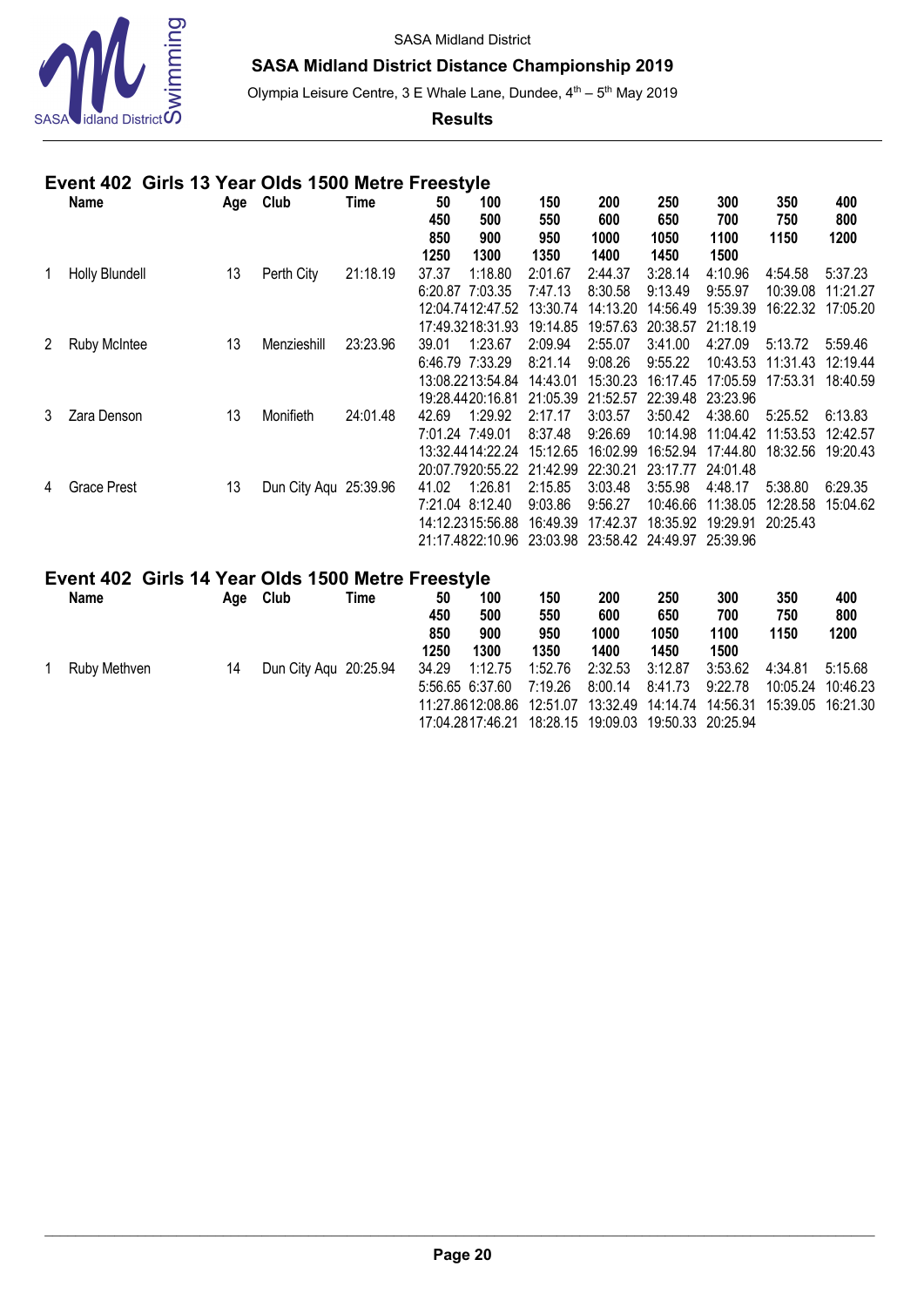

## **SASA Midland District Distance Championship 2019**

Olympia Leisure Centre, 3 E Whale Lane, Dundee, 4<sup>th</sup> - 5<sup>th</sup> May 2019

**Results**

## **Event 402 Girls 15-16 1500 Metre Freestyle**

|   | Name             | Age | Club                  | Time     | 50<br>450<br>850 | 100<br>500<br>900 | 150<br>550<br>950 | 200<br>600<br>1000 | 250<br>650<br>1050 | 300<br>700<br>1100 | 350<br>750<br>1150 | 400<br>800<br>1200 |
|---|------------------|-----|-----------------------|----------|------------------|-------------------|-------------------|--------------------|--------------------|--------------------|--------------------|--------------------|
|   |                  |     |                       |          | 1250             | 1300              | 1350              | 1400               | 1450               | 1500               |                    |                    |
| 1 | Katherine Bailey | 15  | Perth City            | 18:19.42 | 32.77            | 1:08.84           | 1:45.22           | 2:22.07            | 2:59.11            | 3:36.04            | 4:12.80            | 4:49.99            |
|   |                  |     |                       |          |                  | 5:26.45 6:03.44   | 6:39.95           | 7:16.95            | 7:53.74            | 8:30.73            | 9:07.77            | 9:44.71            |
|   |                  |     |                       |          |                  | 10:21.4810:58.54  | 11:35.31          | 12:12.76           | 12:49.84           | 13:26.92           | 14:03.63           | 14:40.93           |
|   |                  |     |                       |          |                  | 15:17.6015:54.60  | 16:31.29          | 17:07.93           | 17:43.81           | 18:19.42           |                    |                    |
| 2 | Shona Graham     | 16  | Dun City Aqu 18:39.90 |          | 33.03            | 1:09.60           | 1:46.75           | 2:23.75            | 3:01.01            | 3:38.33            | 4:15.41            | 4:52.32            |
|   |                  |     |                       |          |                  | 5:29.68 6:06.87   | 6:44.30           | 7:21.84            | 7:59.41            | 8:37.06            | 9:15.12            | 9:52.94            |
|   |                  |     |                       |          |                  | 10:31.3211:09.32  | 11:46.17          | 12:23.43           | 13:01.17           | 13:38.55           | 14:16.14           | 14:53.75           |
|   |                  |     |                       |          |                  | 15:31.7616:09.71  | 16:47.33          | 17:25.43           | 18:03.24           | 18:39.90           |                    |                    |
| 3 | Ailsa E Bennet   | 16  | Kinross               | 21:25.74 | 35.56            | 1:15.58           | 1:57.17           | 2:39.28            | 3:21.68            | 4:03.89            | 4:46.96            | 5:30.19            |
|   |                  |     |                       |          |                  | 6:13.75 6:57.36   | 7:40.76           | 8:23.80            | 9:07.28            | 9:50.45            | 10:33.96           | 11:17.35           |
|   |                  |     |                       |          |                  | 12:00.9312:44.40  | 13:28.58          | 14:11.99           | 14:55.93           | 15:39.75           | 16:23.38           | 17:07.07           |
|   |                  |     |                       |          |                  | 17:51.1118:34.63  | 19:18.88          | 20:02.02           | 20:45.85           | 21:25.74           |                    |                    |
| 4 | Gemma Dalgety    | 15  | Dun City Aqu 21:39.42 |          | 36.07            | 1:17.77           | 2:01.32           | 2:44.47            | 3:28.40            | 4:11.57            | 4:56.41            | 5:40.18            |
|   |                  |     |                       |          |                  | 6:25.18 7:08.45   | 7:52.85           | 8:35.54            | 9:19.38            | 10:02.31           | 10:46.39           | 11:27.61           |
|   |                  |     |                       |          |                  | 12:11.8012:54.56  | 13:38.24          | 14:21.00           | 15:05.66           | 15:49.36           | 16:34.15           | 17:18.03           |
|   |                  |     |                       |          |                  | 18:02.2118:45.44  | 19:30.43          | 20:14.10           | 20:58.57           | 21:39.42           |                    |                    |
| 5 | Carolyn Rae      | 15  | Monifieth             | 22:36.38 | 39.55            | 1:23.76           | 2:08.67           | 2:53.40            | 3:38.84            | 4:24.33            | 5:10.62            | 5:55.70            |
|   |                  |     |                       |          |                  | 6:41.17 7:26.60   | 8:12.89           | 8:58.43            | 9:44.92            | 10:30.55           | 11:17.04           | 12:02.29           |
|   |                  |     |                       |          |                  | 12:48.4013:34.23  | 14:20.37          | 15:05.29           | 15:50.98           | 16:36.45           | 17:22.10           | 18:08.03           |
|   |                  |     |                       |          |                  | 18:54.7619:40.71  | 20:27.40          | 21:12.72           | 21:57.07           | 22:36.38           |                    |                    |
| 6 | Sophia Parsons   | 15  | Monifieth             | 25:29.66 | 43.80            | 1:31.84           | 2:23.61           | 3:13.91            | 4:05.94            | 4:57.09            | 5:49.13            | 6:41.10            |
|   |                  |     |                       |          |                  | 7:32.58 8:23.90   | 9:15.15           | 10:05.84           | 10:57.88           | 11:49.23           | 12:41.65           | 13:32.48           |
|   |                  |     |                       |          |                  | 14:23.9315:16.15  | 16:08.64          | 17:00.24           | 17:52.35           | 18:43.83           | 19:35.86           | 20:27.57           |
|   |                  |     |                       |          |                  | 21:19.4522:11.46  | 23:04.35          | 23:56.11           | 24:45.81           | 25:29.66           |                    |                    |

## **Event 403 Boys 13 Year Olds 200 Metre Butterfly**

| <b>Name</b>   | Age Club                                            | Time | 50 | 100 | 150 | 200 |
|---------------|-----------------------------------------------------|------|----|-----|-----|-----|
| Will Shepherd | 13 Perth City 3:07.11 39.62 1:28.27 2:17.19 3:07.11 |      |    |     |     |     |

# **Event 403 Boys 15-16 200 Metre Butterfly**

| Name           | Age Club                                            | Time | -50 | 100 | 150 | 200 |
|----------------|-----------------------------------------------------|------|-----|-----|-----|-----|
| 1 Kerr Lumsden | 16 Monifieth 2:24.54 31.15 1:08.72 1:48.24 2:24.54  |      |     |     |     |     |
| 2 Demid Taylor | 16 Perth City 2:28.61 32.93 1:11.10 1:50.61 2:28.61 |      |     |     |     |     |

## **Event 403 Boys 17 & Over 200 Metre Butterfly**

| Name              | Age Club                                              | Time | 50 | 100 | 150 | 200 |
|-------------------|-------------------------------------------------------|------|----|-----|-----|-----|
| 1 Findlay Baillie | 17 Dun City Aqu 2:45.41 31.95 1:11.96 1:57.12 2:45.41 |      |    |     |     |     |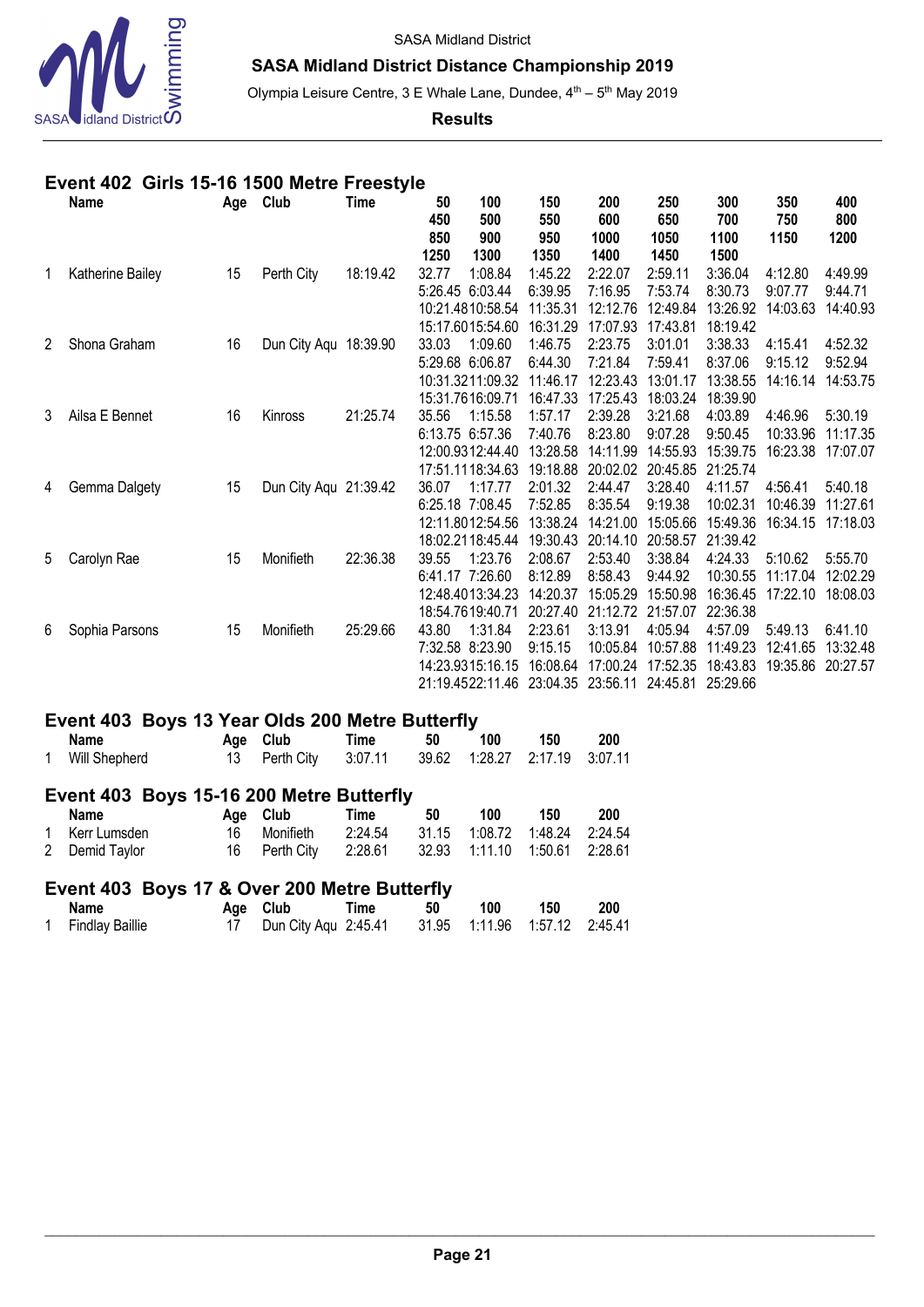

Olympia Leisure Centre, 3 E Whale Lane, Dundee, 4<sup>th</sup> - 5<sup>th</sup> May 2019

**Results**

## **Event 404 Girls 11-12 200 Metre Backstroke**

|                | Name                 | Age | Club           | Time    | 50    | 100     | 150     | 200     |
|----------------|----------------------|-----|----------------|---------|-------|---------|---------|---------|
| $\mathbf 1$    | Simone Finlayson     | 12  | Dun City Agu   | 2:51.36 | 40.21 | 1:25.62 | 2:09.65 | 2:51.36 |
| 2              | Katherine Renfrew    | 12  | Perth City     | 2:51.45 | 41.48 | 1:26.06 | 2:10.94 | 2:51.45 |
| 3              | Dobrawa Tomasek      | 12  | Carnoustie     | 2:57.51 | 42.49 | 1:28.68 | 2:14.55 | 2:57.51 |
| 4              | Isla Gilmurray       | 11  | Dun City Agu   | 3:01.59 | 41.44 | 1:28.63 | 2:16.74 | 3:01.59 |
| 5              | Lana Duncan          | 12  | St Thomas      | 3:04.54 | 43.76 | 1:30.28 | 2:18.52 | 3:04.54 |
| 6              | Taylor MacKenzie     | 12  | St Thomas      | 3:04.93 | 43.00 | 1:31.17 | 2:19.17 | 3:04.93 |
| $\overline{7}$ | Erin Robinson        | 12  | Carnoustie     | 3:16.76 | 46.45 | 1:38.08 | 2:28.31 | 3:16.76 |
| 8              | Joanyoung M Perkins  | 12  | Kinross        | 3:18.84 | 47.94 | 1:38.11 | 2:30.19 | 3:18.84 |
| 9              | Hannah Robinson      | 12  | Carnoustie     | 3:20.97 | 45.98 | 1:37.42 | 2:31.54 | 3:20.97 |
| 10             | Katie Smart          | 11  | Perth City     | 3:23.32 | 47.77 | 1:39.97 | 2:32.59 | 3:23.32 |
| 11             | Keira Beattie        | 12  | St Thomas      | 3:25.13 | 47.35 | 1:40.55 | 2:34.78 | 3:25.13 |
|                | 12 Afton E Learmonth | 12  | <b>Kinross</b> | 3:32.70 | 51.28 | 1:43.78 | 2:40.00 | 3:32.70 |
|                | 13 Fiona M Bayne     | 12  | <b>Kinross</b> | 3:36.43 | 49.16 | 1:46.27 | 2:42.25 | 3:36.43 |
| 14             | <b>Lucy Cumming</b>  | 11  | Kinross        | 3:38.00 | 51.31 | 1:48.12 | 2:46.06 | 3:38.00 |
|                | 15 Hannah M Breingan | 12  | <b>Kinross</b> | 3:39.14 | 51.54 | 1:49.33 | 2:45.07 | 3:39.14 |
| 16             | Hannah Wilson        | 12  | Kinross        | 3:49.62 | 54.86 | 1:53.74 | 2:54.27 | 3:49.62 |

#### **Event 404 Girls 13 Year Olds 200 Metre Backstroke**

|                | Name                | Aae | Club                 | Time    | 50    | 100     | 150     | 200     |
|----------------|---------------------|-----|----------------------|---------|-------|---------|---------|---------|
| $\overline{1}$ | Lucy Stoves         | 13  | Dun City Aqu 2:40.49 |         | 37.57 | 1:17.80 | 2:00.10 | 2:40.49 |
| 2              | Abbie Dewar         | 13  | Monifieth            | 2:56.31 | 40.48 | 1:27.68 | 2:14.07 | 2:56.31 |
| 3              | Ellie Kinnaird      | 13  | St Thomas            | 2:56.39 | 41.37 | 1:26.92 | 2:14.42 | 2:56.39 |
| 4              | Macy Knight         | 13  | St Thomas            | 3:02.39 | 42.51 | 1:29.64 | 2:17.28 | 3:02.39 |
| 5              | <b>Ruby McIntee</b> | 13  | Menzieshill          | 3:04.52 | 42.93 | 1:30.38 | 2:19.87 | 3:04.52 |
| 6              | Dreanna Norris      | 13  | Perth City           | 3:12.35 | 43.88 | 1:34.59 | 2:24.53 | 3:12.35 |
| 7              | Zara Denson         | 13  | Monifieth            | 3:18.67 | 48.37 | 1:40.23 | 2:33.46 | 3:18.67 |

## **Event 404 Girls 14 Year Olds 200 Metre Backstroke**

|              | <b>Name</b>          | Aae | Club                 | Time    | 50    | 100     | 150                     | 200     |
|--------------|----------------------|-----|----------------------|---------|-------|---------|-------------------------|---------|
| $\mathbf{1}$ | <b>Emily Cumming</b> | 14  | Kinross              | 2:39.22 | 35.70 | 1:16.68 | 1:58.47                 | 2:39.22 |
|              | 2 Lucy Clarke        | 14  | Monifieth            | 2:42.66 | 38.94 | 1:20.86 | 2:02.48                 | 2:42.66 |
|              | 3 Natasha Phillips   | 14  | St Thomas            | 2:44.30 | 38.11 |         | 1:20.15 2:02.69 2:44.30 |         |
|              | 4 Rosie Robertson    | 14  | Perth City           | 2:47.23 | 39.17 |         | 1:22.13 2:05.23 2:47.23 |         |
|              | 5 Ruby Methven       | 14  | Dun City Agu 2:48.95 |         | 38.44 | 1:21.61 | 2:05.48                 | 2:48.95 |
|              | 6 Edina M Johnston   | 14  | Carnoustie 3:23.96   |         | 46.29 | 1:39.21 | 2:32.03                 | 3:23.96 |

#### **Event 404 Girls 15-16 200 Metre Backstroke**

|              | <b>Name</b>            | Aae | Club                 | Time    | 50    | 100     | 150     | <b>200</b> |
|--------------|------------------------|-----|----------------------|---------|-------|---------|---------|------------|
| $\mathbf{1}$ | Iona MacLeod           | 16  | Dun City Agu 2:22.99 |         | 33.41 | 1:09.17 | 1:45.99 | 2:22.99    |
| 2            | <b>Scarlett Ferris</b> | 15  | Dun City Agu 2:26.09 |         | 34.56 | 1:11.25 | 1:49.51 | 2:26.09    |
| 3            | Maria Cabrelli         | 16  | Dun City Aqu 2:33.90 |         | 35.83 | 1:15.47 | 1:54.94 | 2:33.90    |
| 4            | Olivia Clarke          | 15  | Dun City Agu 2:51.33 |         | 39.03 | 1:22.39 | 2:06.73 | 2:51.33    |
| 5            | Dianne Kelly           | 15  | Perth City           | 2:58.25 | 42.70 | 1:27.98 | 2:14.69 | 2:58.25    |
| 6            | Caitlin Downey         | 15  | Blairgowrie          | 3:01.14 | 41.11 | 1:28.29 | 2:15.78 | 3:01.14    |
| 7            | Rebecca Spalding       | 16  | Menzieshill          | 3:03.59 | 42.20 | 1:30.07 | 2:19.47 | 3:03.59    |
| 8            | Louise Melville        | 15  | Carnoustie           | 3:20.71 | 44.67 | 1:36.96 | 2:30.78 | 3:20.71    |

## **Event 404 Girls 17 & Over 200 Metre Backstroke**

| <b>Name</b>  | Age Club                                              | Time | 50 | 100 | 150 | 200 |
|--------------|-------------------------------------------------------|------|----|-----|-----|-----|
| Morven Adams | 18 Dun City Aqu 2:38.66 35.56 1:15.39 1:57.59 2:38.66 |      |    |     |     |     |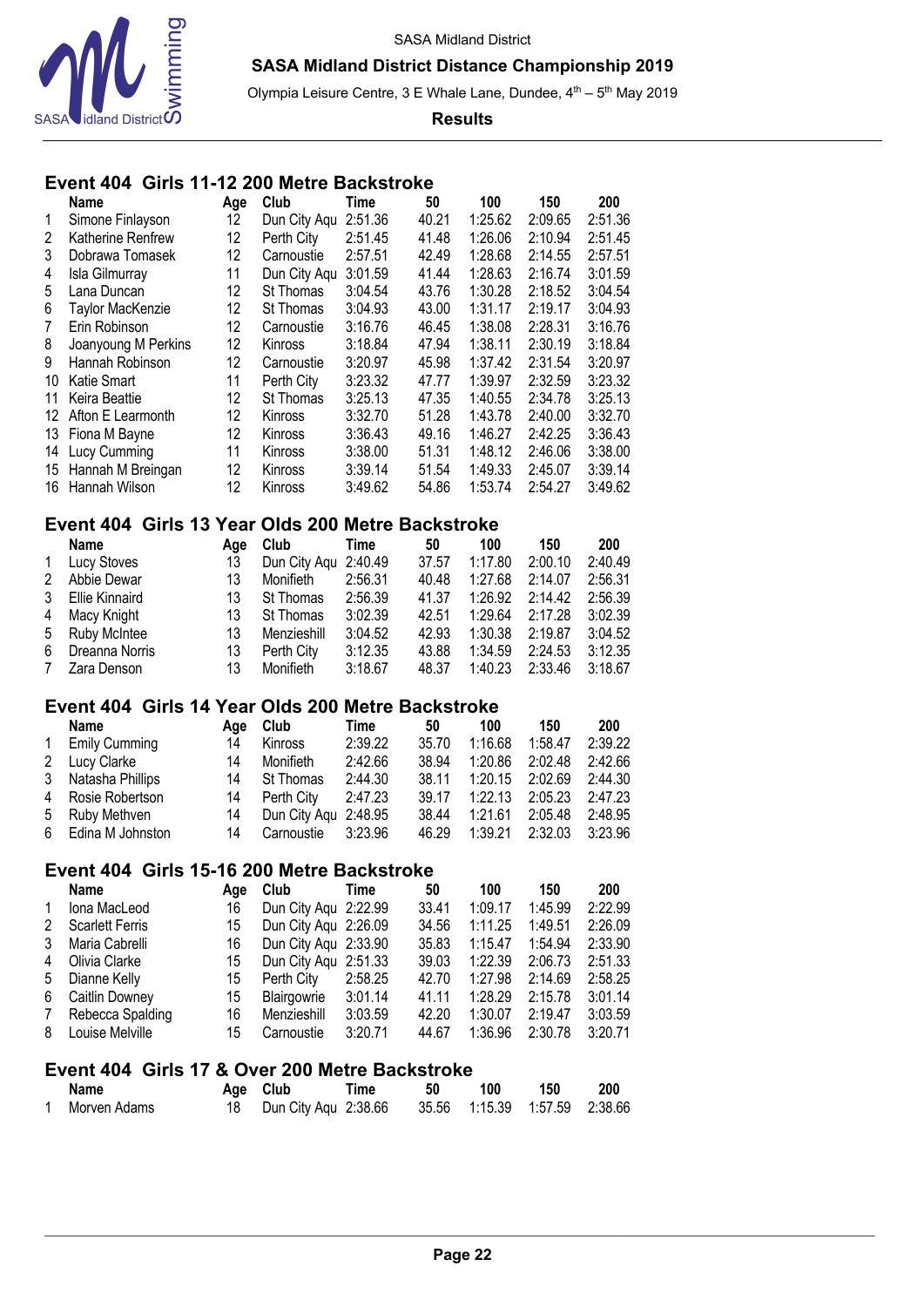

Olympia Leisure Centre, 3 E Whale Lane, Dundee, 4<sup>th</sup> - 5<sup>th</sup> May 2019

**Results**

## **Event 405 Boys 11-12 200 Metre Freestyle**

|                | <b>Name</b>        | Aae | Club                 | Time    | 50    | 100     | 150     | 200     |
|----------------|--------------------|-----|----------------------|---------|-------|---------|---------|---------|
| $\mathbf{1}$   | Corey Philip       | 11  | Dun City Aqu 2:31.14 |         | 35.02 | 1:14.79 | 1:55.20 | 2:31.14 |
| 2              | George Nedyalkov   | 12  | St Thomas            | 2:41.81 | 38.24 | 1:21.03 | 2:04.32 | 2:41.81 |
| 3              | Jensen Norris      | 11  | Perth City           | 2:42.26 | 38.19 | 1:21.47 | 2:05.78 | 2:42.26 |
| 4              | Duncan J Crichton  | 12  | Kinross              | 2:46.88 | 39.75 | 1:22.34 | 2:07.66 | 2:46.88 |
| 5              | Finn Bannerman     | 12  | Perth City           | 2:50.11 | 38.17 | 1:21.37 | 2:07.97 | 2:50.11 |
| 6              | Hamish Queen       | 12  | Perth City           | 2:52.04 | 38.73 | 1:23.39 | 2:09.99 | 2:52.04 |
| $7\phantom{.}$ | Thomas Y Pritchard | 11  | <b>Kinross</b>       | 2:52.99 | 39.04 | 1:23.80 | 2:10.54 | 2:52.99 |
| 8              | Alexander McGregor | 11  | Perth City           | 3:05.87 | 39.93 | 1:27.90 | 2:17.20 | 3:05.87 |
| 9              | Glen Downey        | 11  | Blairgowrie          | 3:21.06 | 43.33 | 1:35.67 | 2:28.89 | 3:21.06 |

## **Event 405 Boys 13 Year Olds 200 Metre Freestyle**

|              | Name                   | Aae | Club                 | Time    | 50    | 100     | 150     | 200     |
|--------------|------------------------|-----|----------------------|---------|-------|---------|---------|---------|
| $\mathbf{1}$ | Cameron Mitchell       | 13  | St Thomas            | 2:21.44 | 31.05 | 1:06.38 | 1:45.03 | 2:21.44 |
| 2            | <b>Connor Brierley</b> | 13  | Dun City Aqu 2:25.67 |         | 33.62 | 1:11.70 | 1:51.09 | 2:25.67 |
|              | 3 Ben M Smallwood      | 13  | Kinross              | 2:26.14 | 32.37 | 1:08.75 | 1:47.61 | 2:26.14 |
|              | 4 Aaron Gilmurray      | 13  | Dun City Agu 2:26.84 |         | 33.59 | 1:11.09 | 1:50.28 | 2:26.84 |
|              | 5 Will Shepherd        | 13  | Perth City           | 2:30.13 | 35.10 | 1:13.59 | 1:53.13 | 2:30.13 |
|              | 6 Lewis McGregor       | 13  | Perth City           | 2:38.35 | 35.49 | 1:15.65 | 1:58.01 | 2:38.35 |
|              | 7 Stuart L Pritchard   | 13  | Kinross              | 2:54.34 | 38.95 | 1:24.97 | 2:12.55 | 2:54.34 |

#### **Event 405 Boys 14 Year Olds 200 Metre Freestyle**

|                | <b>Name</b>       |    | Age Club                | Time    | 50    | 100                           | 150             | 200     |
|----------------|-------------------|----|-------------------------|---------|-------|-------------------------------|-----------------|---------|
| $\overline{1}$ | Micah Van Blerk   |    | 14 Dun City Agu 2:17.85 |         | 31.00 | 1:05.96                       | 1:42.67         | 2:17.85 |
|                | 2 Ewan Muirhead   | 14 | Menzieshill 2:28.85     |         | 31.43 |                               | 1:08.38 1:47.77 | 2:28.85 |
|                | 3 Nathan Crighton | 14 | Forfar                  | 2:34.65 | 33.88 |                               |                 | 2:34.65 |
|                | 4 Ross B Stewart  | 14 | Kinross                 | 2:40.52 |       | 34.30 1:15.75 1:58.95 2:40.52 |                 |         |

#### **Event 405 Boys 15-16 200 Metre Freestyle**

|                | Name                  | Age | Club                 | Time    | 50    | 100     | 150     | 200     |
|----------------|-----------------------|-----|----------------------|---------|-------|---------|---------|---------|
| $\mathbf{1}$   | Jack Muncey           | 16  | Perth City           | 1:59.14 | 27.34 | 57.67   | 1:29.29 | 1:59.14 |
| 2              | Ryan Duncan           | 16  | St Thomas            | 2:02.76 | 28.07 | 59.52   | 1:31.20 | 2:02.76 |
| 3              | <b>Finlay Wallace</b> | 16  | St Thomas            | 2:06.80 | 29.74 | 1:00.97 | 1:34.31 | 2:06.80 |
| 4              | Adam Young            | 16  | Dun City Agu 2:09.06 |         | 28.16 | 1:00.08 | 1:33.17 | 2:09.06 |
| 5              | Demid Taylor          | 16  | Perth City           | 2:09.84 | 30.26 | 1:03.66 | 1:37.86 | 2:09.84 |
| 6              | Rory Grant            | 15  | Dun City Agu 2:11.19 |         | 29.00 | 1:02.37 | 1:37.16 | 2:11.19 |
| $7\phantom{.}$ | Jonathan Venter       | 16  | Perth City           | 2:11.20 | 30.13 | 1:03.47 | 1:38.61 | 2:11.20 |
| 8              | Murray Pritchard      | 15  | Perth City           | 2:12.42 | 30.44 | 1:05.22 | 1:41.11 | 2:12.42 |
| 9              | Harris Harley         | 15  | St Thomas            | 2:14.11 | 30.40 | 1:04.43 | 1:39.57 | 2:14.11 |

# **Event 405 Boys 17 & Over 200 Metre Freestyle**

|              | <b>Name</b>          | Aae | Club                 | Time    | 50    | 100     | 150     | 200     |
|--------------|----------------------|-----|----------------------|---------|-------|---------|---------|---------|
| $\mathbf{1}$ | George Cowan         | 18  | St Thomas            | 2:00.61 | 28.06 | 58.71   | 1:29.94 | 2:00.61 |
| 2            | Thomas Jeffers       | 19  | Perth City           | 2:05.39 | 28.55 | 1:00.39 | 1:33.38 | 2:05.39 |
| 3            | <b>Tielo Walters</b> | 17  | Dun City Agu 2:10.56 |         | 29.58 | 1:02.47 | 1:37.67 | 2:10.56 |
| 4            | Jack Milne           | 18  | Dun City Agu 2:12.44 |         | 30.49 | 1:03.40 | 1:38.00 | 2:12.44 |
|              | 5 Cameron McMaster   | 17  | Dun City Agu 2:13.20 |         | 29.82 | 1:03.78 | 1:38.85 | 2:13.20 |
| 6            | John M Burke         | 18  | Menzieshill 2:16.00  |         | 30.11 | 1:03.98 | 1:40.16 | 2:16.00 |
| 7            | Pang Kaendaeng       | 17  | Blairgowrie 2:33.08  |         | 34.39 | 1:11.67 | 1:52.67 | 2:33.08 |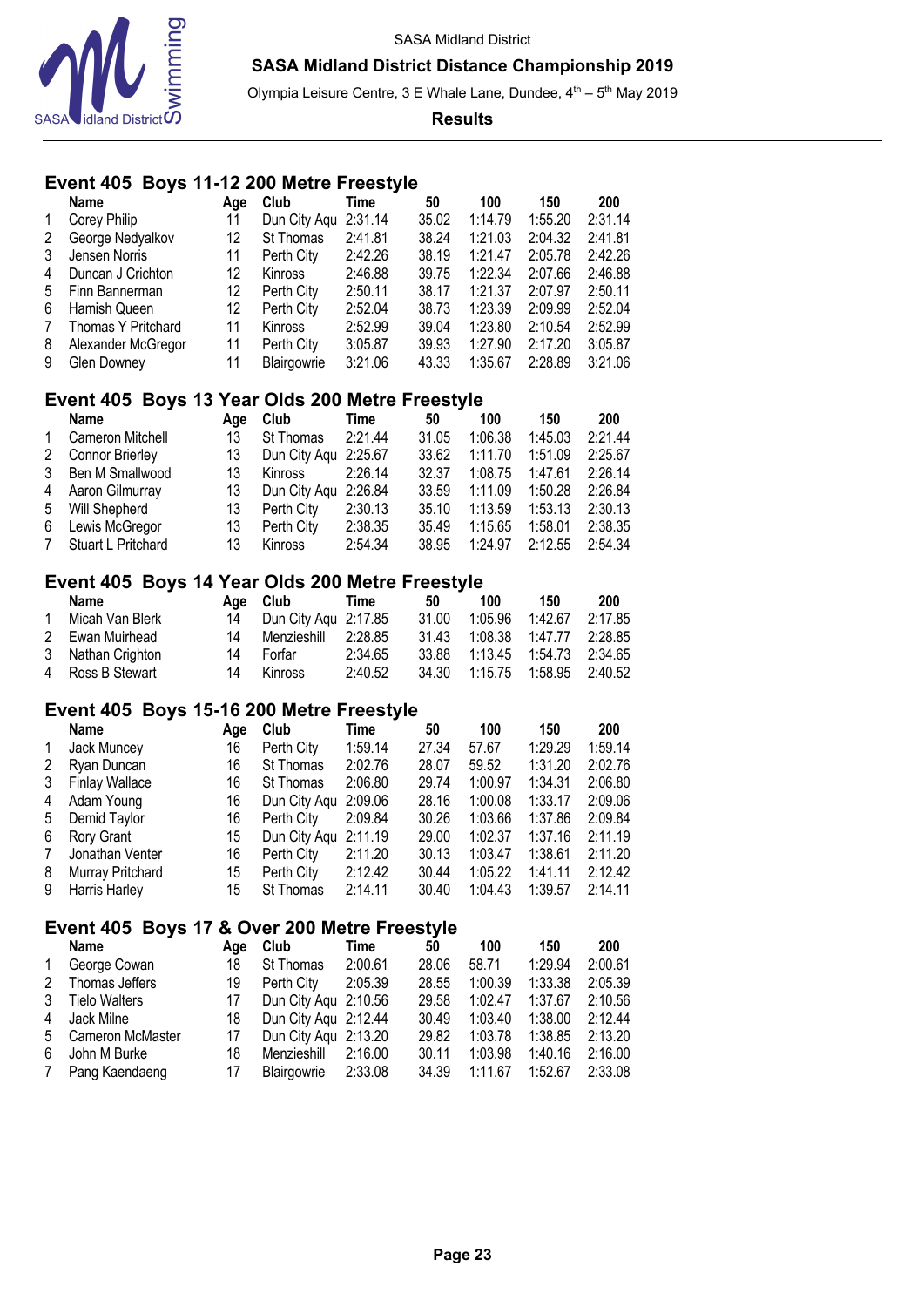

Olympia Leisure Centre, 3 E Whale Lane, Dundee, 4<sup>th</sup> - 5<sup>th</sup> May 2019

#### **Results**

## **Event 406 Girls 11-12 100 Metre Breaststroke**

|                | <b>Name</b>            |  | Age | Club                                                | <b>Time</b> | 50    | 100     |  |  |  |  |  |  |  |
|----------------|------------------------|--|-----|-----------------------------------------------------|-------------|-------|---------|--|--|--|--|--|--|--|
| 1              | Lana Duncan            |  | 12  | St Thomas                                           | 1:35.65     | 45.12 | 1:35.65 |  |  |  |  |  |  |  |
| $\overline{c}$ | Grace Prain            |  | 12  | Dun City Aqu                                        | 1:35.90     | 46.30 | 1:35.90 |  |  |  |  |  |  |  |
| 3              | Chloe Dow              |  | 12  | Perth City                                          | 1:36.51     | 45.90 | 1:36.51 |  |  |  |  |  |  |  |
| 4              | Hannah Robinson        |  | 12  | Carnoustie                                          | 1:38.30     | 45.69 | 1:38.30 |  |  |  |  |  |  |  |
| 5              | Ella Wood              |  | 12  |                                                     |             |       |         |  |  |  |  |  |  |  |
|                |                        |  |     | Forfar                                              | 1:39.82     | 46.41 | 1:39.82 |  |  |  |  |  |  |  |
| 6              | Lauren Elder           |  | 12  | Forfar                                              | 1:44.97     | 48.25 | 1:44.97 |  |  |  |  |  |  |  |
|                |                        |  |     |                                                     |             |       |         |  |  |  |  |  |  |  |
|                |                        |  |     | Event 406 Girls 13 Year Olds 100 Metre Breaststroke |             |       |         |  |  |  |  |  |  |  |
|                | <b>Name</b>            |  | Age | Club                                                | <b>Time</b> | 50    | 100     |  |  |  |  |  |  |  |
| 1              | Lucy Stoves            |  | 13  | Dun City Agu 1:25.52                                |             | 39.57 | 1:25.52 |  |  |  |  |  |  |  |
|                |                        |  |     |                                                     |             |       |         |  |  |  |  |  |  |  |
|                |                        |  |     | Event 406 Girls 14 Year Olds 100 Metre Breaststroke |             |       |         |  |  |  |  |  |  |  |
|                |                        |  |     |                                                     |             |       |         |  |  |  |  |  |  |  |
|                | <b>Name</b>            |  | Age | Club                                                | <b>Time</b> | 50    | 100     |  |  |  |  |  |  |  |
| 1              | Fearne Crighton        |  | 14  | Perth City                                          | 1:18.82     | 37.43 | 1:18.82 |  |  |  |  |  |  |  |
| 2              | Natasha Phillips       |  | 14  | St Thomas                                           | 1:26.86     | 41.40 | 1:26.86 |  |  |  |  |  |  |  |
| 3              | Lucy Clarke            |  | 14  | Monifieth                                           | 1:36.78     | 46.82 | 1:36.78 |  |  |  |  |  |  |  |
|                |                        |  |     |                                                     |             |       |         |  |  |  |  |  |  |  |
|                |                        |  |     | Event 406 Girls 15-16 100 Metre Breaststroke        |             |       |         |  |  |  |  |  |  |  |
|                | <b>Name</b>            |  | Age | Club                                                | <b>Time</b> | 50    | 100     |  |  |  |  |  |  |  |
| 1              | <b>Emily McGhee</b>    |  | 16  | Carnoustie                                          | 1:21.01     | 38.68 | 1:21.01 |  |  |  |  |  |  |  |
| 2              | Shona Graham           |  | 16  | Dun City Aqu                                        | 1:21.88     | 38.62 | 1:21.88 |  |  |  |  |  |  |  |
| 3              | <b>Scarlett Ferris</b> |  | 15  | Dun City Aqu                                        | 1:22.81     | 40.15 | 1:22.81 |  |  |  |  |  |  |  |
|                |                        |  |     |                                                     |             |       |         |  |  |  |  |  |  |  |
| 4              | Olivia Clarke          |  | 15  | Dun City Aqu                                        | 1:24.87     | 39.34 | 1:24.87 |  |  |  |  |  |  |  |
| 5              | <b>Lily Walker</b>     |  | 16  | Menzieshill                                         | 1:30.32     | 42.41 | 1:30.32 |  |  |  |  |  |  |  |
| 6              | Carolyn Rae            |  | 15  | Monifieth                                           | 1:33.98     | 44.44 | 1:33.98 |  |  |  |  |  |  |  |
| $\overline{7}$ | Lauren Sainsbury       |  | 15  | Carnoustie                                          | 1:37.90     | 44.98 | 1:37.90 |  |  |  |  |  |  |  |
|                |                        |  |     |                                                     |             |       |         |  |  |  |  |  |  |  |
|                |                        |  |     |                                                     |             |       |         |  |  |  |  |  |  |  |
|                |                        |  |     | Event 406 Girls 17 & Over 100 Metre Breaststroke    |             |       |         |  |  |  |  |  |  |  |
|                | <b>Name</b>            |  |     | Club                                                |             | 50    |         |  |  |  |  |  |  |  |
| 1              |                        |  | Age |                                                     | <b>Time</b> |       | 100     |  |  |  |  |  |  |  |
|                | Morven Adams           |  | 18  | Dun City Aqu 1:22.67                                |             | 38.66 | 1:22.67 |  |  |  |  |  |  |  |
|                |                        |  |     |                                                     |             |       |         |  |  |  |  |  |  |  |
|                |                        |  |     | Event 407 Boys 11-12 100 Metre Backstroke           |             |       |         |  |  |  |  |  |  |  |
|                | <b>Name</b>            |  | Age | Club                                                | <b>Time</b> | 50    | 100     |  |  |  |  |  |  |  |
| 1              | Corey Philip           |  | 11  | Dun City Aqu 1:18.78                                |             | 38.68 | 1:18.78 |  |  |  |  |  |  |  |
| $\overline{2}$ | Jensen Norris          |  | 11  | Perth City                                          | 1:24.01     | 42.66 | 1:24.01 |  |  |  |  |  |  |  |
| 3              | Thomas Y Pritchard     |  | 11  | Kinross                                             | 1:27.03     | 43.03 | 1:27.03 |  |  |  |  |  |  |  |
| 4              | Finn Bannerman         |  | 12  | Perth City                                          | 1:30.67     | 44.36 | 1:30.67 |  |  |  |  |  |  |  |
| 5.             | Duncan J Crichton      |  | 12  | Kinross                                             | 1:31.68     | 46.14 | 1:31.68 |  |  |  |  |  |  |  |
|                |                        |  |     |                                                     |             |       |         |  |  |  |  |  |  |  |
|                |                        |  |     | Event 407 Boys 13 Year Olds 100 Metre Backstroke    |             |       |         |  |  |  |  |  |  |  |
|                | <b>Name</b>            |  |     |                                                     |             | 50    |         |  |  |  |  |  |  |  |
|                |                        |  | Age | Club                                                | <b>Time</b> |       | 100     |  |  |  |  |  |  |  |
| 1              | Aaron Gilmurray        |  | 13  | Dun City Aqu 1:12.47                                |             | 35.97 | 1:12.47 |  |  |  |  |  |  |  |
| 2              | Connor Brierley        |  | 13  | Dun City Aqu                                        | 1:18.26     | 38.60 | 1:18.26 |  |  |  |  |  |  |  |
| 3              | Ben M Smallwood        |  | 13  | Kinross                                             | 1:20.01     | 38.81 | 1:20.01 |  |  |  |  |  |  |  |
| 4              | Lewis McGregor         |  | 13  | Perth City                                          | 1:26.68     | 42.29 | 1:26.68 |  |  |  |  |  |  |  |
| 5              | Stuart L Pritchard     |  | 13  | Kinross                                             | 1:28.03     | 42.80 | 1:28.03 |  |  |  |  |  |  |  |
|                |                        |  |     |                                                     |             |       |         |  |  |  |  |  |  |  |
|                |                        |  |     | Event 407 Boys 14 Year Olds 100 Metre Backstroke    |             |       |         |  |  |  |  |  |  |  |
|                | Name                   |  | Age | Club                                                | Time        | 50    | 100     |  |  |  |  |  |  |  |
| 1              | <b>Travis Davey</b>    |  | 14  | Dun City Aqu                                        | 1:08.27     | 32.47 | 1:08.27 |  |  |  |  |  |  |  |
| 2              | Micah Van Blerk        |  | 14  | Dun City Aqu                                        | 1:12.31     | 36.05 | 1:12.31 |  |  |  |  |  |  |  |

4 Nathan Crighton 14 Forfar 1:22.10 39.78 1:22.10